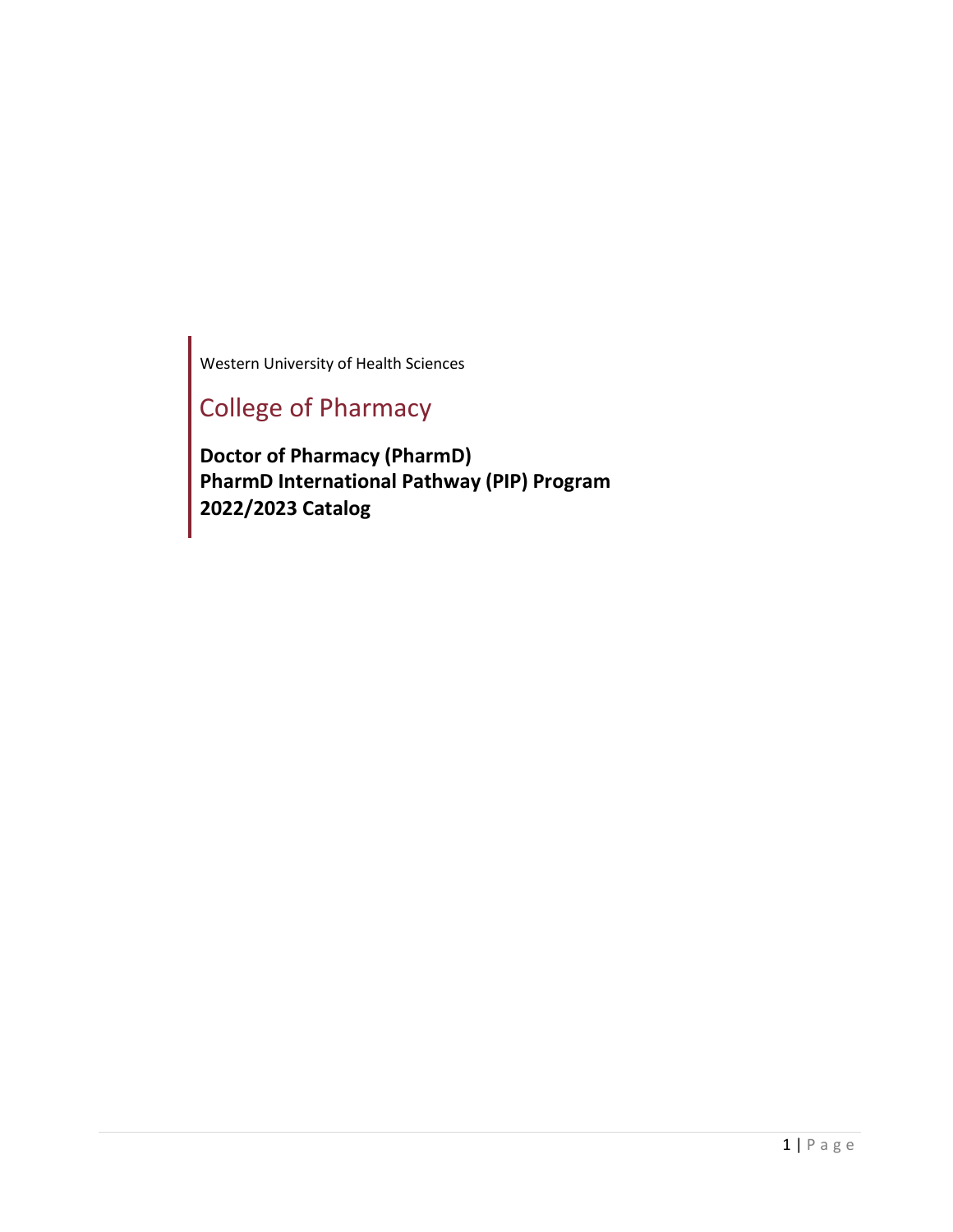## <span id="page-1-0"></span>**COVID-19 Impact**

The contents of this 2022-2023 catalog reflect standard operating conditions for the academic year. However, the global COVID-19 pandemic has resulted in a rapidly changing environment for higher education, and Western University of Health Sciences will respond to those changes in the interest of the health and wellbeing of all our students, faculty, staff, and administration. Changes to COVID-19 Vaccine policy, procedure and practice may be necessary from time to time, and these changes will be published using typical communication channels, including mail, email, publication to the [university web site,](https://www.westernu.edu/covid-19/) press releases, and other channels as deemed appropriate. These changes may supplement and supersede any inconsistent provisions found in this Catalog.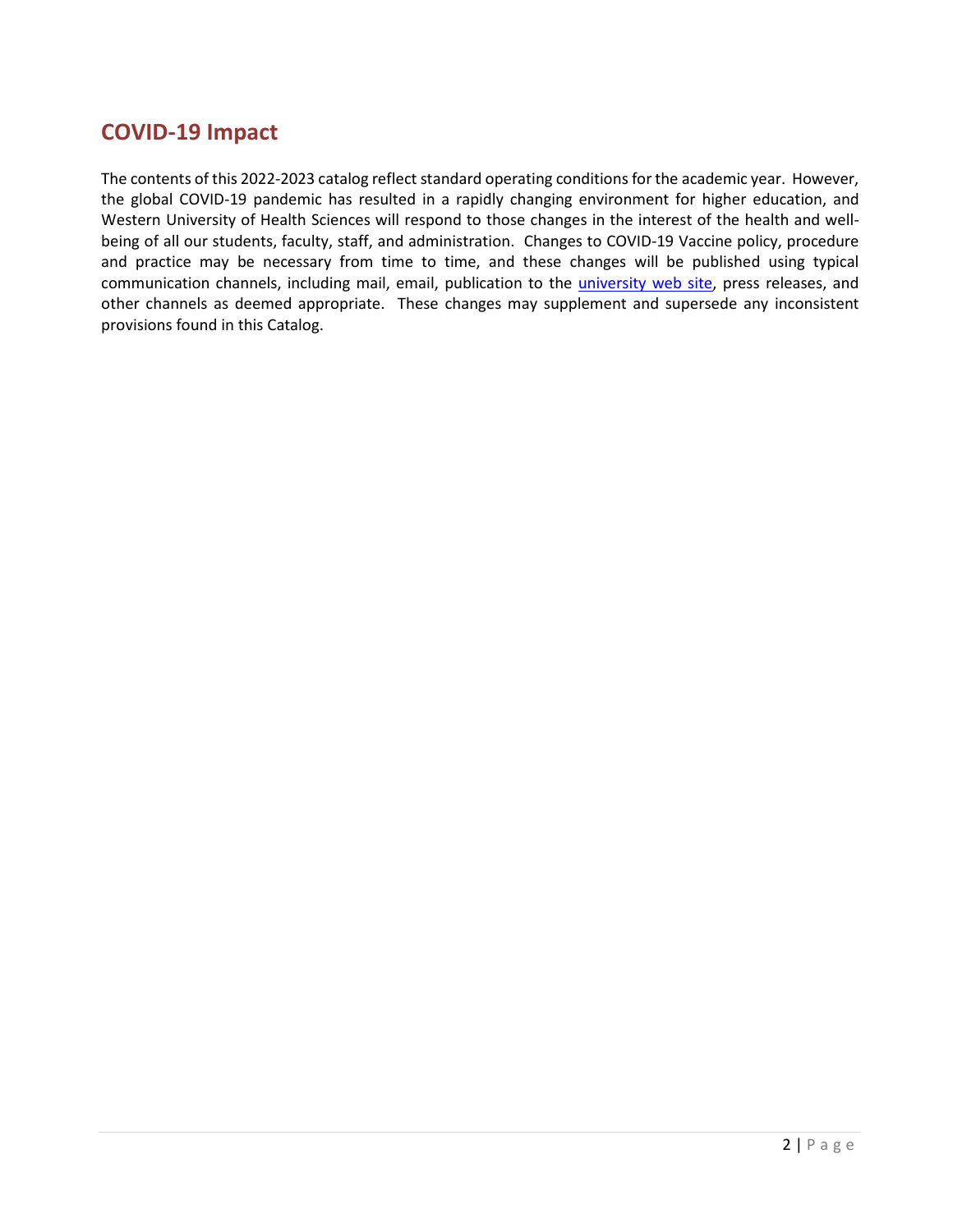# **Table of Contents**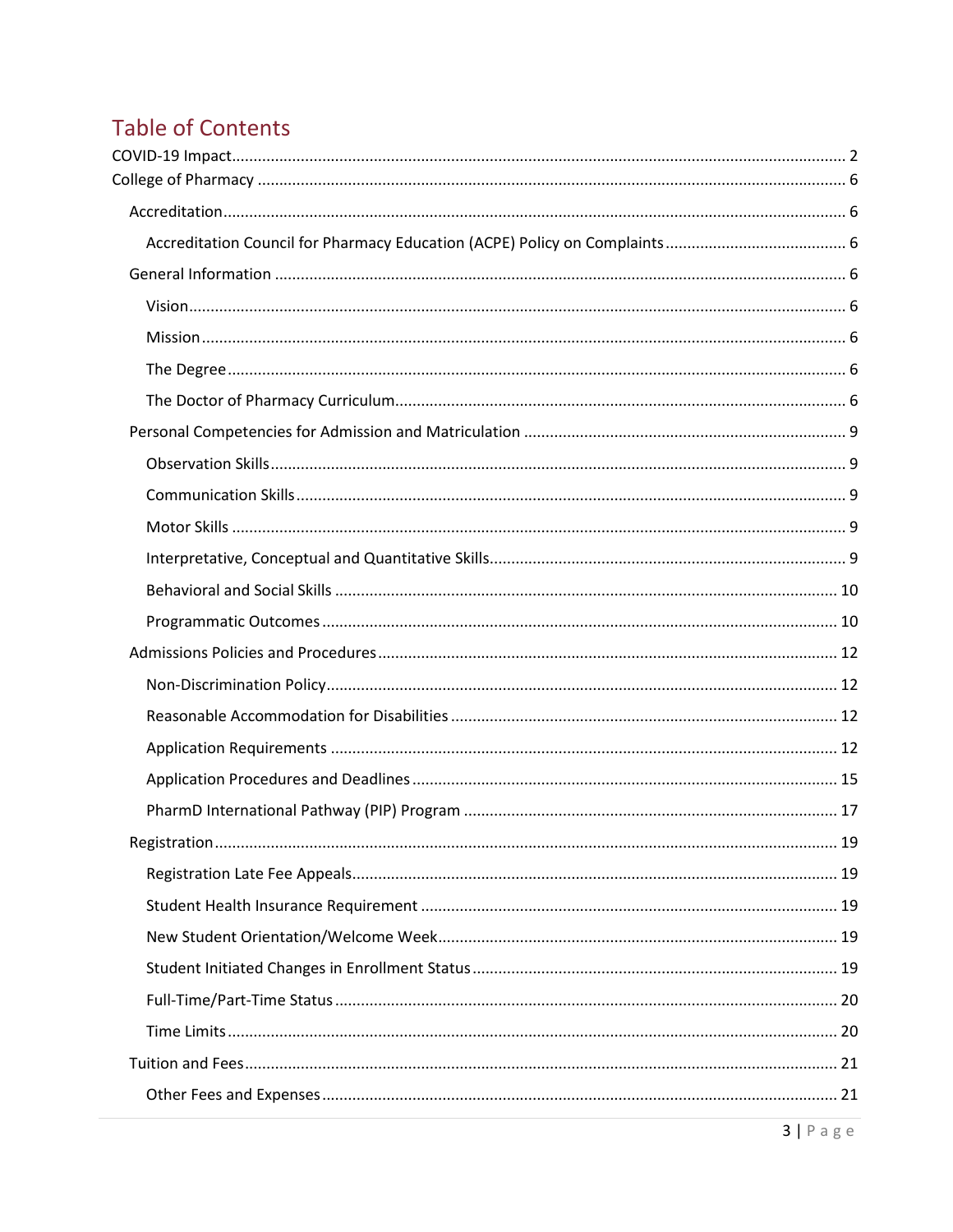| Eligibility to Participate in Advanced Pharmacy Practice Experiences (APPEs)  36 |  |
|----------------------------------------------------------------------------------|--|
|                                                                                  |  |
|                                                                                  |  |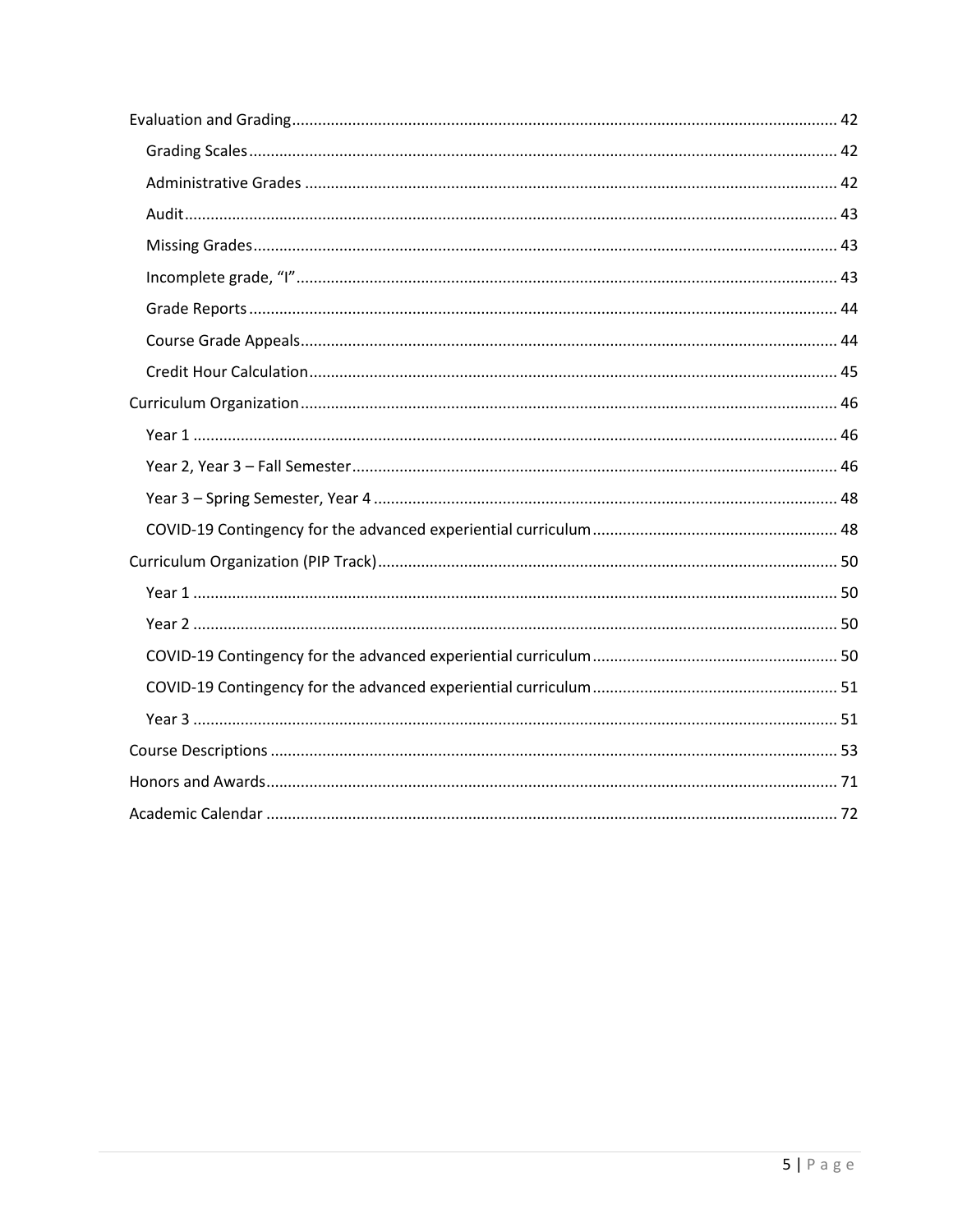## <span id="page-5-0"></span>**College of Pharmacy** *Doctor of Pharmacy Program*

## <span id="page-5-1"></span>**Accreditation**

The College of Pharmacy is accredited by the Accreditation Council for Pharmacy Education (ACPE) located at 190 S. LaSalle Street, Suite 2850 Chicago, Illinois 60603-3410. Phone: (312) 664-3575; Fax: (866) 228- 2631 Website: [www.acpe-accredit.org.](http://www.acpe-accredit.org/)

### <span id="page-5-2"></span>**Accreditation Council for Pharmacy Education (ACPE) Policy on Complaints**

Student pharmacists have a right to file a complaint with the Accreditation Council for Pharmacy Education (ACPE) if they feel the College of Pharmacy and/or any College of Pharmacy personnel is in violation of the accreditation standards or policies established by ACPE.

For further information, please see the following link: [http://www.acpe-accredit.org/students/complaints.asp.](http://www.acpe-accredit.org/students/complaints.asp)

## <span id="page-5-3"></span>**General Information**

#### <span id="page-5-4"></span>**Vision**

Develop leaders in pharmaceutical care and research who will advance global health outcomes through innovative pharmacy practice, interprofessional collaboration, scholarship and service.

#### <span id="page-5-5"></span>**Mission**

- To provide innovative educational experiences that produce humanistic, caring and competent team-ready health professionals and scientists
- To support and stimulate scholarship, teaching and service to improve the human condition
- To engage local, national and international partners to maximize the impact of the College

#### <span id="page-5-6"></span>**The Degree**

The Doctor of Pharmacy (PharmD) degree is awarded in recognition of the highest level of professional education in pharmacy in the United States. To earn the PharmD degree, student pharmacists complete four years of professional study following a minimum of two years of pre-professional education at an accredited college or university.

Student pharmacists who complete this program are eligible to take state and national pharmacy licensing examinations provided they have satisfied other licensure requirements such as 1500 hours of internship experience. After passing this examination, graduates are licensed to perform all the duties and responsibilities of a practicing pharmacist.

#### <span id="page-5-7"></span>**The Doctor of Pharmacy Curriculum**

To obtain the PharmD degree student pharmacists will complete a curriculum made up of four components: (1) the didactic curriculum, (2) experiential education curriculum, (3) the interprofessional curriculum, and (4) the professionalism curriculum.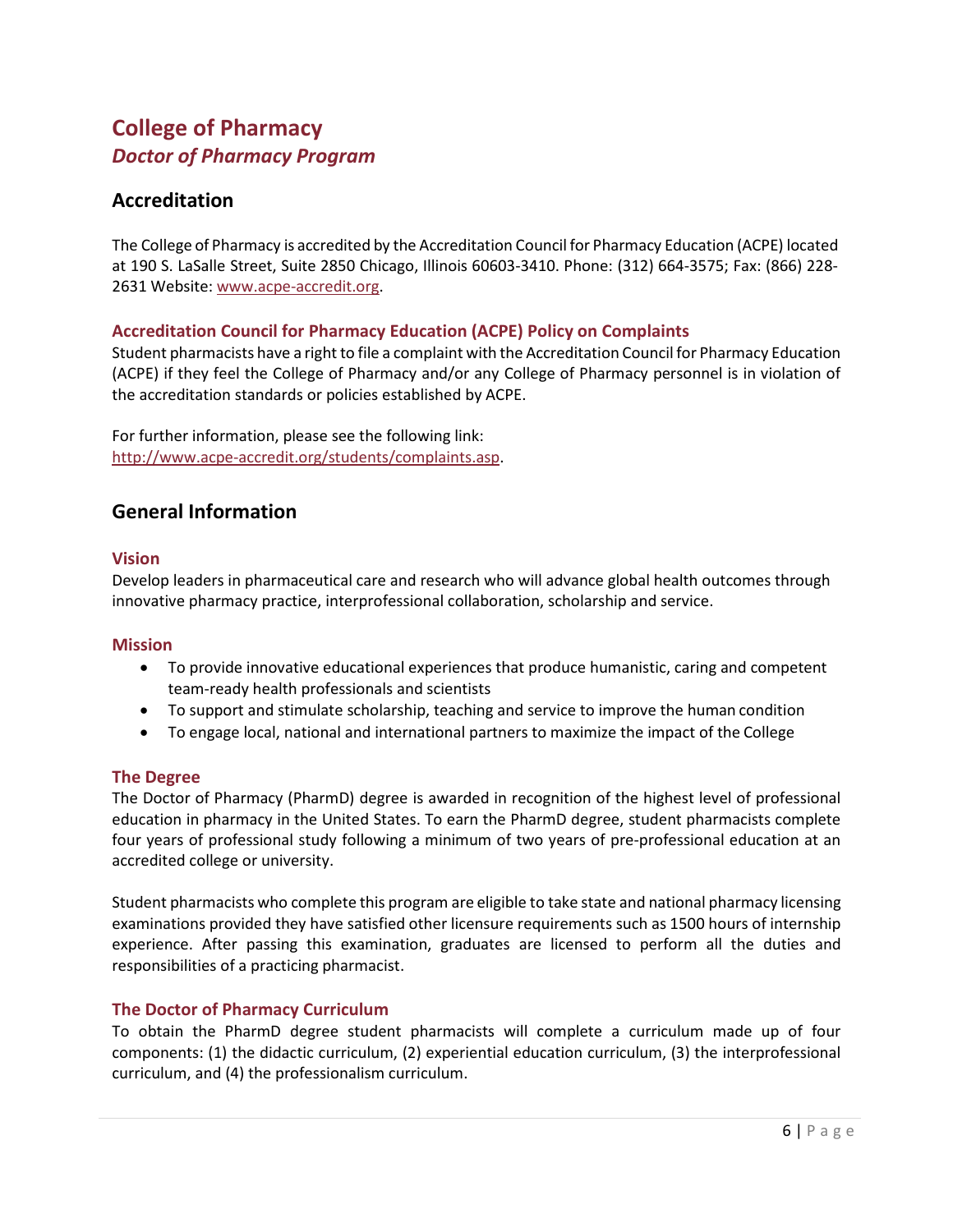#### *The Didactic Curriculum Component*

In the core didactic component of the program, student pharmacists will learn about biological systems and about drugs and their effect on the body. They will take courses in areas such as therapeutics, health care administration, pharmacology, immunology, pharmaceutics, pharmacogenomics and pharmacokinetics and learn how to apply this knowledge to pharmacy practice. Their studies will include communication skills, patient counseling, pharmacy practice laws and regulations, health care systems, physical assessment and evaluation of the medical literature.

#### *The Experiential Education Curriculum Component*

The pharmacy practice experiential education curriculum begins with the Introductory Pharmacy Practice Experiential (IPPE-1) course (PHRM 5997) and exposes student pharmacists to community pharmacy practice. It is a four-week (40 hours/week) experience (160 experiential hours, 4 credit hours), during the summer of the first year. Every student pharmacist will complete the course by the start of the second year. For student pharmacists enrolled in the PharmD International Pathway (PIP) Program, the IPPE-1 course (PHRM 6300) will run for four weeks (experiential and credit hours are the same as 5997), at the beginning of the summer between the P-2 and P-3 years.

The IPPE-2 course (PHRM 6999) is scheduled during the summer between the second and third years. It consists of a four-week (40 hours/week) experience [(160 experiential hours, 4 credit hours)] that exposes student pharmacists to institutional/inpatient pharmacy practice.

In several different patient-centered training sessions, particularly during the third and fourth years, the student pharmacist will be given an opportunity to put into practice what they have learned in the classroom. Under the supervision of a staff pharmacist, clinical pharmacist and/or faculty member, they will assess and counsel patients, monitor their drug therapies and be involved in most aspects of pharmacy practice. They will spend a total of 36 weeks in these training sessions, called advanced pharmacy practice experiences (APPE) (36 credit hours). Such pharmacy practice experiences will take place in hospitals as well as in clinics, community pharmacies and other settings where pharmacists practice. A student pharmacist may withdraw from an APPE within the first 2 weeks of the experience without receiving a grade of NCR. After the two-week period, withdrawal from an APPE will result in a grade of NCR. If a student pharmacist withdraws from an APPE, they will be required to complete an appropriate replacement APPE during their "Off" rotation, or aftertheir Advanced Elective, as appropriate. NCR grades due to withdrawal from an APPE after the first two weeks will be handled in accordance with the policies discussed later in this document.

After the APPE's are completed, student pharmacists undergo the 16-week Advanced Elective (AE) (16 credit hours). This 4-month experience (e.g., rotation/research experience, specialized training, business administration and ownership, etc.) allows student pharmacists to develop more skills and insight in a specific practice area. By the start of the student's last year, individuals should identify an area of professional interest as described below. The 16-week AE program is designed to provide a capstone experience in the student pharmacist's chosen area of interest (e.g., administration, various clinical settings, pediatrics, infectious disease, internal medicine, cardiology, renal, oncology, ICU, ambulatory care, community practice, compounding, pharmacoeconomics, managed care, psychiatry, teaching, pharmaceutical industry, pharmacy informatics, digital health, administration and pharmacy ownership, etc.).

The clinical training component comprises of 60 credit hours, which is 36% of the total curricular requirements. Please review the statement in the section on "Curriculum Organization" describing the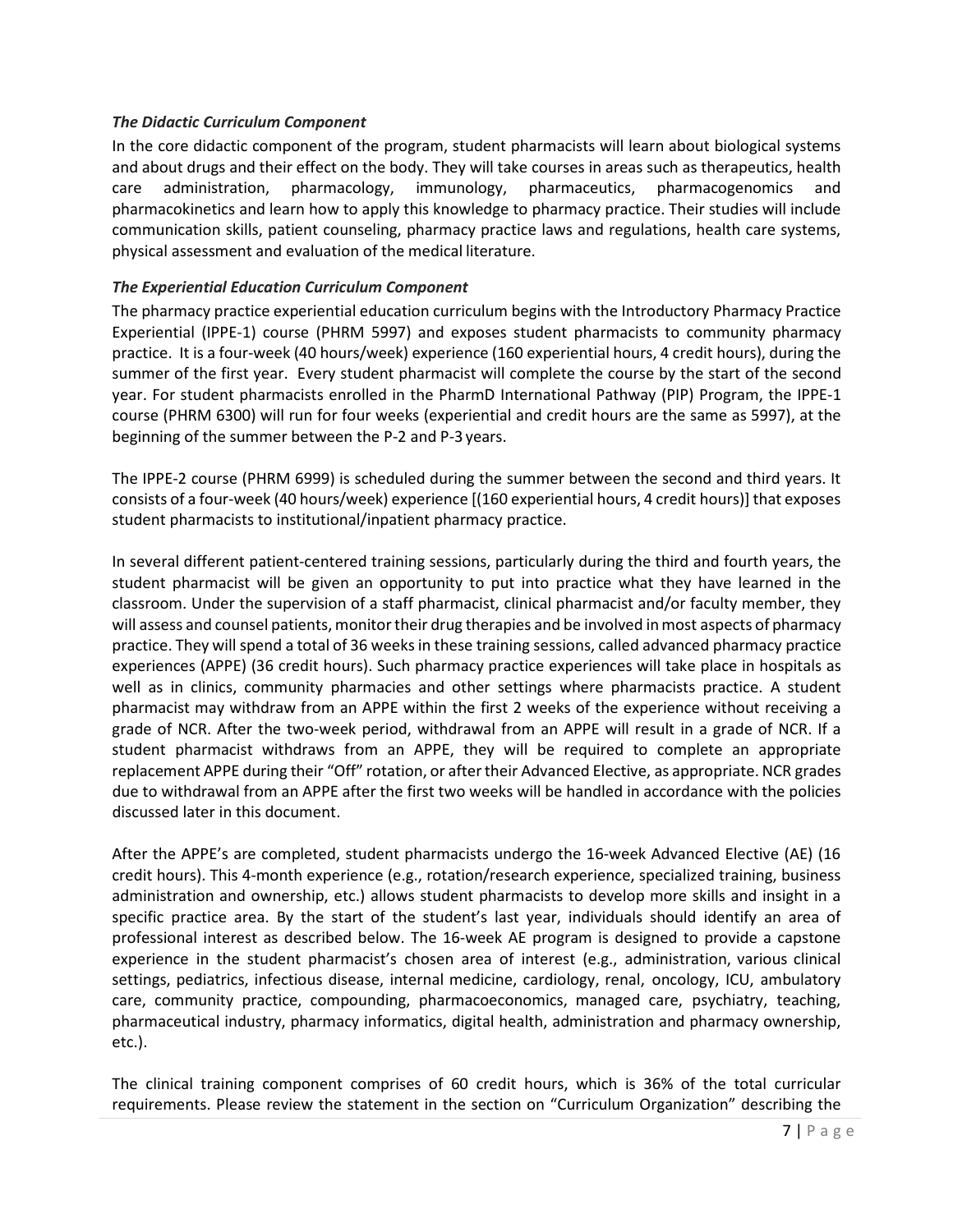contingency plan regarding the impact of the COVID 19 pandemic on APPE and AE availability.

#### *The Interprofessional Curriculum Component*

Student pharmacists in their first and second professional years are required to participate in a series of Interprofessional Education (IPE) courses. These courses prepare health professions students to practice health care services through a team approach. The IPE courses instill non-technical competencies including communication, collaborative practice and scope of practice. Working in small interprofessional teams, student pharmacists apply these competencies as they jointly explore cases or activities presenting common clinical scenarios or conditions with other health professions students. These cases and activities integrate elements common to all professions, including ethical, behavior, social and psychological issues.

#### *The Professional Development Curriculum Component*

The College of Pharmacy values the development of student pharmacists into contributing members of the profession of Pharmacy and expects all graduates to acquire and maintain the highest level of professional attitudes and behaviors. To promulgate this belief, student pharmacists must participate in at least five professional development activities during each of the first two academic years, and five in the last two academic years (combined). These activities are divided into five categories: (1) professional education, (2) patient care service, (3) legislative advocacy, (4) professional service and leadership and (5) healthcare related community service and philanthropy.

In addition, all student pharmacists are required to participate in the longitudinal curriculum, Exploring Leadership and Self-Awareness (ELSA) in order to fulfill the Professional Development Curriculum requirements. ELSA comprises noon-time activities once every quarter overseen by a faculty team advisor. The topics covered include Self-Awareness, Emotional Intelligence, StrengthsFinder, Well-Being, Grit, Resilience and integrating these areas with personal and professional goals.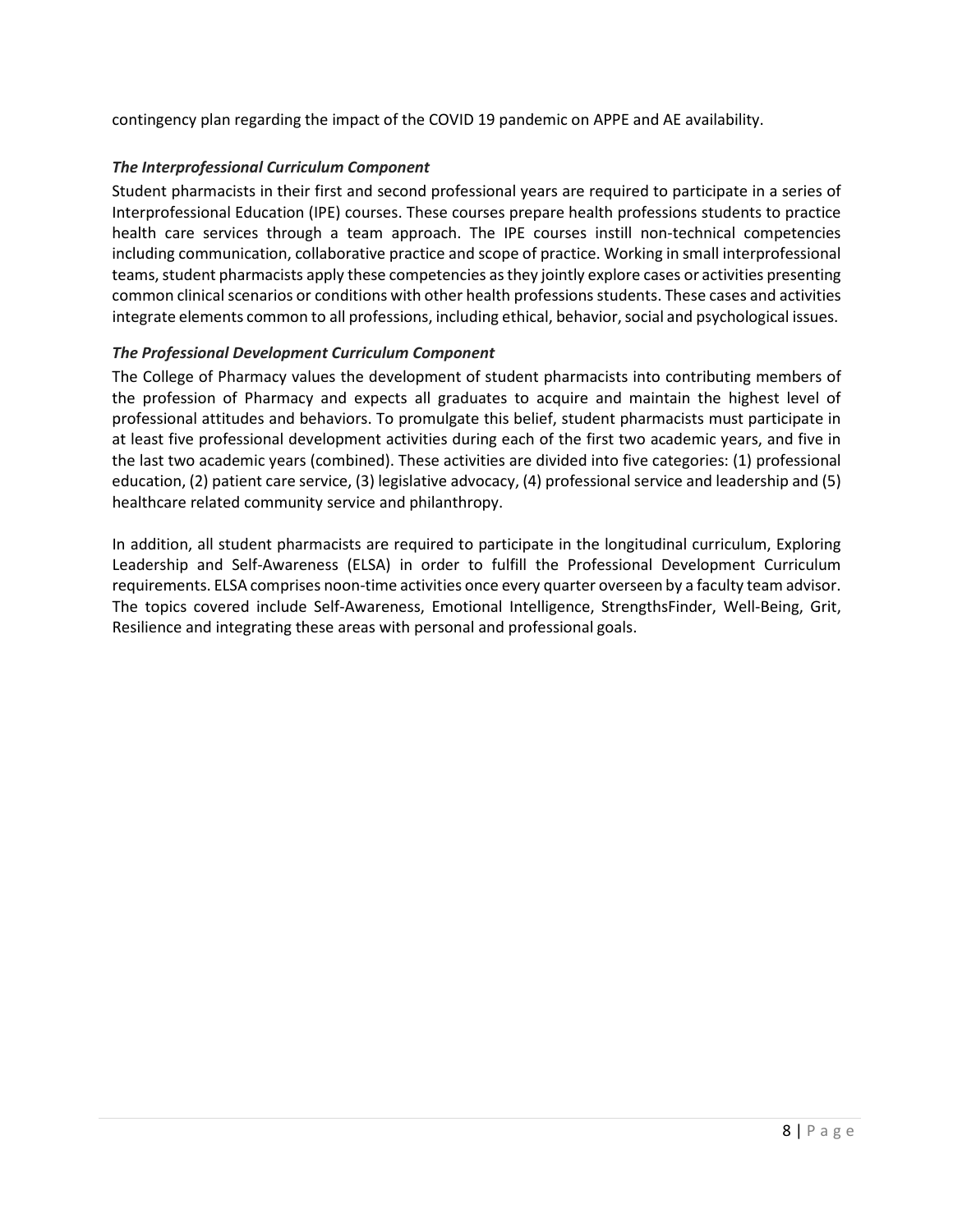## <span id="page-8-0"></span>**Personal Competencies for Admission and Matriculation**

A candidate for admission to the Doctor of Pharmacy program must possess, or be able to achieve through a reasonable accommodation, certain intellectual, emotional, and physical abilities, that would enable the individual to acquire the knowledge, technical and clinical skills needed to complete, successfully, the curriculum in order to pursue a career in pharmacy practice. Upon matriculation to the program, the student must continue to possess, or be able to achieve through a reasonable accommodation, the personal competencies outlined below throughout their progression in the Doctor of Pharmacy program. The practice of pharmacy requires the performance of specific functions that fall into five broad skills categories, including, but not limited to the areas outlined below.

For candidates or students who require a reasonable accommodation in order to meet the competencies outlined below, please contact the Harris Family Center for Disability and Health Policy ( HFCDHP) at (909) 469-5297.

Under all circumstances, a candidate or student should be able to perform the following in a reasonably independent manner, with or without a reasonable accommodation:

#### <span id="page-8-1"></span>**Observation Skills**

Candidates must be able to observe lectures, demonstrations and experiments in all types of settings. A candidate must be able to observe a patient's condition and elicit information using appropriate physical assessment techniques in order to evaluate, recommend and initiate therapy. Pharmacy practice requires the ability to visually interpret prescription and medication orders and accurately distinguish one product from another.

#### <span id="page-8-2"></span>**Communication Skills**

Candidates must be able to communicate effectively in both academic and health care settings. This requires the ability to understand, write and speak fluent English. The candidate must also be able to recognize nonverbal communication cues.

#### <span id="page-8-3"></span>**Motor Skills**

Candidates must possess both fine and grossmotorskills necessary to fulfill all types of medication orders, to utilize diagnostic equipment for patient assessment, and to deliver or administer patient therapies. Patient therapies include, but are not limited to, immunizations and cardiopulmonary resuscitation. Candidates must be able to use pharmacy equipment, technologies and computer-based information systems. Candidates must have sufficient physical stamina to complete the rigorous didactic, laboratory and clinical experiences, which consist of long periods of sitting, standing, ormoving.

#### <span id="page-8-4"></span>**Interpretative, Conceptual and Quantitative Skills**

Candidates must be able to utilize learning techniques that will allow mastery of the pharmacy curriculum when delivered through a variety of modalities including didactic instruction, group-based learning, independent learning, projects, reports, experiential training, and computer assisted learning. Candidates must demonstrate a fundamental and continuing ability to use analytical reasoning independently andin collaboration with others to assimilate knowledge, solve problems, and explain health care situations. The candidate must be able to use information to develop appropriate drug therapy and monitoring plans in a reasonable amount of time.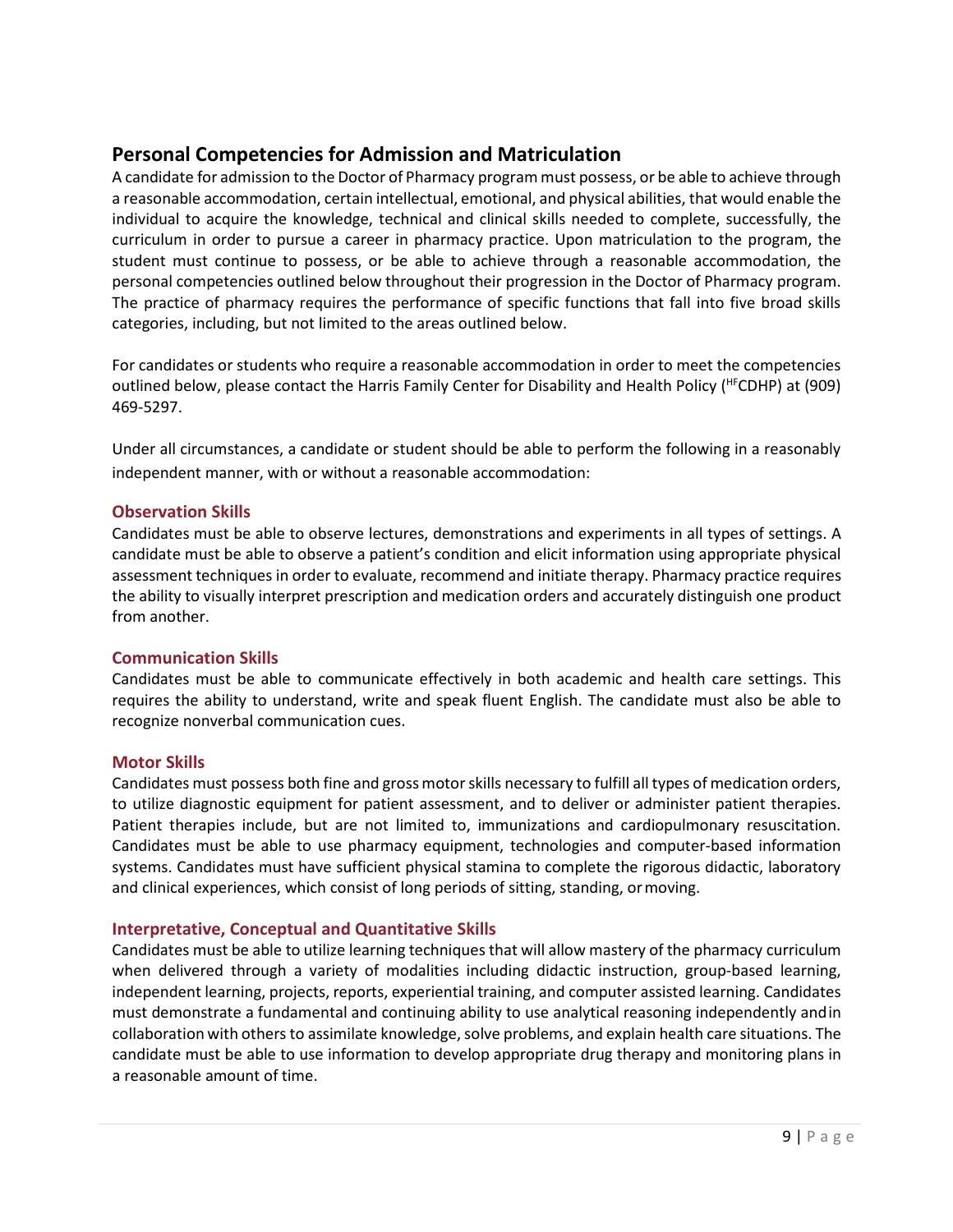#### <span id="page-9-0"></span>**Behavioral and Social Skills**

Candidates must possess the emotional health required for full utilization of their intellectual abilities, the exercise of good judgment and the prompt completion of all academic and patient care responsibilities. The candidate must demonstrate professional and ethical demeanor appropriate to his/her educational level and the ability to work in an interprofessional environment. Candidates must also be able to adapt to changes, function in the face of uncertainty, display flexibility, and be able to ensure prompt and safe completion of all responsibilities. Compassion, integrity, interpersonal skills, motivation and concern for others are humanistic qualities that will be assessed during the admissions process.

#### <span id="page-9-1"></span>**Programmatic Outcomes**

The faculty of the College has defined a set of minimal, concise, program outcomes for the Doctor of Pharmacy Program at Western University of Health Sciences. Graduates from our Doctor of Pharmacy Program are expected to provide pharmaceutical care as entry-level pharmacists. Assuch, these outcomes reflect the knowledge, skills and attitudes of generalist, entry-level pharmacists who are able to deliver high quality pharmaceutical care.

The program outcomes were developed by a national panel of pharmacy educators and are essential elements of pharmacy education accreditation. The outcomes are well aligned with the vision of the WesternU College of Pharmacy: "*Develop leadersin pharmaceutical care and research who will advance global health outcomes through innovative pharmacy practice, interprofessional collaboration, scholarship and service".*

The program outcomes delineate the knowledge, skills and attitudes that student pharmacists must develop in order to practice competent pharmaceutical care. They provide the minimal set of abilities that a student should master during his/her education and training within our Program. These outcomes are consistent with current accreditation standards and other professional standards, guidelines and codes. They provide the basis upon which the Doctor of Pharmacy curriculum and student competency will be assessed.

| <b>Program Outcomes</b> |                                                                                                                                                                                                                                                                                                                                    |  |
|-------------------------|------------------------------------------------------------------------------------------------------------------------------------------------------------------------------------------------------------------------------------------------------------------------------------------------------------------------------------|--|
| 11                      | Learner (Learner)<br>Develop, integrate and apply knowledge from the foundational sciences (i.e., pharmaceutical,<br>social/behavioral/administrative and clinical sciences) to evaluate the scientific literature, explain<br>drug action, solve therapeutic problems and advance population health and patient centered<br>care. |  |
| 2.1                     | <b>Patient-centered care (Caregiver)</b><br>Provide patient-centered care as the medication expert (collect and interpret evidence, prioritize,<br>formulate assessments and recommendations, implement, monitor and adjust plans and<br>document activities).                                                                     |  |
| 2.2                     | Medication use systems management (Manager)<br>Manage patient healthcare needs using human, financial, technological and physical resources<br>to optimize the safety and efficacy of medication use systems.                                                                                                                      |  |
| 2.3                     | <b>Health and wellness (Promoter)</b>                                                                                                                                                                                                                                                                                              |  |
|                         | Design prevention, intervention and educational strategies for individuals and communities to<br>manage chronic disease and improve health and wellness.                                                                                                                                                                           |  |
| 2.4                     | <b>Population-based care (Provider)</b>                                                                                                                                                                                                                                                                                            |  |
|                         | Describe how population-based care influences patient centered care and influences the                                                                                                                                                                                                                                             |  |
|                         | development of practice guidelines and evidence-based best practices.                                                                                                                                                                                                                                                              |  |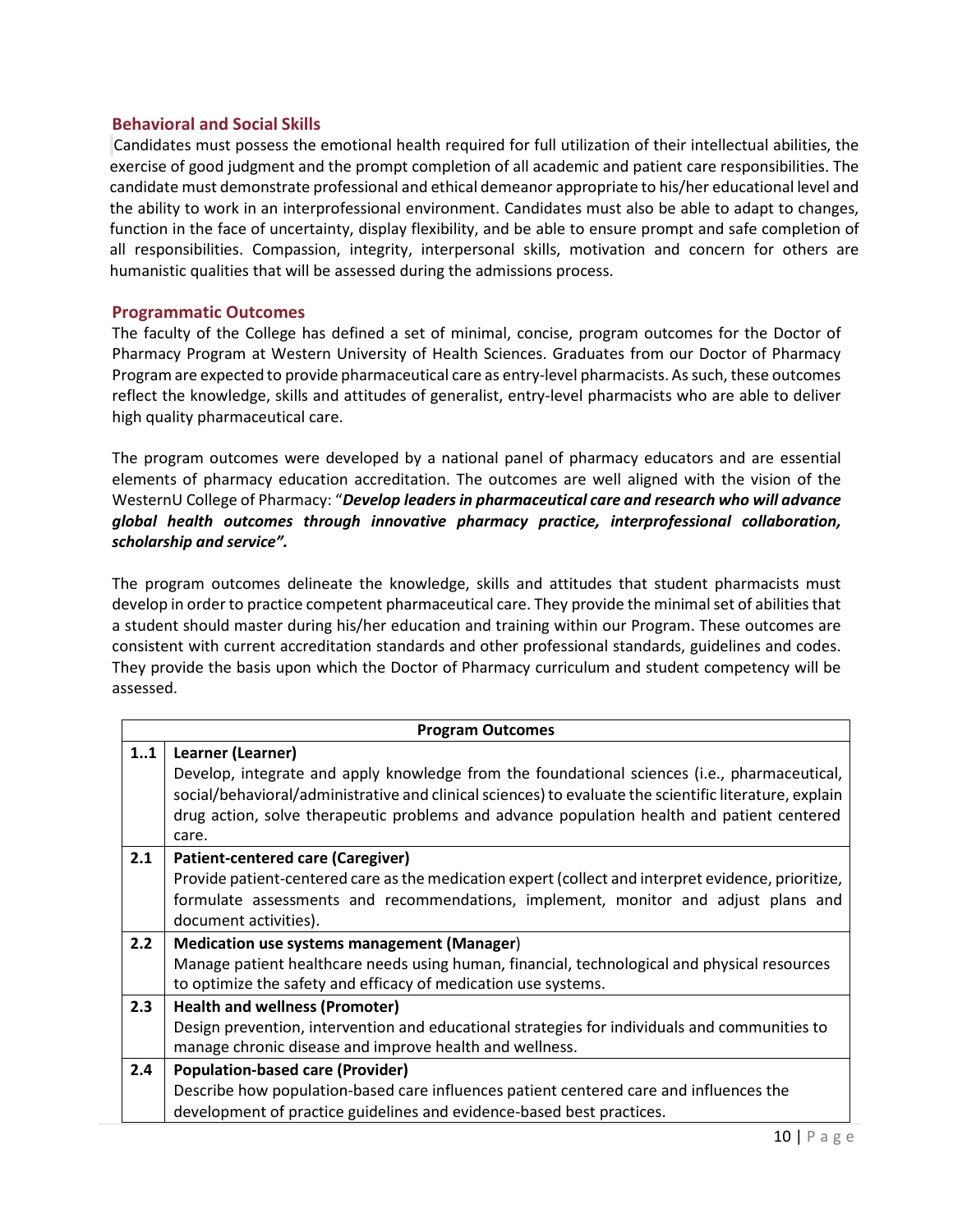| 3.1 | <b>Problem Solving (Problem Solver)</b>                                                                                                         |
|-----|-------------------------------------------------------------------------------------------------------------------------------------------------|
|     | Identify problems, explore and prioritize potential strategies and design, implement and evaluate                                               |
|     | a viable solution.                                                                                                                              |
| 3.2 | <b>Educator (Educator)</b>                                                                                                                      |
|     | Educate all audiences by determining the most effective and enduring ways to impart                                                             |
|     | information and assess understanding.                                                                                                           |
| 3.3 | <b>Patient Advocacy (Advocate)</b>                                                                                                              |
|     | Assure that patients' best interests are represented.                                                                                           |
| 3.4 | <b>Interprofessional collaboration (Collaborator)</b>                                                                                           |
|     | Actively participate and engage as a healthcare team member by demonstrating mutual respect,                                                    |
|     | understanding and values to meet patient care needs.                                                                                            |
| 3.5 | <b>Cultural sensitivity (Includer)</b>                                                                                                          |
|     | Recognize social determinants of health to diminish disparities and inequities in access to quality                                             |
|     | care.                                                                                                                                           |
|     |                                                                                                                                                 |
| 3.6 | <b>Communication (Communicator)</b>                                                                                                             |
|     | Effectively communicate verbally and nonverbally when interacting with an individual, group or                                                  |
|     | organization.                                                                                                                                   |
| 4.1 | Self-awareness (Self-aware)                                                                                                                     |
|     | Examine and reflect on personal knowledge, skills, abilities, beliefs, biases, motivation and                                                   |
|     | emotions that could enhance or limit personal and professional growth.                                                                          |
| 4.2 | <b>Leadership (Leader)</b>                                                                                                                      |
|     | Demonstrate responsibility for creating and achieving shared goals, regardless of position.                                                     |
| 4.3 | Innovation and Entrepreneurship (Innovator)                                                                                                     |
|     | Engage in innovative activities by using creative thinking to envision better ways of accomplishing                                             |
|     | professional goals.                                                                                                                             |
| 4.4 | <b>Professionalism (Professional)</b>                                                                                                           |
|     | Exhibit behaviors and values that are consistent with the trust given to the profession by patients,<br>other healthcare providers and society. |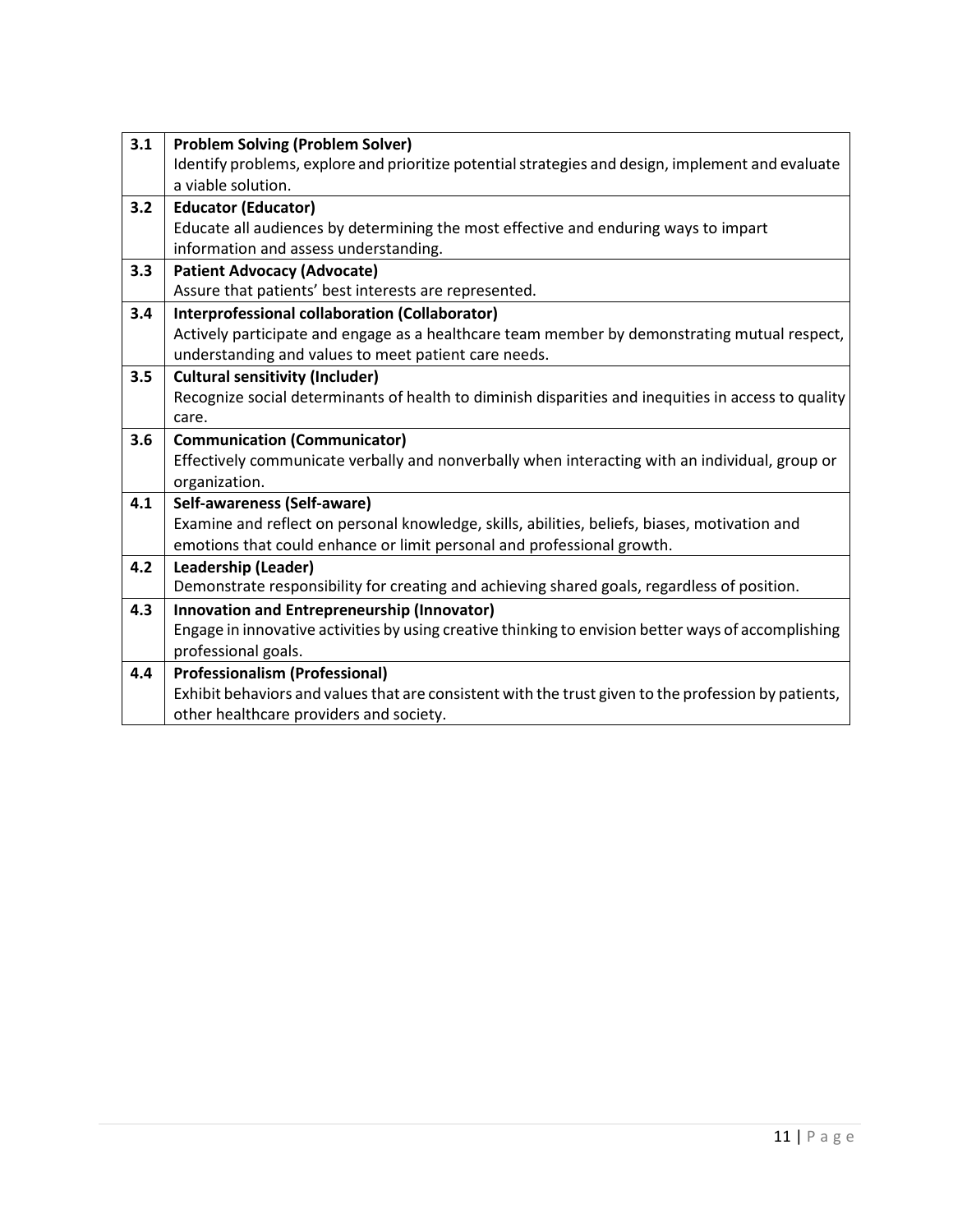## <span id="page-11-0"></span>**Admissions Policies and Procedures**

Admission to the College of Pharmacy is on a highly competitive basis. Each year we receive many more applications than we can accommodate in our program. At WesternU, we retain smaller class sizes, offering accepted student pharmacists a closer relationship with their faculty and fellow student pharmacists. The College of Pharmacy is looking for individuals who add to the diversity of our student body, have excellent communication skills, demonstrate compassion, are dependable, display good judgment and critical thinking abilities, and exhibit dedication towards advancing the profession.

#### <span id="page-11-1"></span>**Non-Discrimination Policy**

In accordance with all applicable federal, state, and local laws, Western University of Health Sciences (WesternU) is committed to ensuring a campus community free from unlawful discrimination. Accordingly, WesternU prohibits unlawful discrimination on the basis of race, color, national origin ancestry, citizenship, ethnicity, creed, religion or religious creed, sex or gender (including gender identity), marital status, sexual orientation, disability (both physical and mental) including HIV and AIDS, medical conditions (cancer and genetic characteristics), pregnancy (which includes childbirth, breastfeeding and medical conditions related to pregnancy, childbirth or breastfeeding), age, genetic information, military and veteran status, or any other characteristic protected under applicable law, in the administration of its programs or activities. WesternU also prohibits unlawful harassment, including Sexual Harassment. Lastly, WesternU is committed to providing equal access to and equal opportunities to all members ofits campus community in accordance with all applicable laws.

This non-discrimination policy applies to applicants, students and alumni. Additional nondiscrimination information can be found in the Nondiscrimination, Anti-Harassment and Anti-Retaliation Policy, located in the University Catalog.

#### <span id="page-11-2"></span>**Reasonable Accommodation for Disabilities**

Candidates and students must be able to perform all the essential functions of the program with or without reasonable accommodation. A student who discloses a disability and requests accommodation will be referred to the Harris Family Center for Disability and Health Policy (HFCDHP). The student will be asked to provide documentation of the disability for the purposes of determining appropriate accommodations. The College of Pharmacy will provide reasonable accommodations but is not required to make modifications that would substantially alter the nature or requirements of the program. A student with questions regarding reasonable accommodation can contact the <sup>HF</sup>CDHP office.

#### <span id="page-11-3"></span>**Application Requirements**

The application requirements shown in this catalog apply to applicants who are seeking entry for the 2020/2021 academic year. Current admission and application requirements for the PharmD program, including prerequisite coursework requirements, can be located on the [Prospective Student website.](http://prospective.westernu.edu/pharmacy-pharmd/requirements-13/)

The College of Pharmacy Admissions Committee will consider applicants with a minimum of two years of college (60 academic semester hours or 90-quarter hours) of pre-pharmacy study at an accredited college or university. The minimum preferred overall pre-pharmacy and science grade point average is a 2.75. Grades of "C-" or lower in any of the prerequisite courses are not accepted. Prerequisite courses are subject to review each year. Exception: Due to significant educational challenges applicants may have encountered during the COVID-19 pandemic, "pass" grades for prerequisites will be approved on a case by cases basis. Pre-requisite laboratory courses that were canceled by undergraduate institutions due to COVID-19 will be waived.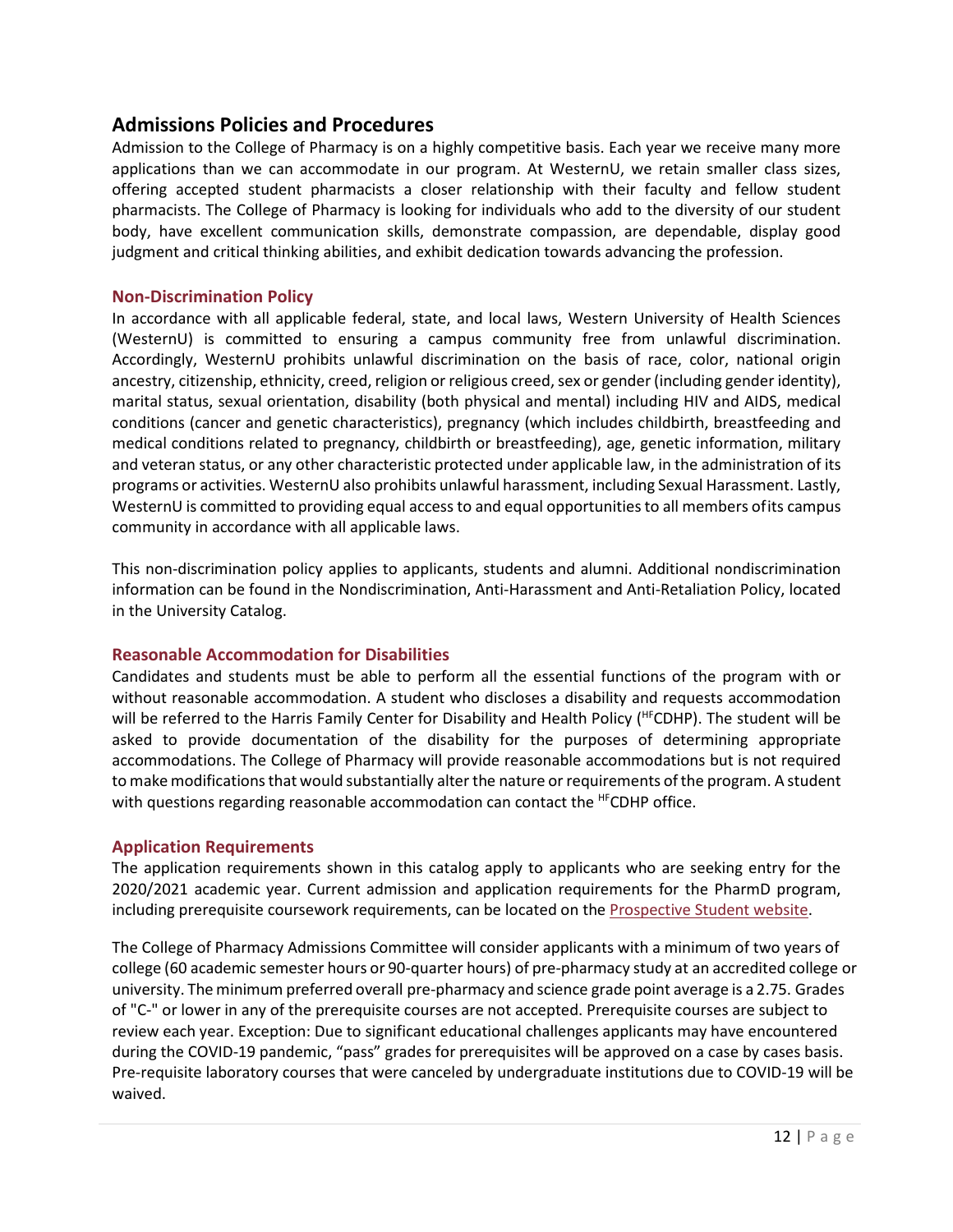Applicants who have received a baccalaureate degree or higher will be considered more favorably than applicants who have fulfilled only the minimum requirements.

#### *Prerequisite Courses*

| <b>Prerequisites</b>                                | <b>Duration</b> |                                                                                                                 |
|-----------------------------------------------------|-----------------|-----------------------------------------------------------------------------------------------------------------|
| College English*                                    | 1 Semester      | * Non-science prerequisites and electives will be waived for                                                    |
| English Composition*                                | 1 Semester      | students who have a confirmed baccalaureate degree at<br>the time of matriculation (does not include calculus). |
| Speech Communication*                               | 1 Semester      |                                                                                                                 |
| General Chemistry (w/ Lab)                          | 2 Semesters     | <i>*Elective 1 (one course must be completed from this</i>                                                      |
| Organic Chemistry (w/ Lab)                          | 2 Semesters     | category): Economics, Anatomy, Statistics, Physics, or other                                                    |
| Human Physiology                                    | 1 Semester      | Upper Science Division courses.                                                                                 |
| Microbiology (Medical<br>Microbiology is preferred) | 1 Semester      | "Elective 2 (one course must be completed from this                                                             |
| Biochemistry/Molecular                              | 1 Semester      | category): Public Speaking or Social Sciences courses                                                           |
| Biology/Cell Biology                                |                 |                                                                                                                 |
| <b>General Biology</b>                              | 1 Semester      |                                                                                                                 |
| Calculus                                            | 1 Semester      |                                                                                                                 |
| Electives <sup>*#</sup>                             | 2 Semesters     |                                                                                                                 |
|                                                     |                 |                                                                                                                 |

- All advanced placement (AP) credit test scores that were previously accepted by the applicant's undergraduate institution are acceptable (time limit of 10 years).
- Introductory level courses in the sciences are not accepted.
- Physiology must be taken from the physiology, anatomy and physiology, biology, or zoology departments.
- We do not accept substitutions or waive any of the prerequisite courses.
- English as a Second Language (ESL) courses are not accepted for the English requirement. English courses must be taken from the English department.
- All prerequisite course work in progress must be completed no later than the spring semester or quarter immediately preceding matriculation.
- Summer session courses taken immediately prior to matriculation at WesternU are not accepted.
- Transfer of Credit, CLEP or Credit for Experiential learning is not recognized by the program.

#### *Standardized Examinations*

- Pharmacy College Admissions Test (PCAT) is not required.
- Test of English as a Foreign Language (TOEFL)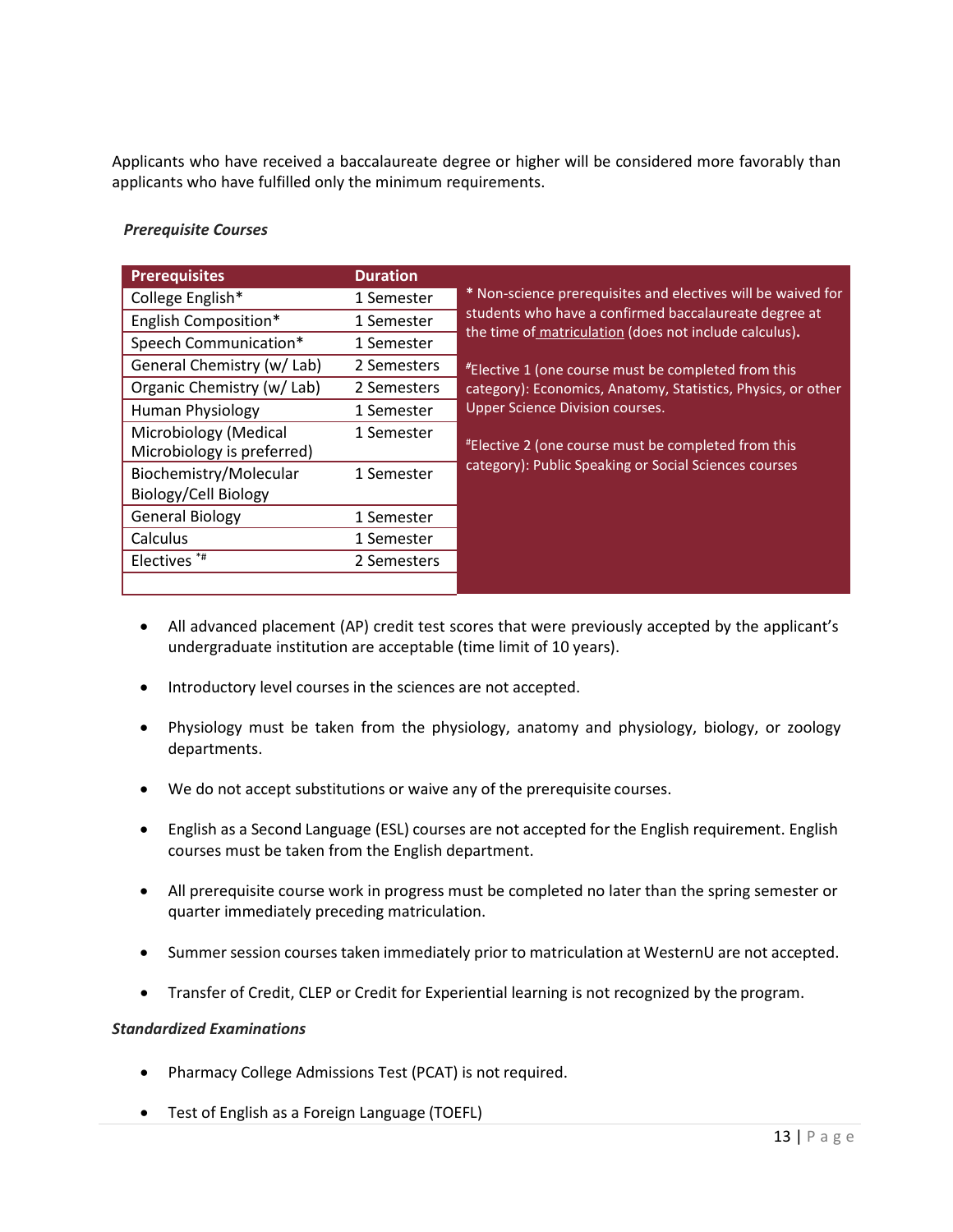TOEFL is required for all applicants submitting course work from foreign schools. A minimum preferred score of 213 for the Computer Based test or 79 for the Internet Based TOEFL (IBT) test must be submitted by March 1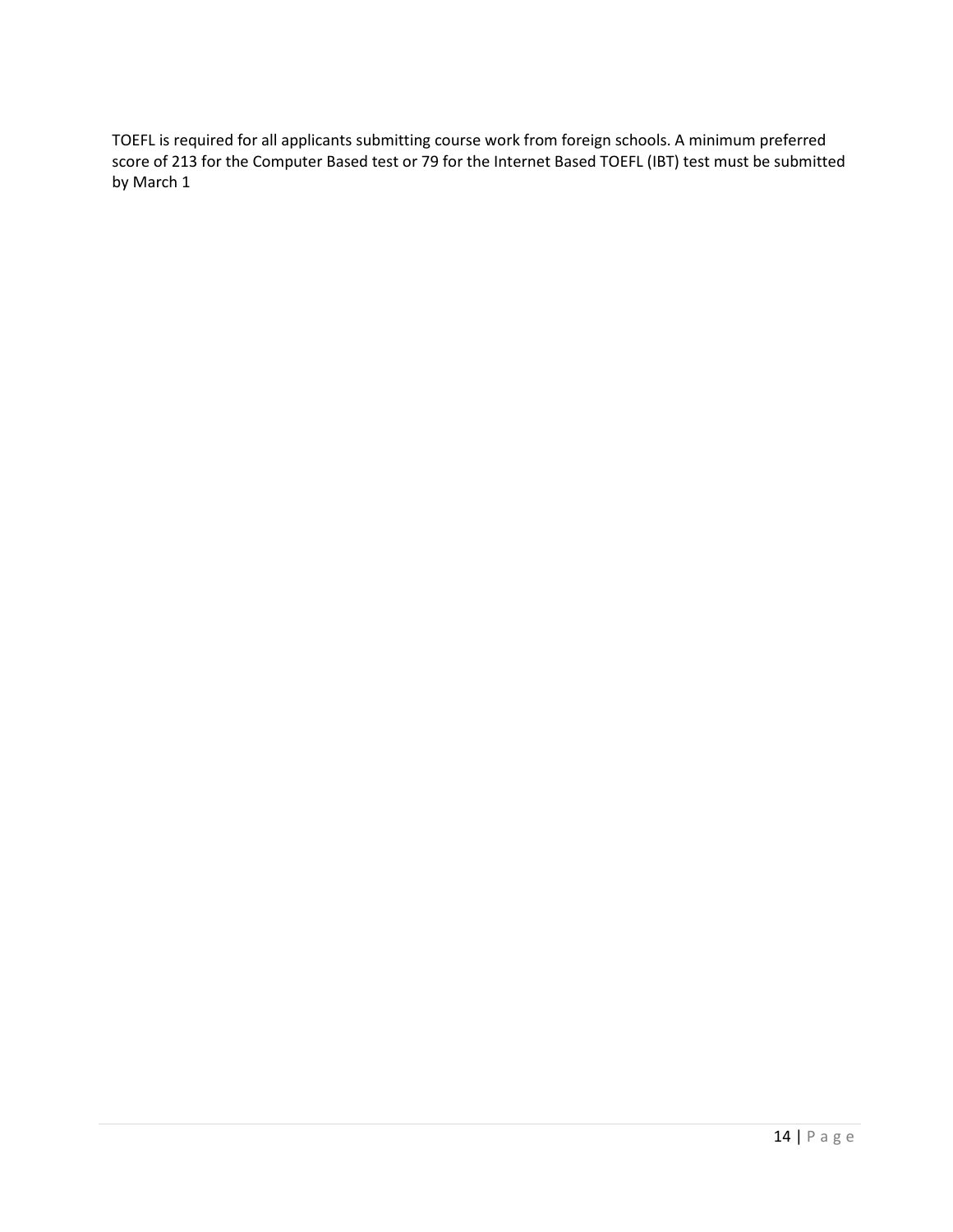prior to matriculation. TOEFL scores are valid for two years. For more information regarding the TOEFL test, please visit their website at [http://www.ets.org/toefl.](http://www.ets.org/toefl)

**Exception:** The TOEFL exam will be waived for permanent and temporary residents of the United States who have completed the English and Speech prerequisites of the College from an accredited institution in the United States.

English courses taken from foreign countries whose native language is English will be accepted (e.g., Canada, Australia, Great Britain, New Zealand, and the British West Indies).

#### *Recommendations*

Two letters of recommendation are required as part of the admissions application, however three are preferred. Recommendation forms are available via PharmCAS (see below). The recommendations should state the nature and extent to which the recommender knows the candidate and should elaborate on the applicant's attributes and abilities including communication skills, ethics, interpersonal skills and motivation toward the profession.

#### <span id="page-14-0"></span>**Application Procedures and Deadlines**

The Pharmacy College Application Services (PharmCAS) is the centralized application service for WesternU's College of Pharmacy. PharmCAS offers a web-based application service that allows applicants to use a single application and one set of materials to apply to multiple PharmD programs.

WesternU's application deadline to apply to PharmCAS is April 1**st**. Application materials must be complete and submitted to PharmCAS by the deadline. Itmay take approximately 4-5 weeksfor PharmCAS to process application materials and forward them to Western University of Health Sciences. To apply to PharmCAS, or to request an application, visit their website at [http://www.pharmcas.org.](http://www.pharmcas.org/)

All application materials can be located on our website at [http://prospective.westernu.edu/pharmacy](http://prospective.westernu.edu/pharmacy-pharmd/apply-13/)[pharmd/apply-13/.](http://prospective.westernu.edu/pharmacy-pharmd/apply-13/) Applicants who do not submit all application materials by the deadline may not be eligible to continue in the admissions process. The minimum preferred GPA for consideration is a 2.75 (overall) and a 2.75 (sciences). WesternU is not responsible for delays in mail delivery. We strongly encourage candidates to apply early.

Faculty in the College of Pharmacy will screen each applicant's admissions file to determine whether an applicant will be granted an interview. Candidates selected for an interview will be required to participate in an assessment of written and verbal communication skills, as well as a critical thinking component. Interview sessions are conducted during the weekends (Saturdays) and, only under special circumstances, during the weekday. Depending on the situation with the COVID-19 pandemic, parts or all of the interview day process may occur virtually. Decisions of the Admissions Committee regarding the admission of applicants to the Doctor of Pharmacy program are final.

Applicants admitted to the College of Pharmacy are required to pay an initial \$200.00 enrollment deposit and an additional \$300.00 after March 1st. Upon enrollment, this deposit is applied toward the tuition for the academic year. Persons who fail to enroll forfeit the entire deposit.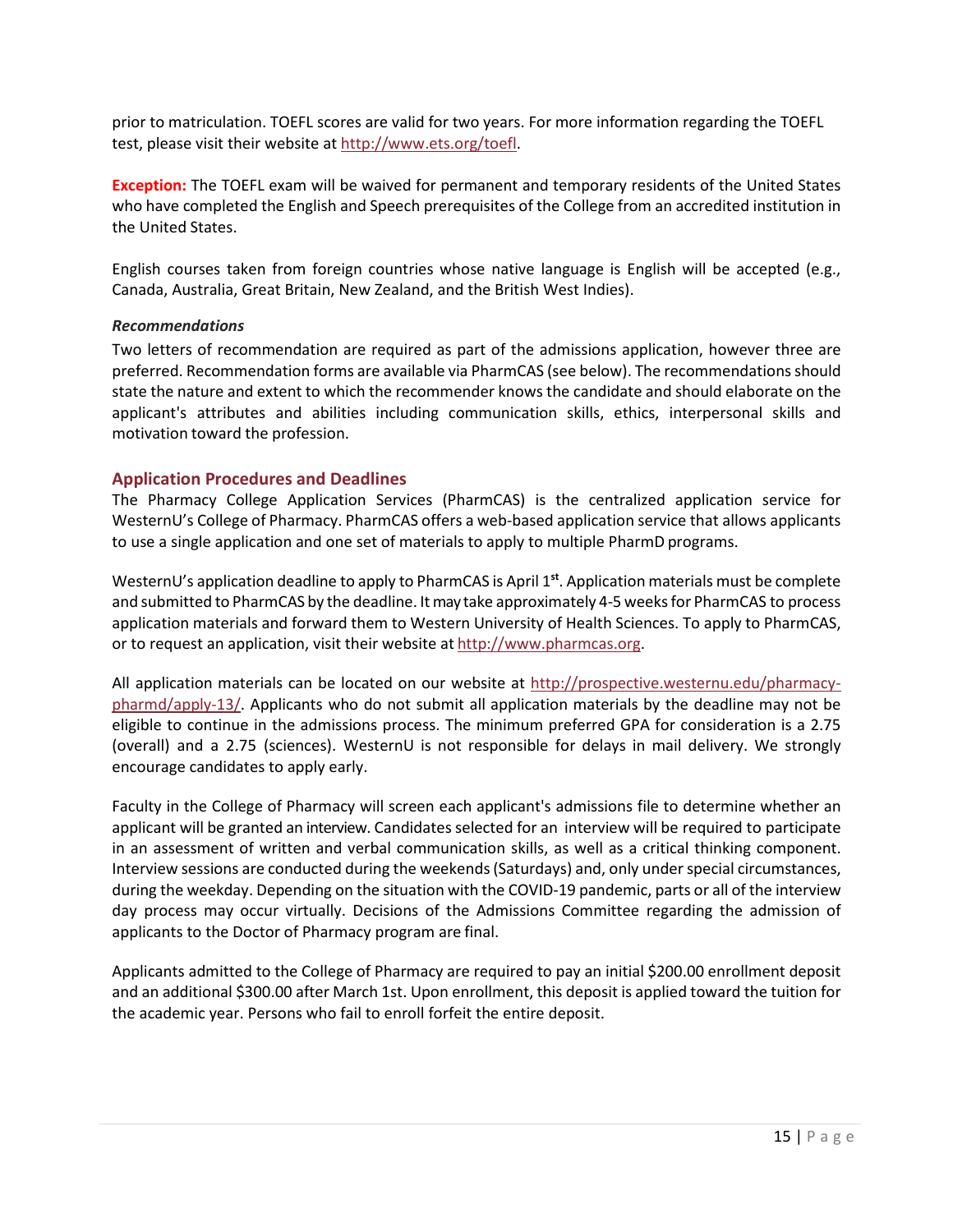#### *Applicants with Foreign Coursework*

Applicants who wish to use coursework completed outside the United States must submit their transcripts for evaluation to a Western [University](http://prospective.westernu.edu/pharmacy-pharmd/foreign-13/) of Health Sciences Approved Service at the candidate's expense. A course-by-course evaluation is required, and all coursework must be designated as undergraduate, graduate or professional. Western University only honors evaluations from one of the approved services. The official evaluation must be included with the supplemental application packet.

#### *International Students*

International students and any other applicants who are not U.S. citizens and who are living in the U.S. should be prepared to provide proof of legal U.S. residency at the time of interview. Proof of legal U.S. residency is required prior to any offer of acceptance. For more detailed information, please visit the web page fo[r International Students.](http://www.westernu.edu/international-welcome)

#### *Transfers from Other Schools*

A transfer applicant is a student currently enrolled in a Doctor of Pharmacy (PharmD) program at an ACPEaccredited School/College of Pharmacy, and is applying to the WesternU COP PharmD program. The applicant must be in good academic standing. Applicants who have been asked to leave their original PharmD program due to academic deficiencies, and/or professional misconduct, are not eligible to apply. The applicant must submit all of the following materials by June  $1<sup>st</sup>$  of the academic year they wish to transfer:

- 1. A written request for transfer
	- ° The letter must state the reason for the transfer request, address their current academic status, and their plan for success in the WesternU COP PharmD program.
- 2. Official, unopened transcripts must be submitted directly from the following:
	- ° Original PharmD program
	- ° All undergraduate institutions where pre-pharmacy coursework was completed. An undergraduate GPA of 2.75 or higher is preferred.
	- ° All post-baccalaureate institutions (if applicable)
- 3. Syllabi of all courses completed at their original PharmD program.
- 4. Two letters of recommendation

°One from a faculty member, preferably an administrator (e.g. Academic or Student Affairs) at their original PharmD program.

°One from an external practicing pharmacist.

- 5. Copy of the applicant's valid pharmacy intern license.
- 6. Transfer application form.

Materials should be mailed to: Director of University Admissions, Western University of Health Sciences, 309 E. Second Street, Pomona, CA 91766.

Qualified applicants will be invited to participate in an on-site admission interview. Due to differences in professional pharmacy curricula, if an applicant is approved for transfer into our PharmD program, there is no guarantee that they will be granted the same year of standing as in the original PharmD program. This will be determined by the College of Pharmacy following careful evaluation of the completed transfer application.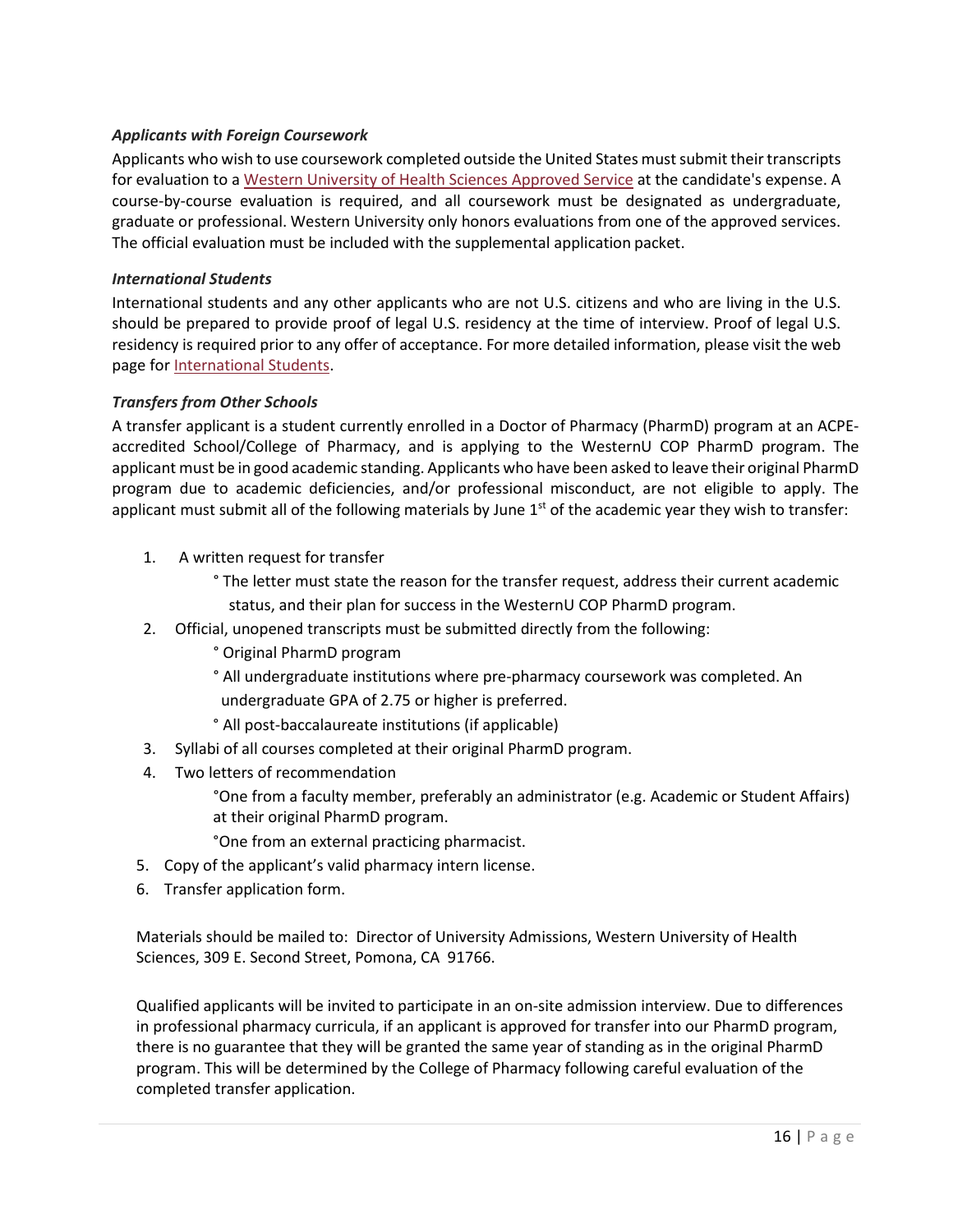## <span id="page-16-0"></span>**PharmD International Pathway (PIP) Program**

#### *Description of the PIP Program*

The PIP Program was formerly known as the International Post-Baccalaureate PharmD (IPBP) Program prior to the 2021-2022 application cycle. The WesternU College of Pharmacy offers a unique opportunity for American and/or foreign trained pharmacists or other healthcare-related disciplines with a bachelor's degree (B.S. or equivalent) who wish to progress to the Doctor of Pharmacy (PharmD) degree. Applicants are admitted with advanced standing into the second year of our traditional PharmD curriculum, thereby bypassing the first year. The Doctor of Pharmacy degree awarded to the student pharmacist in the international program is the same as those awarded to our student pharmacists in the traditional PharmD program. Please refer to the PharmD section of the catalog for additional information on academic and student conduct policies and procedures.

#### *Application Procedure*

- 1. Original Admission Application Form (completed and signed).
- 2. Application Deadline: All application materials must be received or postmarked by **March 1**, for admission in the following academic year.
- 3. Application Processing Fee: Non-refundable application fee for \$65 payable to Western University of Health Sciences.
- 4. International Student Application (ISA): International applicants, applicants who are not U.S. citizens and who are living in the U.S. and applicants who have applied for permanent residency but have not been approved at the time of application must complete the International Student Application (ISA). The ISA must be included in the candidate's Supplemental Application. There is no fee for the ISA.
- 5. Resume/Curriculum Vitae: Please provide a current resume or curriculum vitae, if available.
- 6. Bachelor of Science (or equivalent) in Pharmacy or other healthcare-related discipline: Candidates should provide a copy of their degree certificate and enclose it with their application.
- 7. Official Transcripts: Submit official transcripts from all schools attended in the United States and/or an evaluation of a candidate's credentials from each college or university attended in a foreign country. Please see the list of foreign credentials evaluation services. Transcript evaluation must come directly from the evaluation service. Photocopies are not acceptable. The minimum GPA requirement for admission into the program is 2.50 on a 4.00 scale.
- 8. Personal Questionnaire: Candidates should complete the questionnaire and enclose it with their application. The questionnaire can be downloaded from the PIP website.
- 9. TOEFL (Test of English as a Foreign Language): TOEFL, including essay, isrequired for all applicants submitting course work from foreign schools and for all permanent or temporary residents of the United States. Exception: The TOEFL exam will be waived for applicants who have graduated with a confirmed baccalaureate or higher degree from a United Statesinstitution. A minimum preferred score of 213 for the Computer Based test or 79 for the Internet Based TOEFL test must be submitted by June of the year of matriculation. TOEFL scores are valid for two (2) years. TOEFL scores will not be waived for pending baccalaureate and/or higher degrees or pending naturalization appointments. Official scores must be sent directly from the Education Testing Services (ETS). Photocopies are not acceptable. For more information regarding the TOEFL test, please visit their website at [http://toefl.org](http://toefl.org/)
- 10. FPGEE (Foreign Pharmacy Graduate Equivalency Examination): FPGEE scores are not requiredfor entry into the PIP program.
- 11. Internal Assessment (IA): The Internal Assessment (IA) exam will be considered for admission into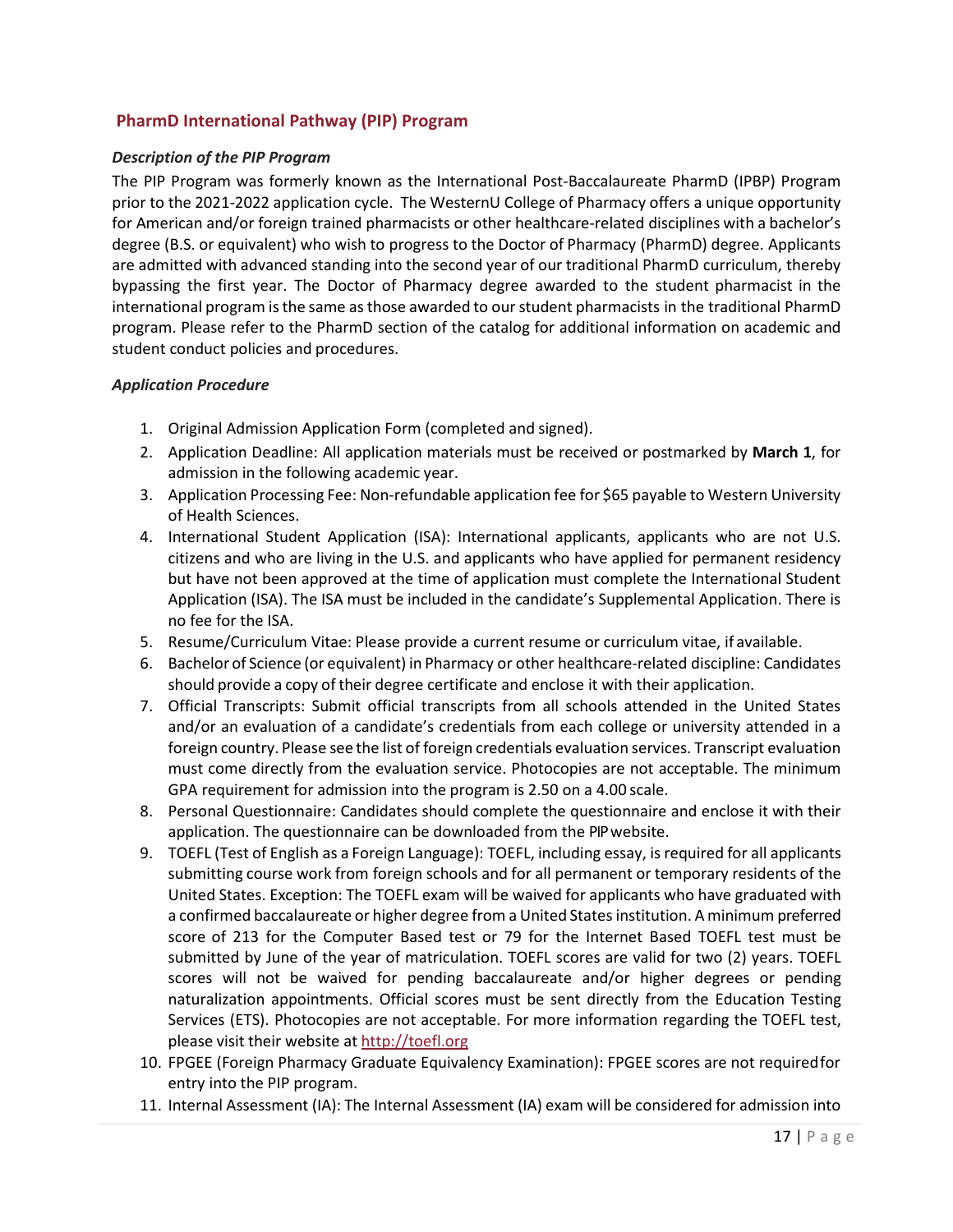the program if administered during the admission cycle.

- 12. References: Three satisfactory recommendations(forms provided) from qualified individuals (not related to the candidate) capable of evaluating their overall personality, professional enthusiasm, and integrity. Each recommendation must be submitted in a sealed envelope that is signed over the seal by the recommender.
- 13. Verification of Employment (Optional): Letter(s) from current employer(s) verifying employment status. If self-employed, provide supporting documentation.

#### *Interview Guidelines*

Upon successful completion of the above requirements, candidates may be invited for an interview session on or off-campus, based on satisfactory preliminary file evaluation.

#### *IA Examination*

This exam, if administered, may serve as an entrance exam for admissions into the PIP program.

#### *Oral Communication Skills*

These skills will be evaluated during a personal interview session conducted by members of the admissions committee. Each interview session will be approximately 30 minutes in duration. The purpose of this exercise will be to determine the candidate's command of the English language as well as interpersonal skills.

#### *Written Communication Skills*

All candidates will be required to take a written essay test wherein a topic of general interest will be presented. Time allowed for this activity is approximately 45 minutes. The purpose of this exercise will be to assess the candidate's overall ability and effectiveness in reading, writing and comprehension of the English language.

#### *Critical Thinking Skills Assessment*

All candidates will be required to take a critical thinking assessment known as the Health Sciences Reasoning Test (HSRT) on interview day. This 50-minute duration, multiple-choice exam requires no prior preparation and questions are based on situations dealing with general health related issues. The purpose of this exercise is to evaluate the candidate's logical and critical thought process when encountered with unique life situations.

#### *Course Waiver Policy*

Applicants accepted to the PIP Program may be granted course waiversfor allfirst-year coursework in the PharmD program. The maximum number of credit hours that will be waived is 44.50 credit hours. Only credit hours relevant to the bachelor's degree in pharmacy granted by the applicant's institution may be used to waive first year PharmD courserequirements.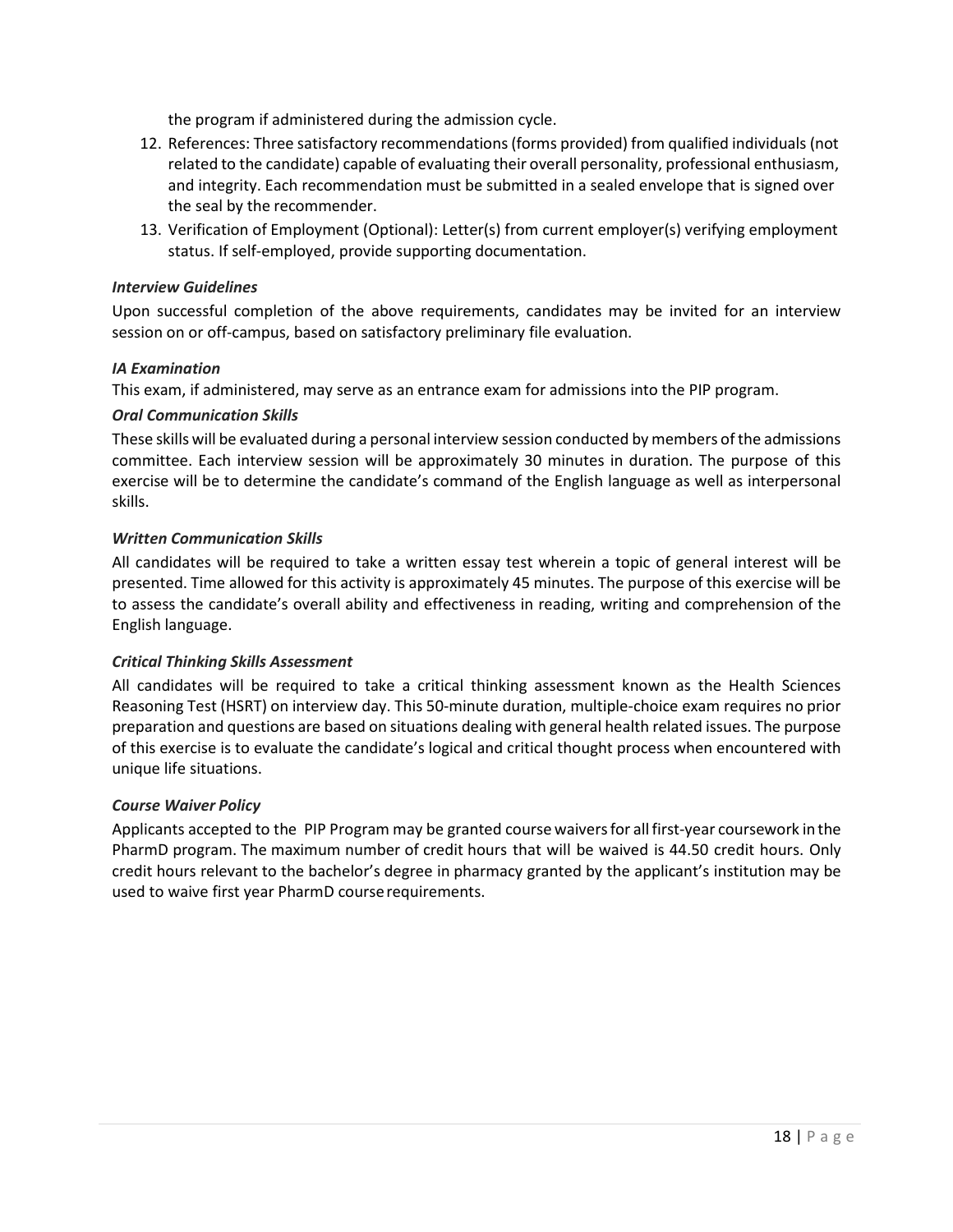## <span id="page-18-0"></span>**Registration**

All WesternU students are required to register by the registration deadlines specified by the University Registrar. Registration dates are posted on the [Registrar's Office](http://www.westernu.edu/registrar/registration-information/) website. Failure to register by the deadline may be grounds for administrative withdrawal. All students registering after the posted deadline will be assessed a \$30.00 per business day late fee.

Full tuition and fees and all prior debts must be paid in full on or by posted deadlines each academic year. Matriculation is subject to the satisfactory completion of all academic requirements and payment of all outstanding debts to the University. The receipt of the final transcript(s) from all colleges/universities attended and a physical examination with documentation of required immunizations (if applicable) prior to registration are additional requirements for incoming students.

#### <span id="page-18-1"></span>**Registration Late Fee Appeals**

If you are assessed late fees for a registration period, you may submit an appeal to the Registrar. For additional information on the appeal process, please see the [Registration](http://www.westernu.edu/registrar/registration-information/registration-late-fees/) Late Fees page on the Registrar's Office website.

#### <span id="page-18-2"></span>**Student Health Insurance Requirement**

All full-time students at Western University of Health Sciences are required to have active health insurance while enrolled. All students are automatically assessed half of the entire year's insurance premium and will be enrolled in the student health insurance plan until they submit proof of coverage that meets the University's requirements. For additional information on student health insurance requirements and/or waiving out of the student health insurance plan, please see the [Student Health Insurance](http://www.westernu.edu/registrar/registration-information/student-health-insurance/) page on the Registrar's Office website.

#### <span id="page-18-3"></span>**New Student Orientation/Welcome Week**

Attendance at all Orientation is mandatory for all incoming first-year student pharmacists. For additional information on Welcome Week activities for the College of Pharmacy, please visit [http://www.westernu.edu/students/welcome-week/.](http://www.westernu.edu/students/welcome-week/)

#### <span id="page-18-4"></span>**Student Initiated Changes in Enrollment Status**

#### *Leave of Absence*

A student may request a Leave of Absence (LOA) with the occurrence of a medical emergency or illness, personal issues, financial hardship or military service. Students must be in good academic standing to be eligible for a Leave of Absence. For additional information on the University's Leave of Absence policy, please see 'Student Initiated Changes in Enrollment Status' in the University Catalog, General Academic Policies and Procedures section.

#### *Withdrawal from University/Academic Program*

Matriculation at the University is a privilege granted in consideration of specified levels of performance and of maintaining the established standards of scholarship and personal and professional conduct. The University reserves the right to require withdrawal at any time it deems necessary to safeguard its standards of scholarship, conduct and orderly operation. The student concedes this right by act of matriculation. For additional information on withdrawing from the PharmD or PIP program, please see 'Student Initiated Changes in Enrollment Status' in the University Catalog, General Academic Policies and Procedures section.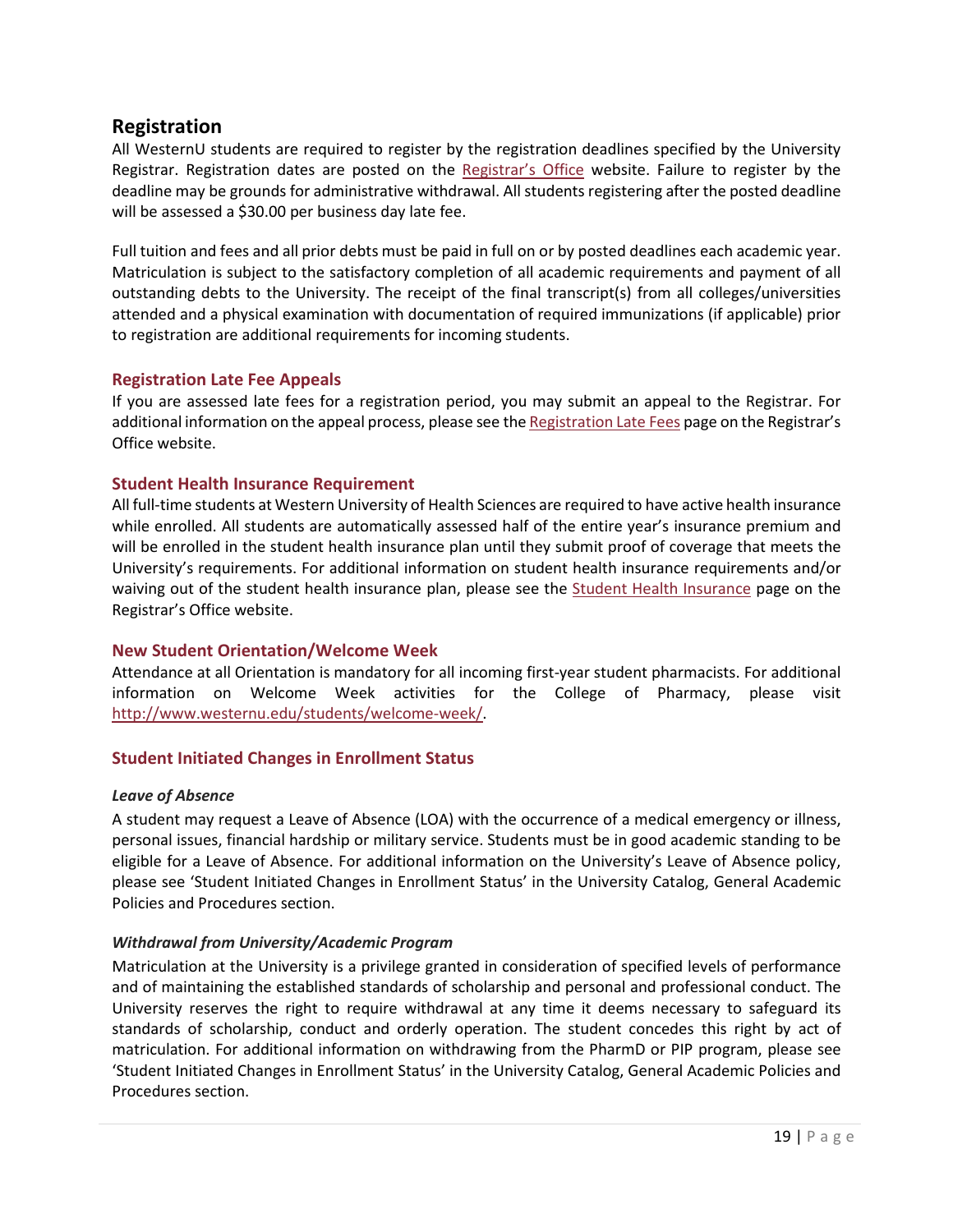#### <span id="page-19-0"></span>**Full-Time/Part-Time Status**

All PharmD/PIP students enrolled in at least one class/rotation are considered full-time students.

#### <span id="page-19-1"></span>**Time Limits**

The Doctor of Pharmacy program is designed to be completed in four (4) years of full-time study. The requirements for the degree must be fulfilled within 6 years from the date of matriculation to the program. Students who are unable to meet the 6-year time limit for the PharmD program may be subject to administrative withdrawal.

The International Post-Baccalaureate PharmD program is designed to be completed in three (3) years of full-time study. The requirements for the degree must be fulfilled within 4 years, 6 months from the date of matriculation to the program. Students who are unable to meet the 4-year, 6-month time limit for the PIP program may be subject to administrative withdrawal.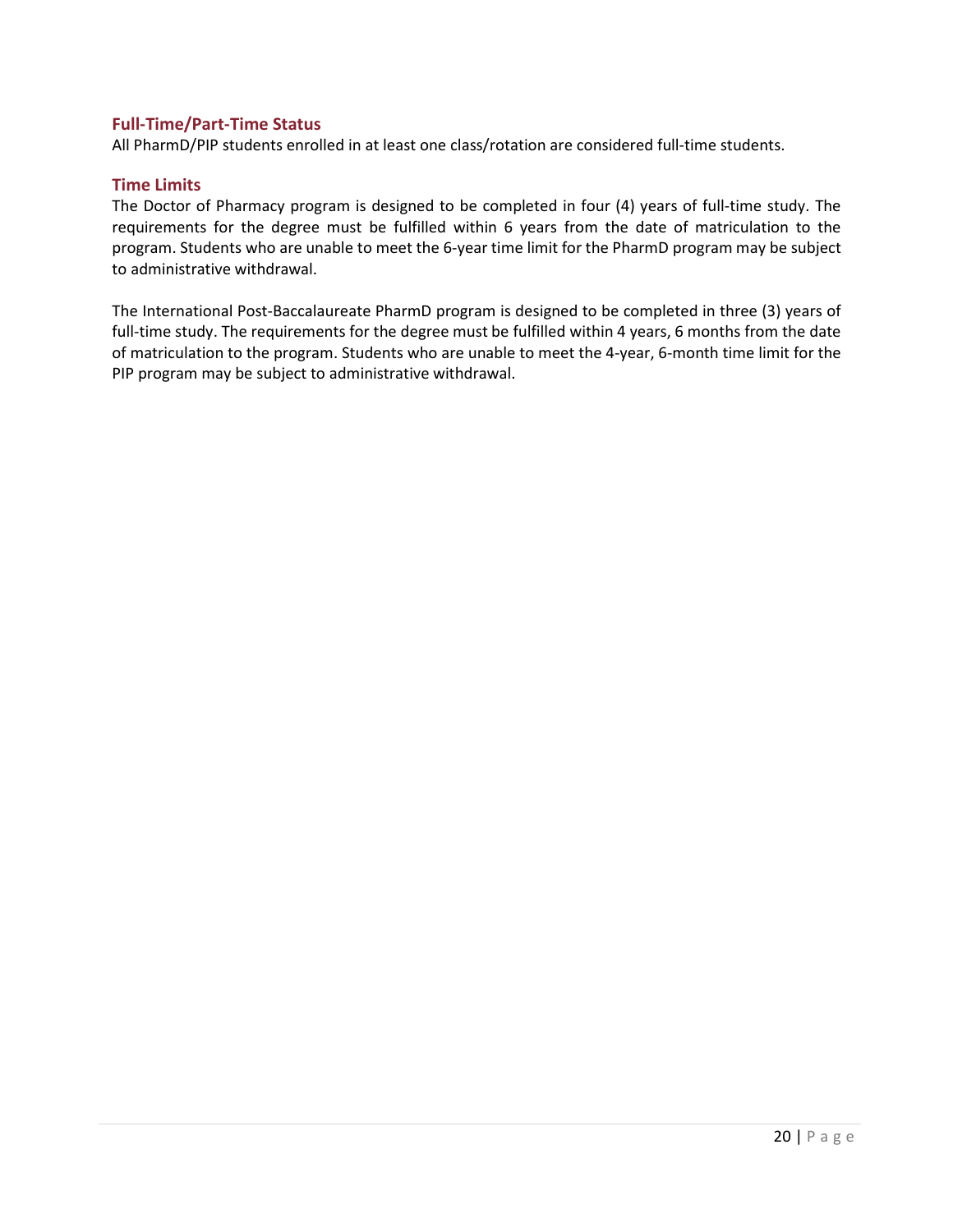## <span id="page-20-0"></span>**Tuition and Fees**

In estimating costs for one academic year of study at WesternU College of Pharmacy, student pharmacists should include tuition and fees, laptop computer and printer, books and supplies, room and board and other miscellaneous expenses. By action of the Board of Trustees, Doctor of Pharmacy tuition and fees for the 2022/2023 academic year (subject to change) are as follows:

<span id="page-20-1"></span>

| \$52,560.00                    | <b>Annual Tuition</b>                                        |
|--------------------------------|--------------------------------------------------------------|
| \$40.00                        | <b>Student Body Fee</b>                                      |
| <b>Other Fees and Expenses</b> |                                                              |
| \$22.88                        | Top Hat Classroom License Fee (PharmD 2023)<br>(Approximate) |
| \$30.00                        | Registration Late Fee (Per Business Day)                     |
| \$50.00                        | Late Payment Fee (per month)                                 |
| \$350.00                       | <b>Graduation Fee</b>                                        |
| \$470.00                       | Annual Parking Permit (Auto)                                 |
| \$40.00                        | Locker Key Replacement Fee                                   |
| \$10.00                        | <b>Official Transcript (Each)</b>                            |
| \$21.00                        | Rush Transcript, First Class Mail (Each)                     |
| \$25.00                        | Rush Transcript, Federal Express (Each)                      |
| \$10.00                        | Student ID Replacement Fee                                   |
| \$150.00                       | Dosimetry Badge Replacement Fee                              |
| \$TBD                          | Breakage Fee (Replacement Cost)                              |

#### <span id="page-20-2"></span>**Modified Curriculum/Repeated Coursework Tuition Rates**

Students enrolled in a modified PharmD curriculum or who are directed to repeat one or more courses but not the entire academic year are charged a per credit hour tuition rate. This rate is calculated by dividing the total credit hours required for a class year by the annual tuition. The per credit hour rates for 2022/2023 are shown below:

| \$1,236.71 | PharmD Year 1 Modified Curriculum Per Credit Hour Charge |
|------------|----------------------------------------------------------|
| \$1,222.33 | PharmD Year 2 Modified Curriculum Per Credit Hour Charge |
| \$1,781.69 | PharmD Year 3 Modified Curriculum Per Credit Hour Charge |
| \$1,314.00 | PharmD Year 4 Modified Curriculum Per Credit Hour Charge |
| \$1,118.30 | PIP Year 1 Modified Curriculum Per Credit Hour Charge    |
| \$1,781.69 | PIP Year 2 Modified Curriculum Per Credit Hour Charge    |
| \$1,314.00 | PIP Year 3 Modified Curriculum Per Credit Hour Charge    |

#### <span id="page-20-3"></span>**Computer Technology**

The College of Pharmacy requires that each enrolled student pharmacist have a notebook or laptop computer during class, after class hours and while on rotations. Privacy screens/filters are required for all notebook and laptop computers for in-class assessments. Laptop specifications can be found at [https://www.westernu.edu/computing/computing-students/.](https://www.westernu.edu/computing/computing-students/)

The College of Pharmacy also requires that first, second- and third-year student pharmacists have a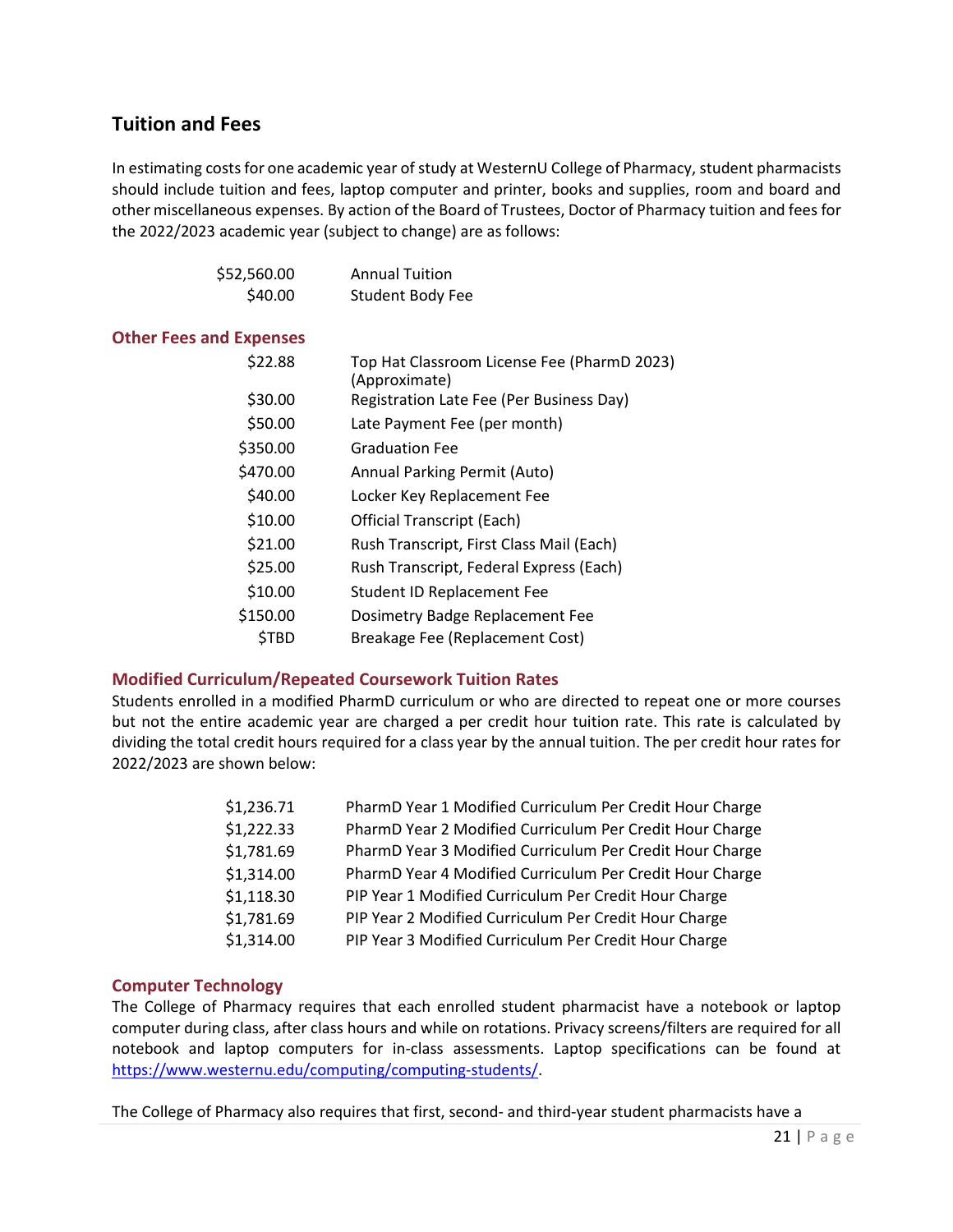classroom responder, approved by the College. Individual responders must be registered to only one (1) student. Classroom responders are electronic devices that will be used to enhance interactive learning in classrooms. The device will enable faculty to gauge student understanding of concepts, introduce more innovative teaching and assessment methods, improve student involvement in learning and facilitate classroom learning to become more dynamic. The responders will also be used to administer and score assessments. Therefore, student pharmacists are also required to bring responders to each class.

#### <span id="page-21-0"></span>**Financial Assistance**

All PharmD/PIP student pharmacists are eligible to apply for need-based financial aid provided they meet established criteria. For information, please visit the [Office of Financial Aid](http://www.westernu.edu/financial/financial-welcome/) website.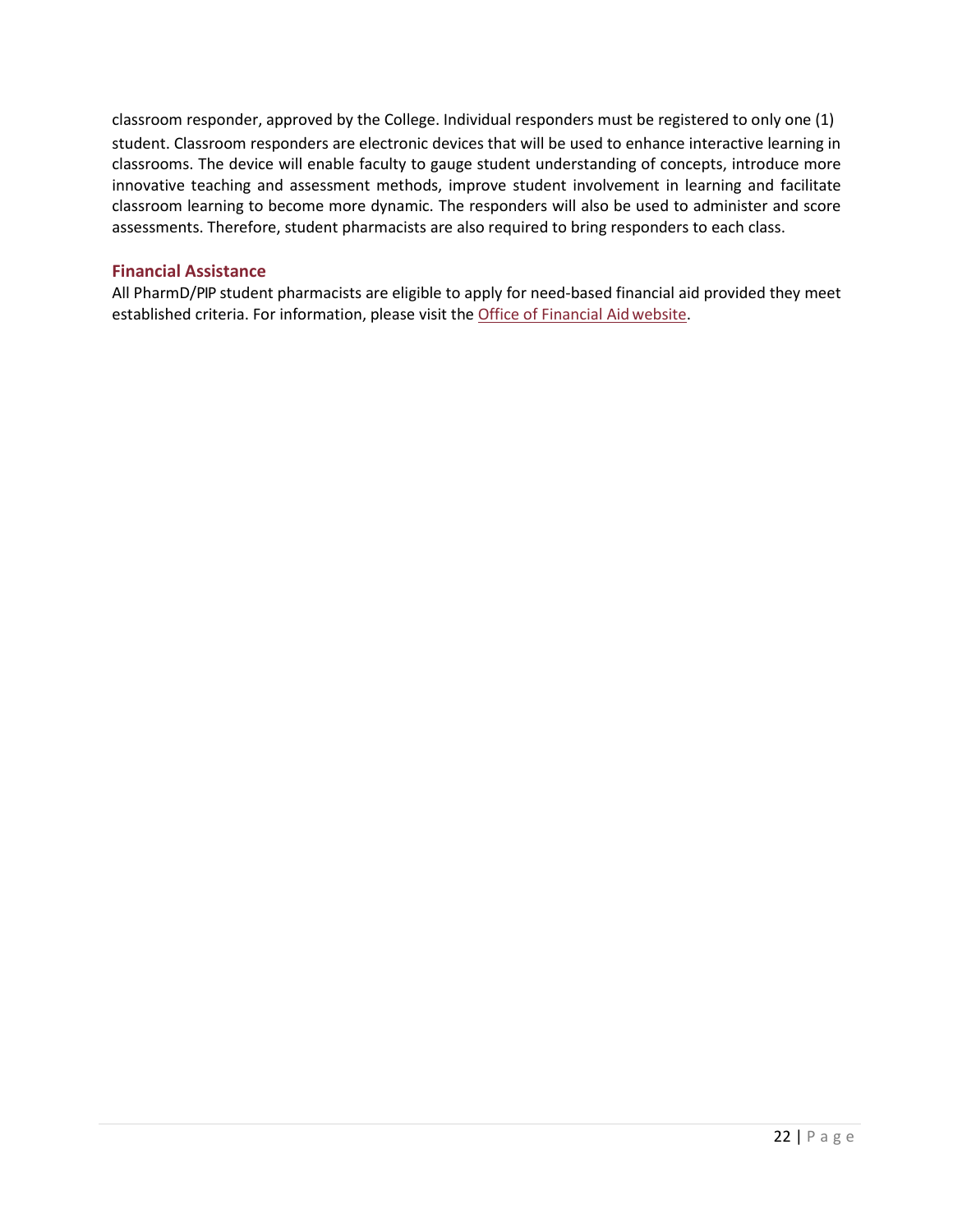## <span id="page-22-0"></span>**General Academic Policies and Procedures**

#### <span id="page-22-1"></span>**Academic Advisement**

Student pharmacists are assigned a faculty advisor, which provides student pharmacists the opportunity to develop sustained, individual advisement on academic and professional levels. Student pharmacists may request a change of advisor, if needed, through the office of the Assistant Dean of Student Affairs (or his/her designee).

#### <span id="page-22-2"></span>**Course Participation and Attendance**

Student pharmacists are expected to be in class during all instruction hours specified in the course schedule.

Student pharmacists are required to participate in all assessed activities(assignments, exams, etc.). When a student pharmacist must be absent, he/she must contact the Course Facilitator prior to the missed class. If unable to reach the Facilitator, the student pharmacist must leave a voice-mail message, an e-mail message or a message with a staff support person or the Assistant Dean of Student Affairs that includes a contact telephone number.

WesternU publishes an annual list of federal holidays observed by the University. A student pharmacist who requests time off for days other than those observed by WesternU must do so by completing the "Excused Absence" form and submitting it to the Course Facilitator a minimum of five (5) school days before the start of the course in which the holiday falls. If the request is approved by the Course Facilitator, the student pharmacist is responsible for any work missed on the date(s) absent. All assignments must be completed by the scheduled time. However, if the student pharmacist failsto notify the Course Facilitator in the time frame noted above, the absence will be considered an unexcused absence, and no make-up assessment will be permitted. The WesternU holiday schedule does not apply to student pharmacists on Introductory Pharmacy Practice Experience – 2, Advanced Pharmacy Practice Experiences, and on offcampus Advanced Electives. Student pharmacists will follow the rotation site schedule on Introductory Pharmacy Practice Experience – 2, Advanced Pharmacy Practice Experiences, and on Advanced Electives.

An absence may be excused by the course facilitator for student pharmacists participating in approved professional development activities, in situations involving illness, or in other emergencies. In all cases when the absence is unplanned, documentation of the reason(s) for the absence must be provided to the course facilitator upon return to class. A copy of this documentation will be forwarded to the Assistant Dean of Student Affairs for inclusion in the student pharmacist's file. The course facilitator/faculty will determine how the missed materials will be completed. If emergencies arise that require a student pharmacist to miss more than one assessed course activity or more than three (3) days of the class, the student pharmacist may be required to retake the course.

The course facilitator is responsible for determining whether accommodation can be made. The course facilitator's decision is final.

Examples of situations when accommodating absences may not be possible include (but are not limited to) the following:

1. **Missed team assignments:** An individual student pharmacist may not be able to demonstrate mastery of course material without completing the assignment within the context of ateam.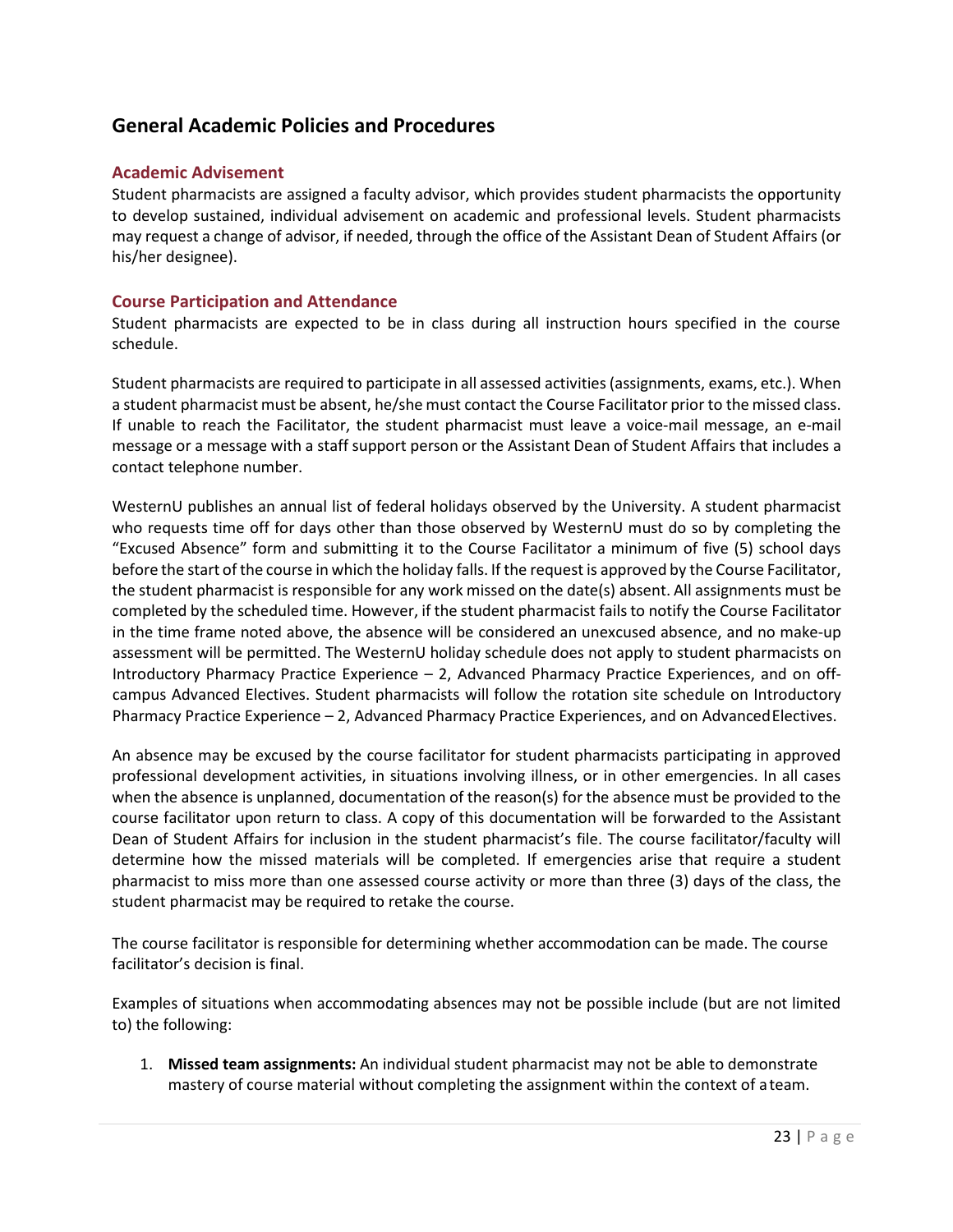2. **Missed assessments of clinical skills:** An individual student pharmacist may not be able to demonstrate mastery of clinical skills without the specific circumstances arranged within the course.

This policy also applies to student pharmacists on IPPE/APPE/AE. These student pharmacists are also governed by policies contained in the individual IPPE course syllabi or the APPE syllabi and by rotationspecific requirements.

#### <span id="page-23-0"></span>**Elective Coursework**

Student pharmacistsin the PharmD program are required to complete four (4) credits of didactic electives in order to graduate. Student pharmacists in the PIP program are required to complete three (3) credits of didactic electives in order to graduate. Student pharmacists may not retake an elective course previously completed with credit. All didactic elective credits must be completed prior to the start of the APPE rotations. The grading system for didactic elective courses will be determined by course facilitators. The facilitator may assign a letter grade or a credit/no credit grade.

All elective course enrollment for fall term must be finalized during the first week of the term. For spring term, all elective course enrollment must be finalized prior to winter break. After the enrollment, student pharmacists may only add or drop elective courses with consent from faculty facilitator who will evaluate each case independently. All add/drop of elective courses must be completed during the first 2 weeks of the term.

#### <span id="page-23-1"></span>**Independent Study**

Because of the unique and intensive nature of the College of Pharmacy's curriculum, the collaborative teaching and learning processes among team members and the sequencing of key courses, the Faculty does not believe that independent learning of didactic coursework meets the goals of the Doctor of Pharmacy program. In special cases, e.g. involving illness, reasonable accommodations will be made to permit the student pharmacist to continue in his/her course of study if possible. Additionally, the collaborative learning process among team members is a critical element of the curriculum. Student pharmacists accepted into the program must understand that their grades require successful collaboration with team members. Independent study of courses in the didactic curriculum in the College of Pharmacy is not permitted either in summer or during the academic year.

#### <span id="page-23-2"></span>**Research Activities**

Student pharmacists in the College of Pharmacy are encouraged to participate in research under the direction of faculty advisor(s). Student pharmacists with appropriate interests and academic preparation may participate in research as part of the elective program.

#### <span id="page-23-3"></span>**Annual Health Clearance Requirements**

The Annual Health Clearance Requirements can be located in the University Catalog. Students will not be permitted to begin any clinical practice experiences without adherence to the Annual Health Clearance and Pharmacy Intern License requirements described below. This is in addition to what is outlined in the University Catalog. Students are expected to be aware of, and abide by, both University and applicable College policies.

#### <span id="page-23-4"></span>**Pharmacy Intern License Requirement**

All student pharmacists are required to be licensed interns with the California State Board of Pharmacy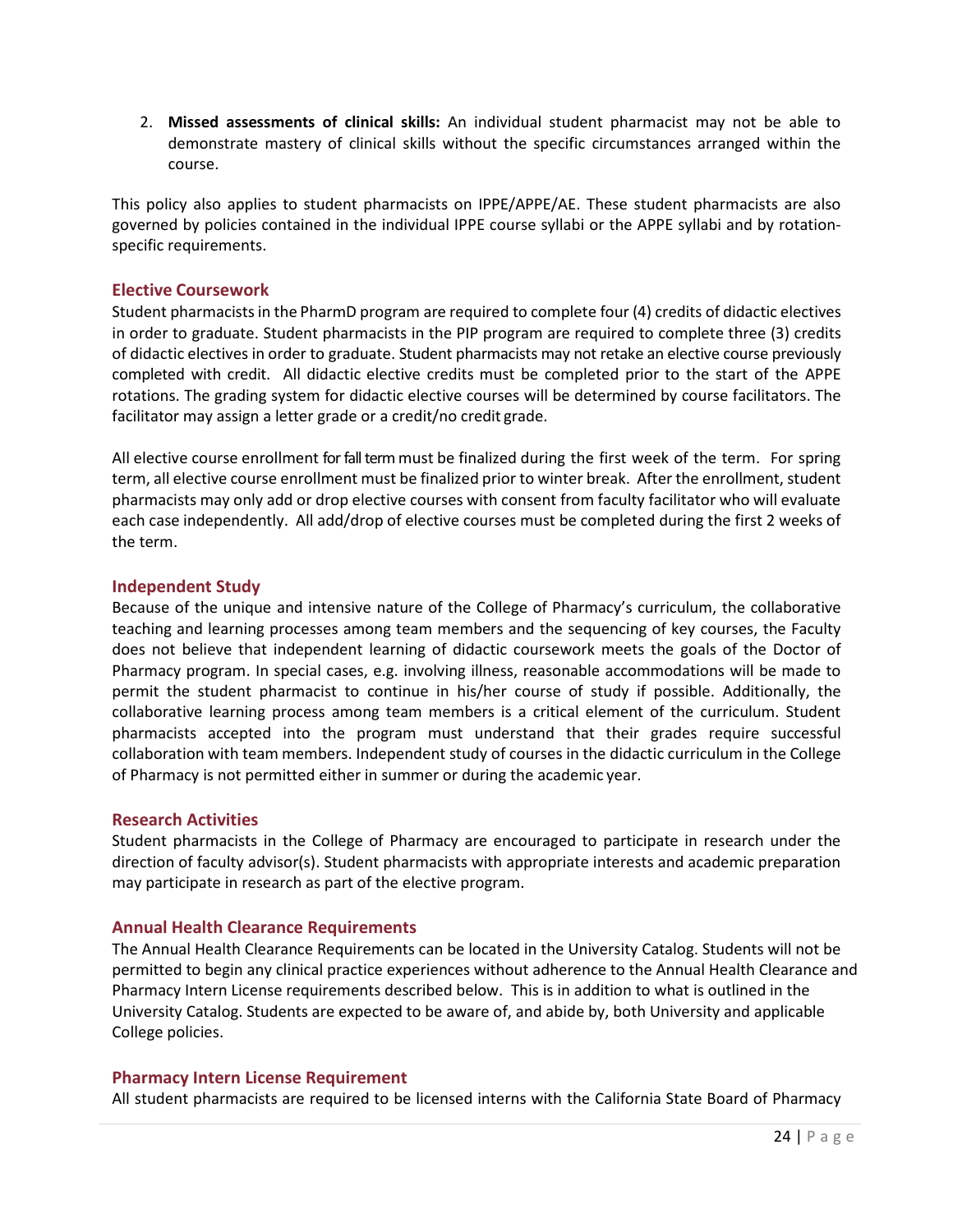during all phases of the experiential program (IPPE, APPE, AE and all professional development curriculum activities). First year student pharmacists are required to file a copy of their intern license with the Director of Experiential Education by the first Monday in October of their first year in the PharmD program. Student pharmacists unable to obtain a valid pharmacy intern license by the conclusion of the P1 Fall Semester will not be permitted to begin any clinical practice experience and may be subject to a Leave of Absence. Student pharmacists found not eligible for an intern license by the State Board of Pharmacy will be dismissed from the PharmD program. The California State Board of Pharmacy is a body independent of the College of Pharmacy. The College of Pharmacy assumes no liability for decisions made by the Board regarding the status of a student pharmacist's intern license. The Board of Pharmacy requires the College to inform them when a student pharmacist is placed on academic suspension or on a leave of absence. Any student pharmacist who is not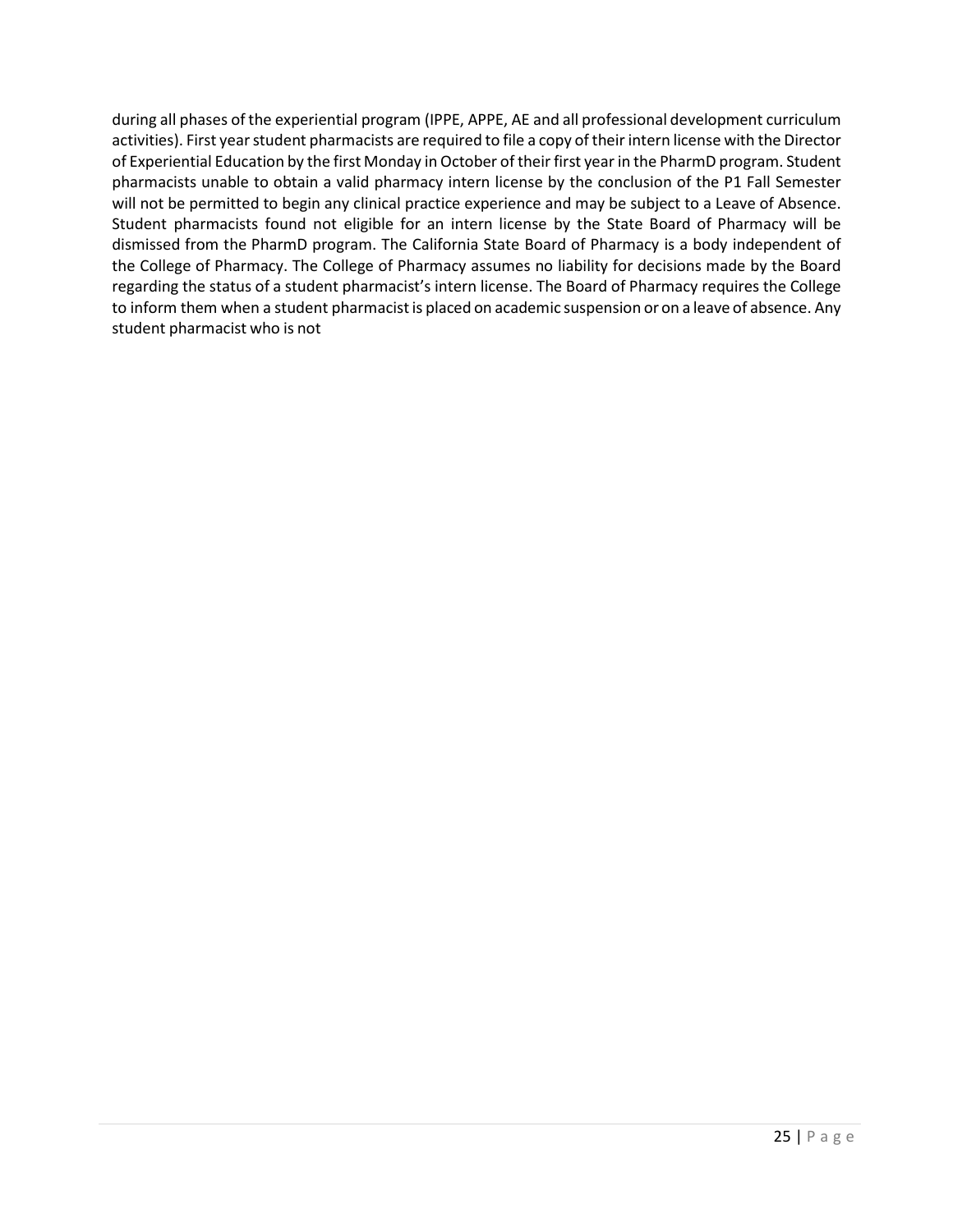actively enrolled in coursework as a result of being under academic suspension or leave of absence may have their intern license suspended during this time period. The student pharmacist should contact the CA State Board of Pharmacy directly for further information.

#### <span id="page-25-0"></span>**Protocol for Input on Matters of Student Concern**

When an issue or dispute arises between student pharmacists, the issue/dispute resolution process starts with communication among the involved student pharmacists. If a satisfactory resolution is not arrived at that level, the matter should then be addressed with the course facilitator or the faculty advisor. If the problem is not resolved at the faculty advisor/course facilitator level, the matter should be brought to the Assistant Dean of Student Affairs, followed by the Dean, in that order. If the matter has not been resolved at those levels, the final arbiter is the SVP/Provost.

When an incident arises involving a faculty member, the first step in the issue/dispute resolutionprocess is discussion with the faculty member. If the matter is not satisfactorily resolved at that level, then the matter should be referred to the Department Chair, followed by the Dean, in that order. If the matter has not been resolved at those levels, the final arbiter is the SVP/Provost. Please note that grade appeals cannot be handled under this protocol.

When an incident arises involving a staff member, the dispute resolution process begins with the Department Chair, followed by the Dean. The Office of Human Resources is the final arbiter.

Failure to follow this sequence of steps will only serve to delay the appropriate resolution of the issue or dispute as the matter will only be referred back to the correct level in this chain of responsibility.

If student pharmacists wish to file a complaint with the College of Pharmacy regarding a faculty or staff member or another student pharmacist, they may also do so by completing the "Student Complaint Form" that is located on Blackboard in the Pharmacy Student Services course in the course documents.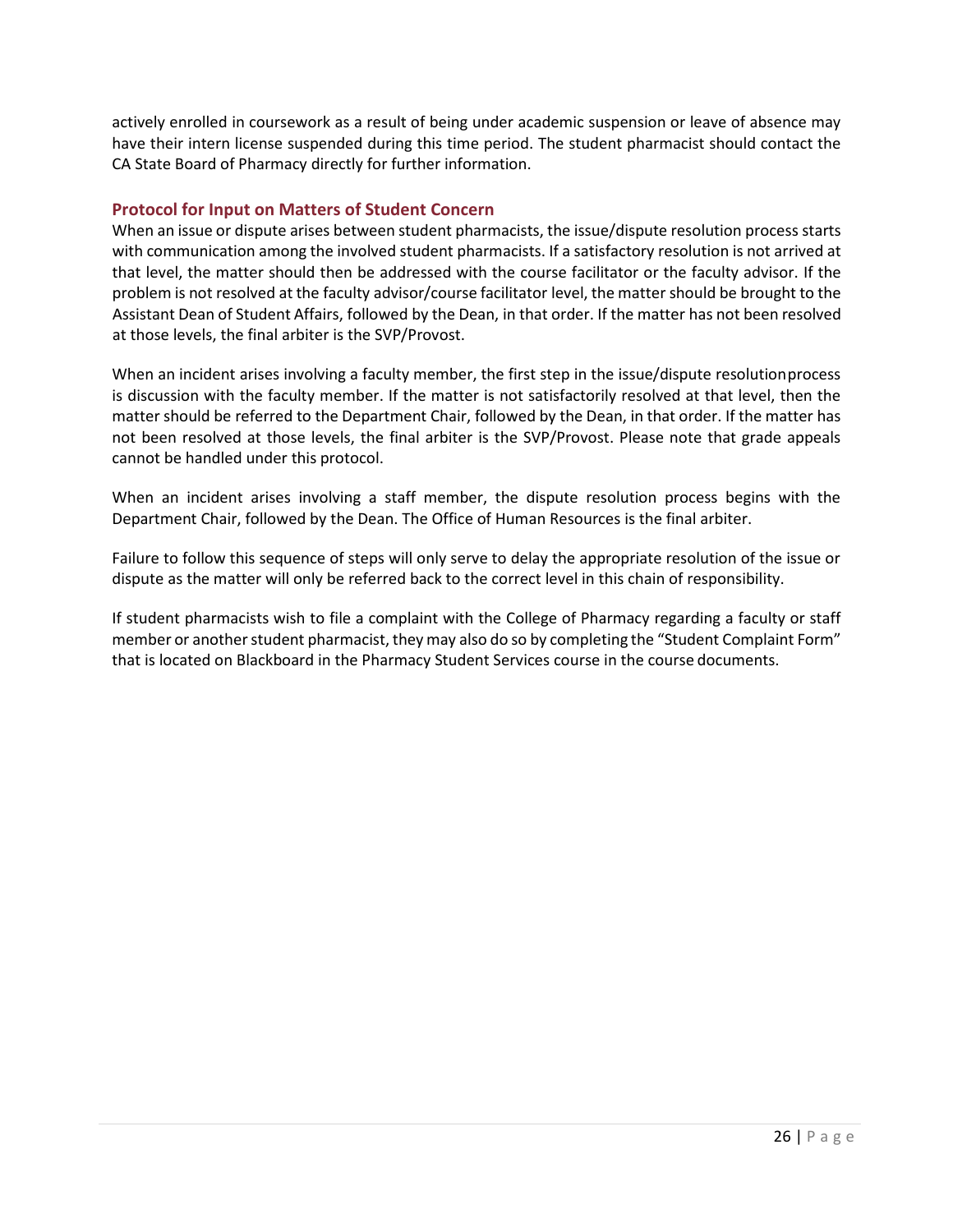## <span id="page-26-0"></span>**Drug-Free Workplace Policy**

The Drug-Free Workplace Policy can be located in the University Catalog. Students will be required to complete a drug screening along with a background check on an annual basis to be permitted to begin any clinical practice experiences. This is in addition to what is outlined in the University Catalog. Students are expected to be aware of, and abide by, both University and applicable College policies.

## <span id="page-26-1"></span>**Standards of Academic Integrity, Professionalism and Student Conduct**

The University Standards of Academic Integrity, Professionalism and Student Conduct can be located in the University Catalog. The standards outlined below are in addition to those outlined in the University Catalog. Students are expected to be aware of, and abide by, both University and applicable College policies.

#### <span id="page-26-2"></span>**College of Pharmacy Honor Code**

Honesty and integrity are among the most valued traits of a pharmacist. Each student pharmacist is expected to assume personal responsibility for those traits as part of their professional development. Academic dishonesty includes, but is not limited to, cheating, plagiarism, using unauthorized resources during examination(s), as well as signing another person's name to an attendance or examination document. Matters of academic and/or professional misconduct will be handled consistently with the University and College policies and procedures as outlined in the respective catalogs. Any individual who witnesses or becomes aware of a possible violation of this Honor Code is bound to report the incident to the appropriate College of Pharmacy personnel.

#### <span id="page-26-3"></span>**Academic Honesty**

Academic honesty includes, but is not limited to, maintaining original assessment answers after the graded examination has been returned, maintaining honesty during assessments, bringing only authorized resources to exams or other assessed exercises, signing only their name on attendance records or team examinations/assignments and giving proper credit when citing another person's work.

Violations of Academic Honesty include all forms of cheating and plagiarism.

#### *Cheating*

Cheating is the unauthorized use of information or study guides in any academic exercise. The methods of cheating are varied and well known. Cheating includes, but is not limited to:

- Copying from others during an assessment
- Sharing answers for a take-home assessment
- Using unauthorized notes during an examination
- Taking an assessment for another student.
- Asking or allowing another student to take an assessment for them.
- Tampering with an assessment after it has been corrected, then returning it for more credit than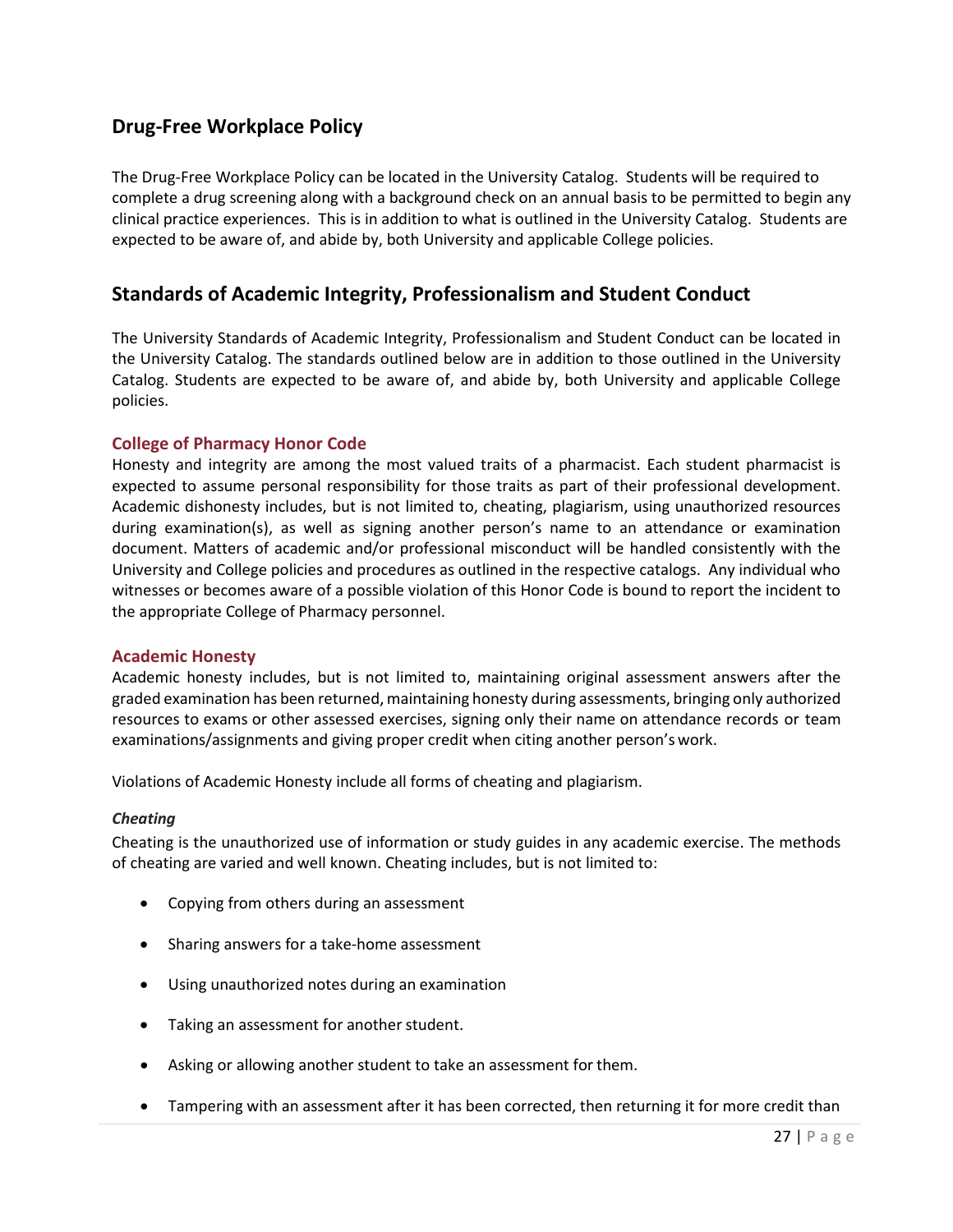#### deserved.

#### *Plagiarism*

Plagiarism is academic theft. It refers to the use of another's ideas or words without proper attribution or credit. An author's work is his/her property and should be respected by appropriate documentation. Credit must be given:

- For every direct quotation.
- When a work is paraphrased or summarized in whole or in part in their ownwords.
- For information that is not common knowledge. Information is common knowledge when it appears in several sources about the subject.

There is no distinction between those who violate rules of academic honesty and those who allow it to occur. Work in draft form may also be subject to assessment of plagiarism, so all student pharmacists are encouraged to ensure that their work is free from plagiarism before it is given to a faculty member and/or preceptor for review.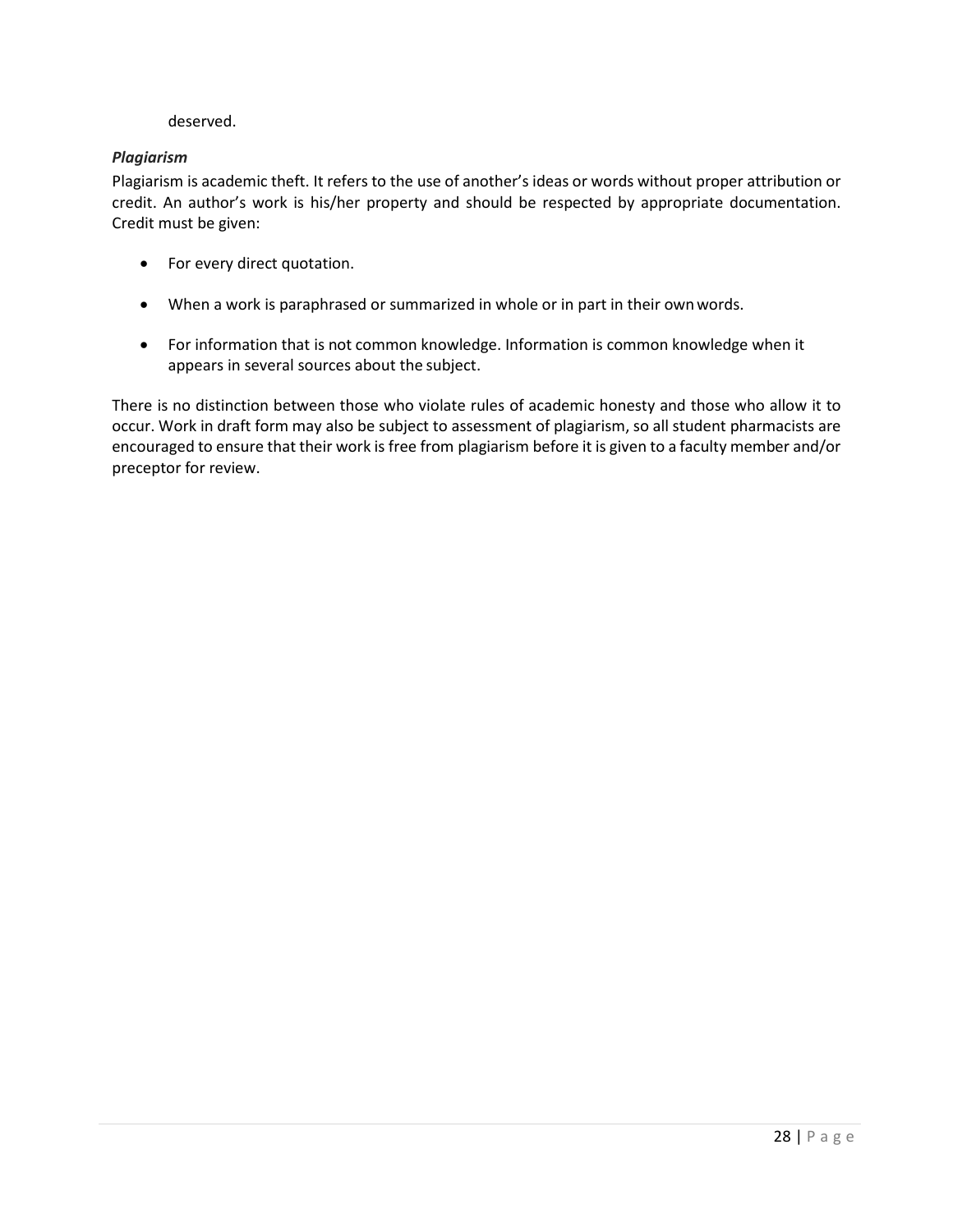#### <span id="page-28-0"></span>**Professional Conduct**

Professional conduct includes, but is not limited to, all items as appropriate under the "Professional Standards" section below. All student pharmacists are expected to maintain the highest standards of professionalism at all times.

#### <span id="page-28-1"></span>**Professional Standards**

#### *Professional Dress and Behavior*

Student pharmacists are expected to dress and act appropriately. Student pharmacists are expected to follow all rules established by faculty and preceptors in the classroom, during clinical skills labs, at practice sites and during College-sponsored events. When requested, student pharmacists should use professional attire, such as wearing their white coats.

#### *Respect*

Student pharmacists should show respect to their fellow classmates, staff, faculty, colleagues and their patients. As future professionals, each student pharmacist must assume personal responsibility for honesty and integrity.

#### *Professionalism*

A more comprehensive description of professionalism expectations for student pharmacists includes:

- 1. Altruism
	- a. I will place my patients' best interest above all others.
	- b. I will demonstrate unselfish concern for the welfare of others.
- 2. Accountability
	- a. I will acknowledge my limitations and seek help from an appropriate source when my knowledge, skills, abilities or judgment is inadequate for the academic or professional circumstance.
	- b. I will assume responsibility for my actions.

#### 3. Excellence

- a. I will exhibit my best effort in all academic and professional activities and endeavors.
- b. I will commit to continual self-assessment, development and lifelong learning.

#### 4. Duty

- a. I will maintain a professional appearance when represented as a student pharmacist.
- b. I will come prepared and adhere to established times for classes, assessments, laboratories, rotations and meetings.
- c. I will utilize time efficiently and will adhere to established deadlines for projects and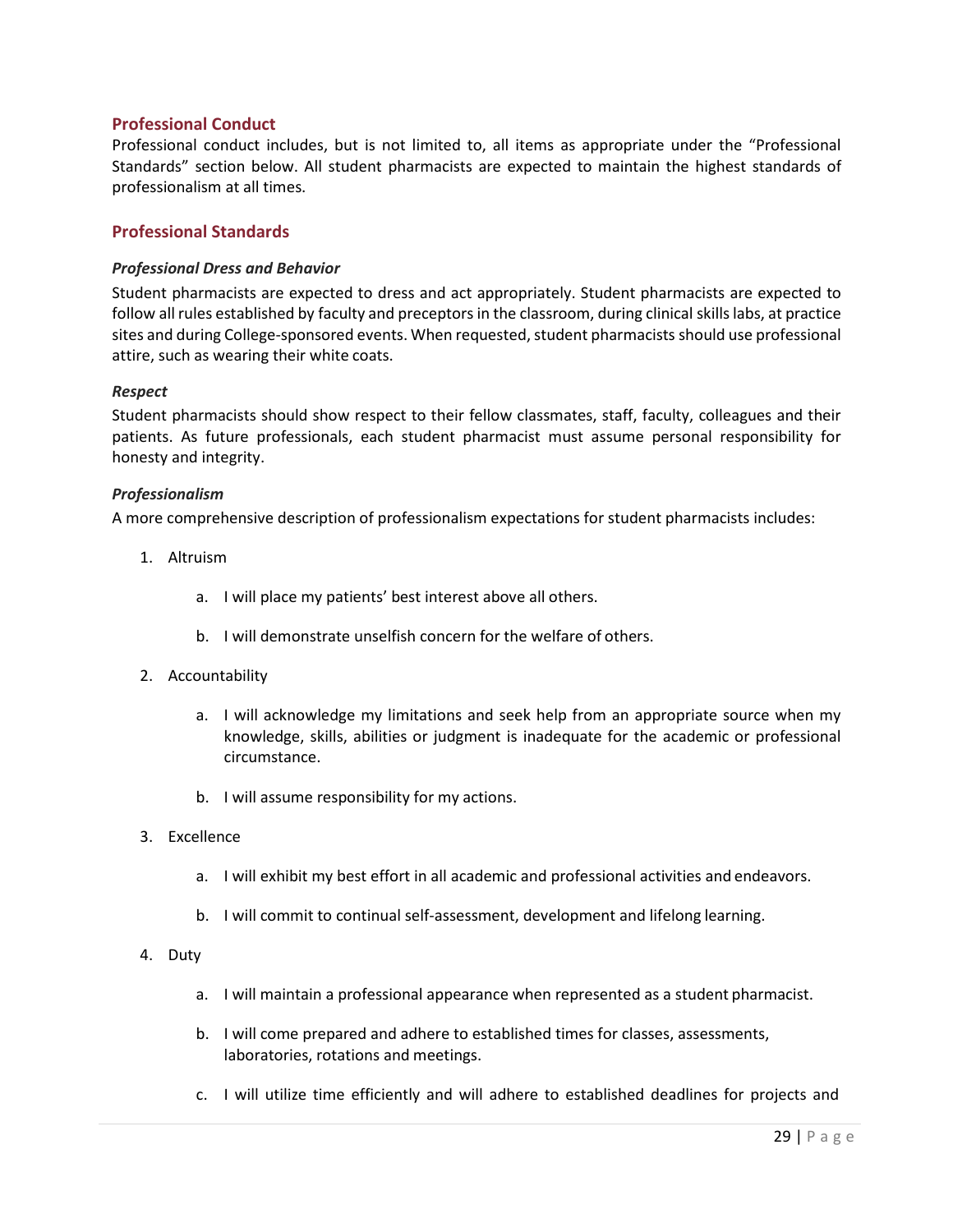assignments.

- d. I will acknowledge academic priorities over professional and personal activities.
- e. I will consult with faculty when professional or personal activities conflict with academic responsibilities and give due consideration to their recommendations.
- f. I will be present and will actively contribute in all team activities.
- g. I will formulate constructive evaluation of others' performance and will communicate it in a professional manner.
- h. I will demonstrate respect for patient privacy and maintain strict patient confidentiality.
- 5. Honor and Integrity
	- a. I will honor my commitments to others.
	- b. I will act with honesty and integrity at all times.
	- c. I will adhere to Western University of Health Sciences' Standards of Academic Integrity, Professionalism and Student Conduct as outlined in the University Catalog.
	- d. I will adhere to the profession's code of ethics for pharmacists.
	- e. I will perform all projects and assignments in an objective manner and will give credit to others who were actively involved in the development of ideas and outcomes.
- 6. Respect for Others
	- a. I will use professional language at alltimes when communicating as a student pharmacist.
	- b. I will maintain a professional attitude/demeanor at all times when communicating as a student pharmacist.
	- c. I will display active listening and show regard in the presence of classmates, faculty, staff, patients and health care professionals.
	- d. I will display sensitivity towards other cultures, races, religions, genders and sexual orientations.
	- e. I will contribute to an environment conducive to learning.
	- f. I will display a positive attitude when receiving constructive feedback.
	- g. I will strive to resolve conflict in a respectful manner.
	- h. I will exhibit empathy, concern and respect for my patients and theirrepresentatives.
	- i. I will interact with peers, healthcare professionals and patients with integrity and respect.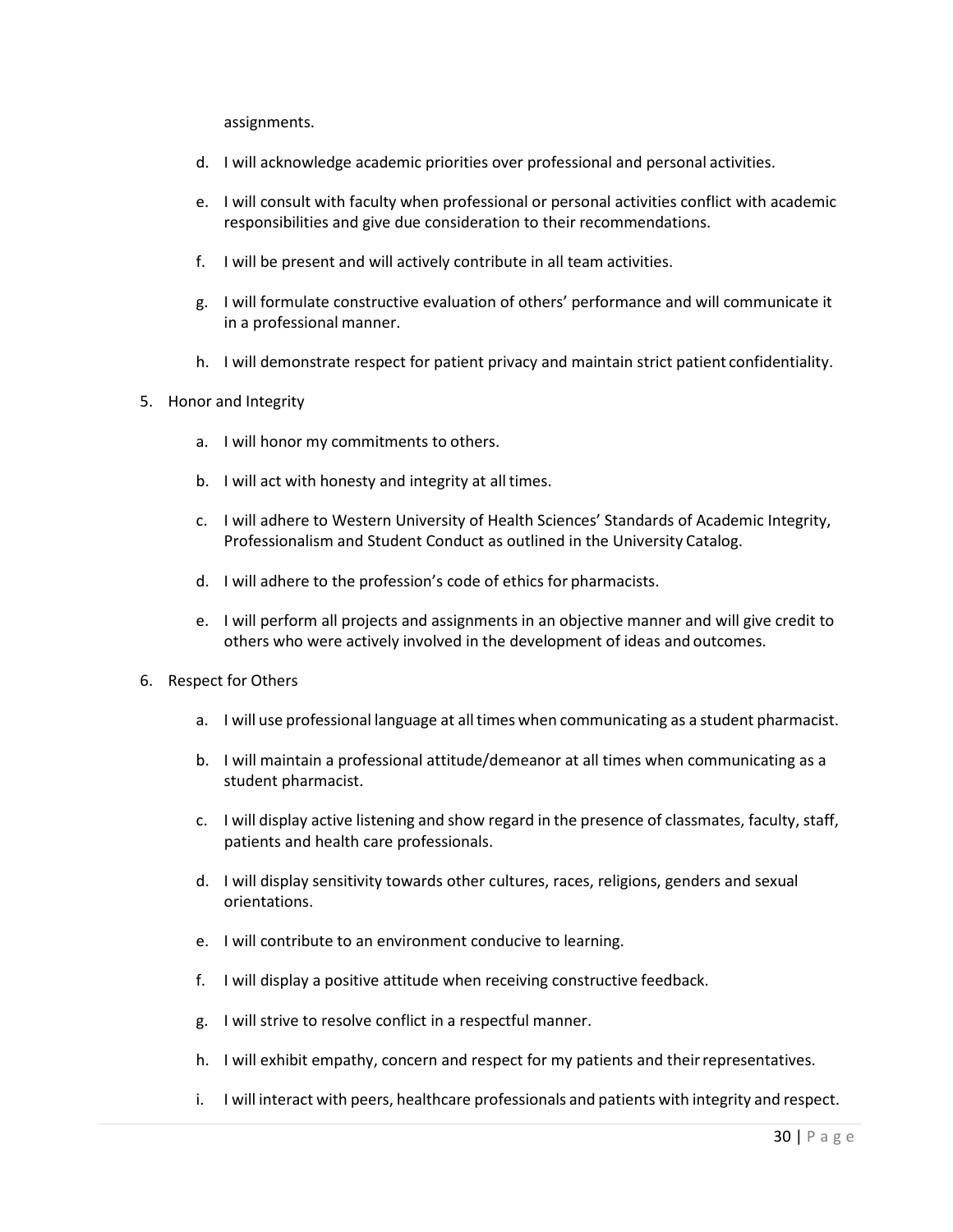#### <span id="page-30-0"></span>**Reporting Violations**

#### *Responsibility of the Student Pharmacist*

Because there is no distinction between those who violate rules of academic and professional honesty and those who allow it to occur, student pharmacists have a professional obligation to report violations. Violation of the College of Pharmacy or University Standards of Academic Integrity, Professionalism and Student Conduct should first be reported to those closest to the source of the violation; this may include course faculty, course facilitators, faculty advisors or the Office of the Dean. When appropriate, student pharmacists may report a witnessed violation to the Assistant Dean of Student Affairs, who will maintain the student pharmacist's anonymity.

#### *Responsibility of the Assistant Dean of Student Affairs*

Upon receiving a report of academic or professional misconduct from a student pharmacist, the Assistant Dean of Student Affairs will report this violation to the appropriate person involved, course facilitator or Office of the Dean, while maintaining student anonymity.

#### <span id="page-30-1"></span>**Academic Misconduct**

#### *Responsibility of the Faculty*

When faculty observe or are made aware of a violation, they have the authority to handle an incident directly. The following list is meant to be illustrative rather than exhaustive as all faculty reserve the right to impose sanctions based upon their good judgment of the given situation:

- Verbal reprimand and/or moving a student pharmacist during an assessment
- No credit given for the question or assessment
- Assignment of additional work
- Re-examination
- Lowering the course grade.
- Assignment of a "U" grade for the course.

If the faculty member imposes any or all of these remedies, he or she will notify the student pharmacist and submit an "Academic and Professional Misconduct Report Form" to the Office of the Dean. If a student pharmacist receives a "U" grade because of academic misconduct, the student pharmacist is not eligible for course remediation and must repeat the course during the next academic year.

#### <span id="page-30-2"></span>**Professional Misconduct**

#### *Responsibility of the Faculty and Staff*

When faculty or staff observe or are made aware of a violation, they are to complete and Academic and Professional Misconduct Report Form. The completed Form is submitted to the Dean.

The following list of sanctions that can be implemented in established cases of Professional Misconduct is meant to be illustrative rather than exhaustive: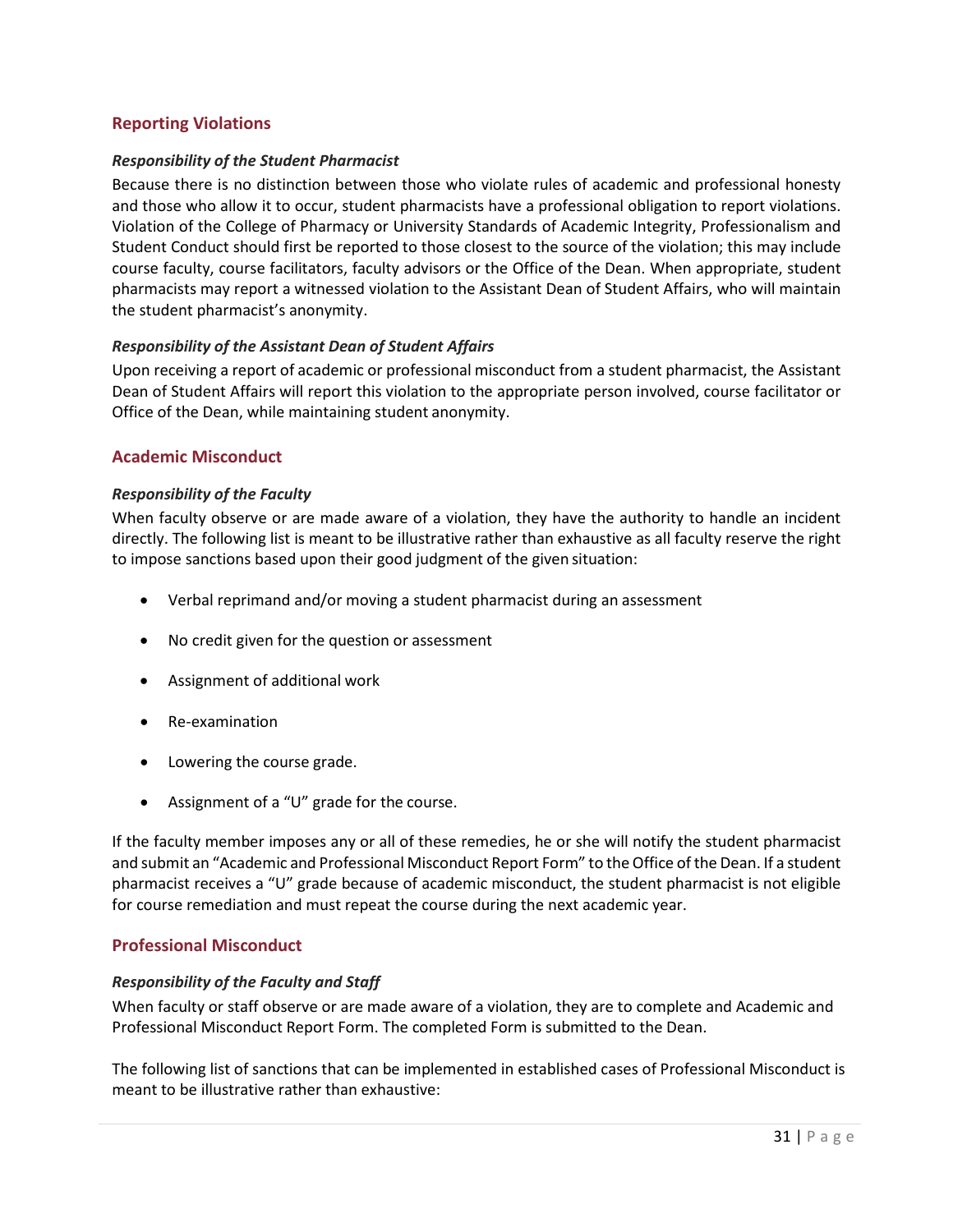- Write a formal letter of apology.
- May not hold office in any College or University organization for one academic year.
- Complete additional professional activities.
- Write a 10-page report on professionalism and professional conduct in the pharmacy/health care environment.
- Be subject to a conduct suspension.

#### *Responsibility of the Dean*

The Dean has the sole authority to adjudicate and impose any sanctions on all academic and professional conduct issues. Once the Dean receives an "Academic and Professional Misconduct Report Form", the Dean may resolve the matter without convening a hearing before the college's Student Performance Committee, unless the student requests that a hearing be convened. If the issue isreferred to the Student Performance Committee, the Dean will decide and implement any sanctions on the case upon receiving the Committee's final recommendation. If the Dean resolves the matter without convening a hearing before the Student Performance Committee, the final decision will be reported to the Provost's Office and included in the student's file. The student pharmacist may appeal the action of the Dean following policies listed in the General Academic Policies and Procedures section of the University Catalog.

#### *Responsibility of the Student Performance Committee*

Upon preliminary investigation, the Student Performance Committee may request that the issue(s) be referred back to the Dean with a rationale as to why this would be a more appropriate venue to address the issue(s). When the Student Performance Committee believes that a case warrants formal investigation, the Committee will appoint a Student Conduct Subcommittee, which shall consist of at least one member of the Student Performance Committee, who shall serve as Chair, two voting faculty members not on the Committee and the Assistant Dean for Student Affairs who will serve as a non-voting member.

As future professionals, each student pharmacist must assume personal responsibility for honesty and integrity.

When dealing with allegations of student pharmacist violations of professional conduct, the Student Performance Committee follows the following procedure. For a full account of the hearing process, please refer to "Information for Students about Hearings Involving Alleged Violations of the Standards of Student Conduct," located in University Catalog.

- 1. The Committee Chair will notify the student pharmacist in writing of the specific charges and the time and date of the hearing where the charges will be considered by the Committee/Subcommittee.
- 2. The notice shall state whether dismissal from the University may be considered if the charges are found to be true.
- 3. If a member of the Student Performance Committee/Subcommittee has a conflict of interest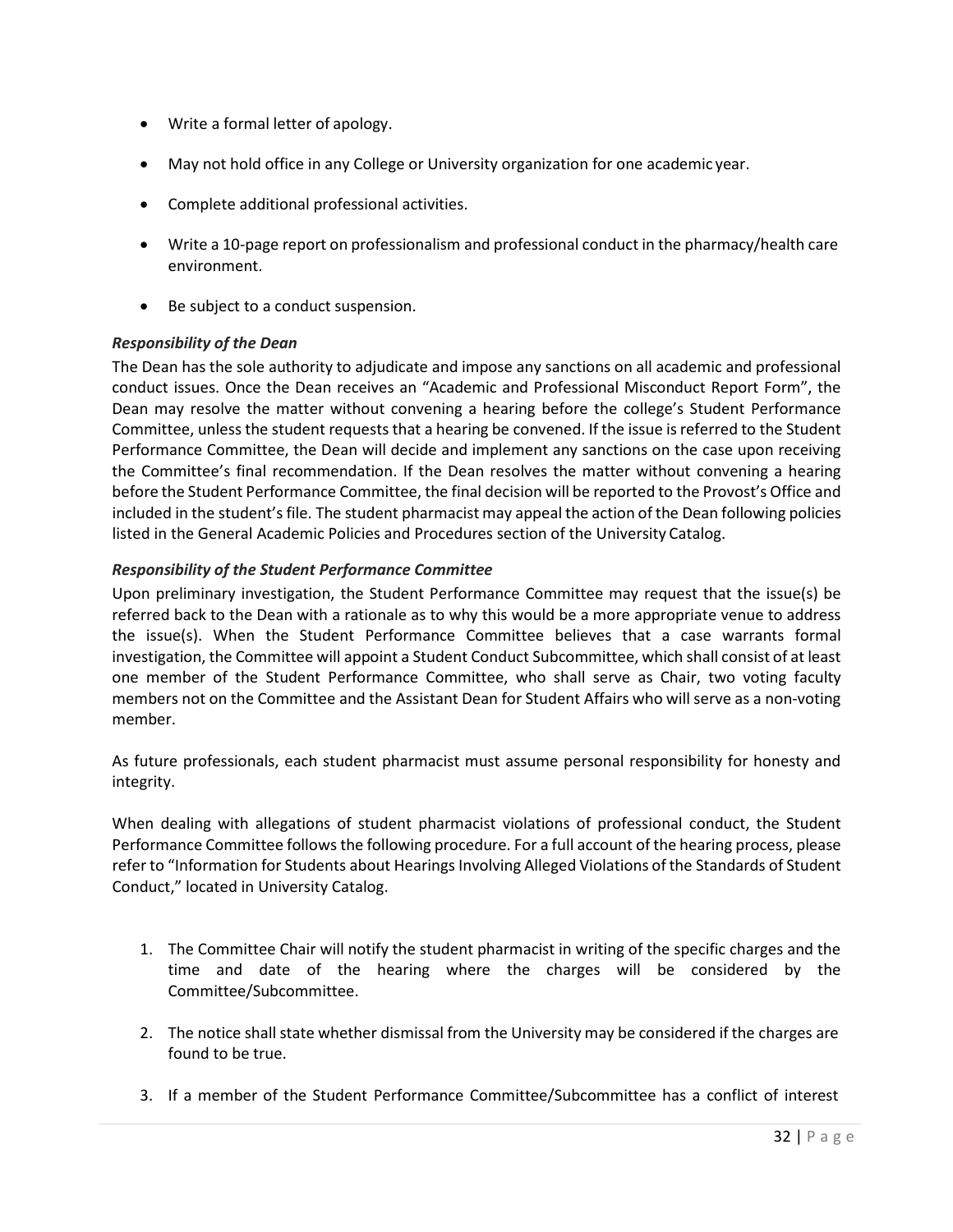regarding the allegations, the chairperson of the Committee/Subcommittee shall recuse the member and will appoint another faculty member to serve as a member of the Committee/Subcommittee for the purposes of hearing and deliberating on the allegations.

- 4. Except as noted below, the meeting to consider the charges will be closed to all individuals not directly involved.
- 5. The Committee/Subcommittee may exclude witnesses except during the time they are testifying.
- 6. If the notice of the hearing states that dismissal from the University will be considered if the charges are found to be true, or if the circumstances warrant, the student pharmacist may request permission for a mentor to appear at the meeting to assist the student pharmacist.
	- a. The mentor is normally limited to advising the student pharmacist and is not permitted to examine witnesses or otherwise participate directly in the proceedings.
	- b. The student pharmacist shall make any request for a mentor to appear or participate in writing, and the request must identify the mentor the student pharmacist desires and provide any additional information the student pharmacist deems relevant to the request.
	- c. If the allegation involves activities that may result in criminal charges being filed, the student pharmacist's request for a mentor must be granted.
	- d. In other circumstances the Chair of the Committee/Subcommittee will normally inform the student pharmacist within three (3) business days of receipt of the request whether the mentor will be permitted to attend the hearing.
- 7. If the student pharmacist requests, the specific charges will be read to the student pharmacist by the Chair of the Committee/Subcommittee. If the charges are not read, the charges will be deemed those specified in the notice of the hearing.
- 8. The student pharmacist will be permitted the opportunity to testify and present evidence and witnesses on his/her behalf.
- 9. In addition, the student pharmacist, as well as any witnesses, is subject to questioning by members of the Committee/Subcommittee.
- 10. The student pharmacist will also be provided the opportunity to question witnesses called bythe Committee/Subcommittee. If the Subcommittee agrees to consider affidavits, declarations and other written statements and documents as part of its deliberations, the student pharmacist will be provided copies of any such documents at least two (2) days prior to the hearing.
- 11. If the student pharmacist desires to present any written documents, these documents must be provided to the hearing panel at least two (2) days prior to the hearing. The student pharmacist is responsible for presenting all evidence he/she deems relevant at the scheduled hearing unless such evidence cannot be presented at that time due to circumstances beyond the student pharmacist's control. Should such be the case, the Chair of the Committee/Subcommittee, at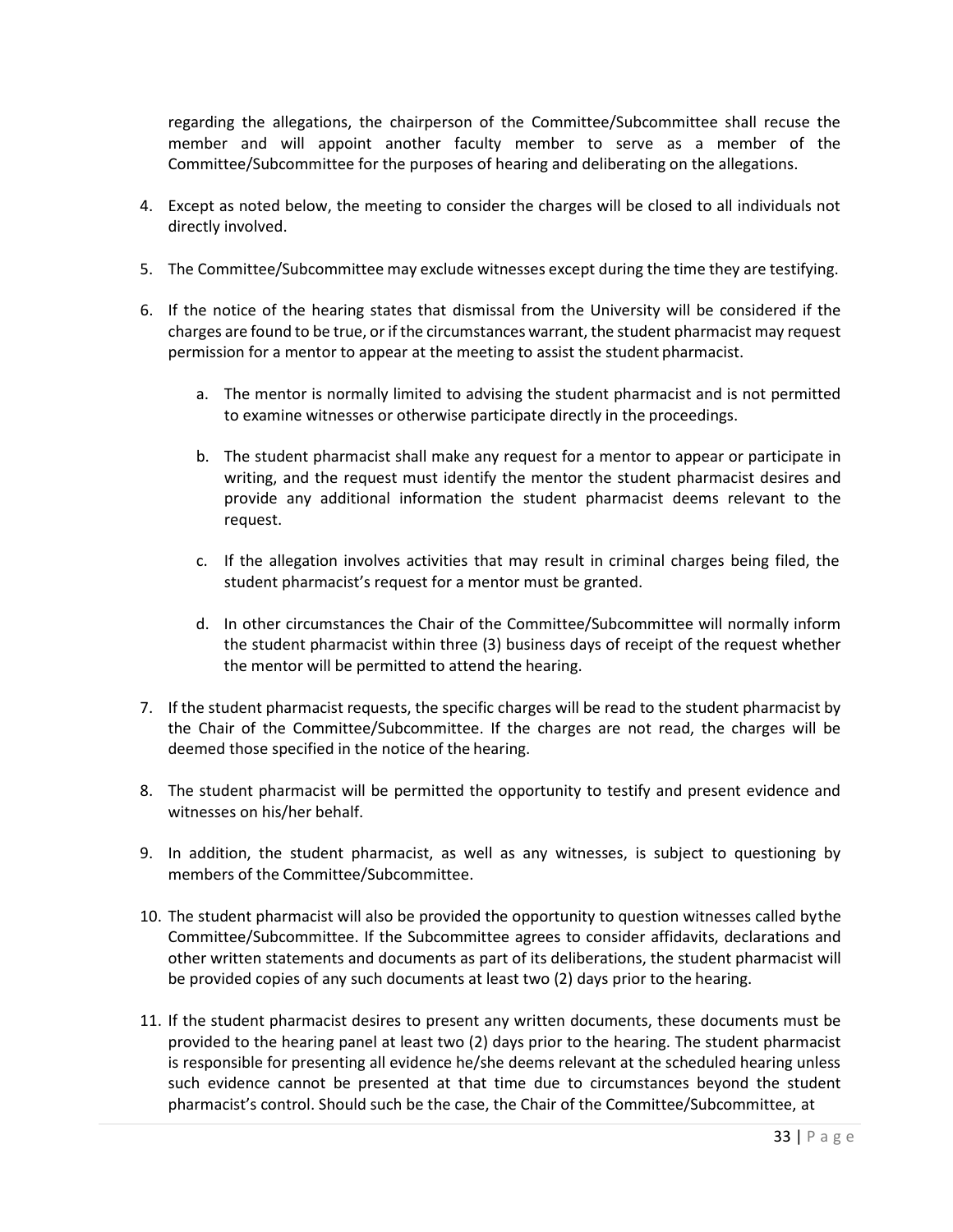his/her discretion, may grant a continuation of the hearing if warranted.

- 12. Similarly, if a party or witness called by the Committee/ Subcommittee is unavailable, but whose testimony is considered important to the hearing or due to other circumstances, a continuation of the hearing may also be granted.
- 13. The Committee/Subcommittee shall determine whether, based on the evidence presented, it is more likely than not that the allegation is in violation of University and/or College conduct policies.
- 14. As per University catalog, if a violation has been found to have occurred, the Committee will convene a second hearing for the purpose of considering recommended sanctions. The student hasthe right to present, at this hearing, evidence of any mitigating circumstancesthat the student believes should be considered. The Committee may consider any prior record of discipline and any other information that is pertinent to recommending sanctions.
- 15. If a Subcommittee facilitated a Student Conduct hearing, the Student Conduct Subcommittee will forward their recommendation to Student Performance Committee.
- 16. The Student Performance Committee will review the recommendation and then forward the original recommendation, along with a statement of concurrence or of an alternate recommendation, to the Dean.
- 17. The Dean will issue the final decision, in writing, to the student.

#### *Maintenance of Records*

Student Professional Conduct records will be maintained by the Office of the Dean of the College of Pharmacy for seven years or until the student pharmacist for whom they pertain graduates, unless the Dean determines there is good reason to retain the records longer. In cases where the result is dismissal, records will be maintained indefinitely.

#### <span id="page-33-0"></span>**Conduct Suspension**

Conduct suspension may be imposed because of conduct/behaviors that are deemed by the Student Performance Committee to be adversely affecting the student pharmacist's pharmacy school performance and ability to engage the subject material, but the behavior-conduct does not, in the opinion of the Committee, warrant a recommendation for dismissal. The student pharmacist would be recommended for conduct suspension for a period of time deemed appropriate by the Student Performance Committee and/or Dean, but generally would not exceed one academic year or until the conditions that provoked the conduct suspension in the first place are satisfactorily remedied in the opinion of the Student Performance Committee/Dean.

#### <span id="page-33-1"></span>**Appeal Process**

In accordance with University catalog, the Dean shall have authority to make decisions regarding a student's status in matters of academic progression/promotion, suspension, student conduct, dismissal and graduation. Students may request an appeal of the Dean's decision to the SVP/Provost by following the process defined in the 'Student Appeal Process' section of the University Catalog.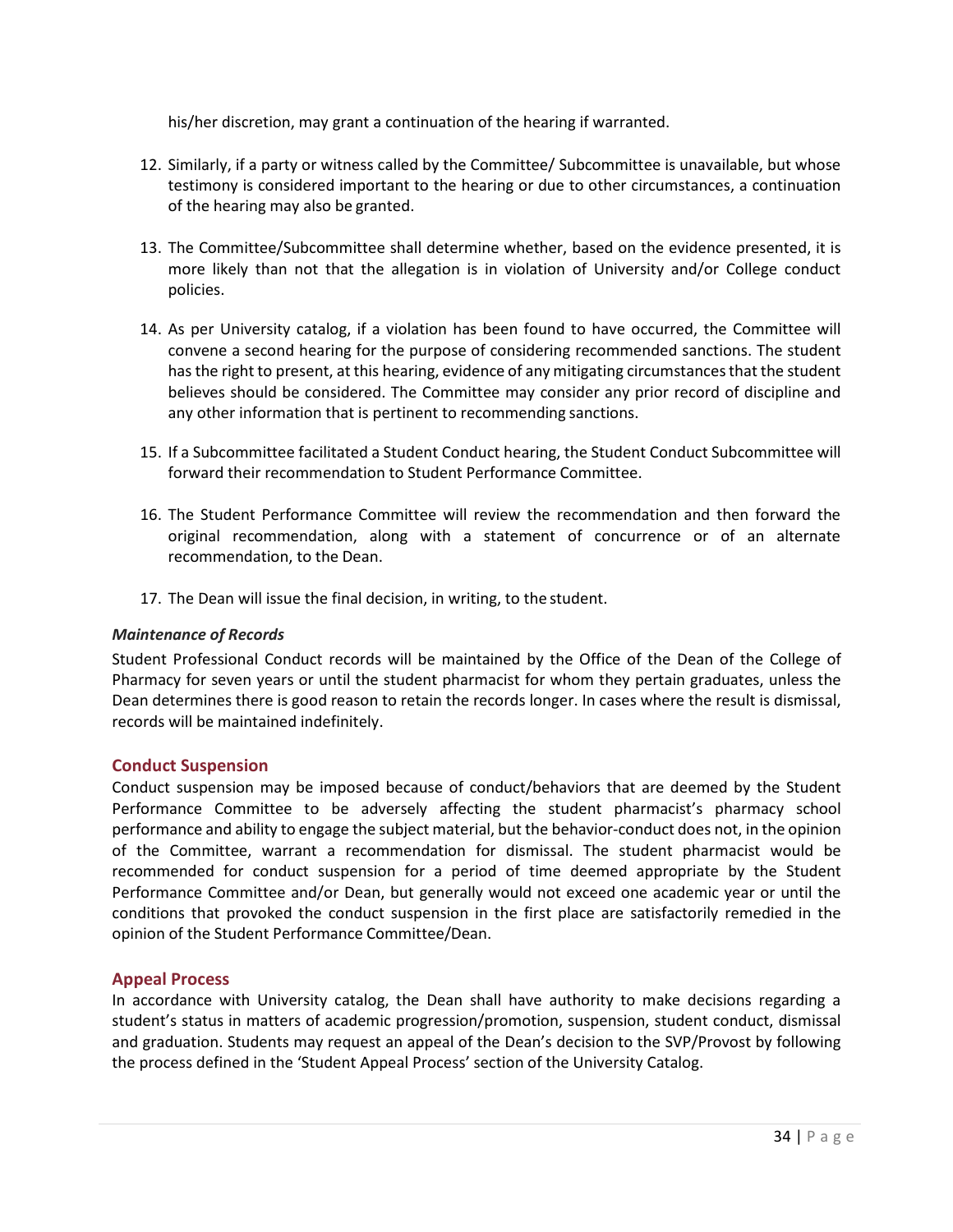## <span id="page-34-0"></span>**Standards of Academic Progress**

Student pharmacists are required to maintain a cumulative 2.00 grade point average (GPA) during the didactic portion of the curriculum. The academic year is divided into two academic terms with the first (fall) term consisting of courses offered between August and December and the second (spring) term consisting of courses offered between January and May.

The student pharmacist's cumulative GPA will be calculated at the end of each academic term. For the first and second years, an academic term is equal to a semester. For the third year, the academic "didactic term" includes courses PHRM 6301-6306, while the "APPE" term includes courses R1-R2.

#### <span id="page-34-1"></span>**Student Performance Committee**

The College of Pharmacy Student Performance Committee is charged with the following responsibilities: (a) to periodically review the academic achievement and comprehensive evidence of progress of all student pharmacists who are pursuing the PharmD degree (particular attention will be given to student pharmacists in academic difficulty as their grades are made available to the Committee by the Registrar and/or the Associate Dean for Academic and Student Affairs) and (b) to receive reports from the College Dean regarding any student pharmacist whose professional or personal conduct is deemed unsatisfactory. Appropriate professional and personal conduct is defined by the University's and College's codes of professional conduct (refer to Standards of Academic Integrity, Professionalism and Student Conduct section above and/or the University Catalog).

#### <span id="page-34-2"></span>**Academic Progression in the Didactic Curriculum**

The Student Performance Committee will review each student pharmacist's progress at the end of each academic term. Student pharmacists must complete all courses successfully in a subordinate year of the program before they can progress to the next year in the program. In addition, student pharmacists must complete all didactic courses successfully before they will be allowed to start the Advanced Pharmacy Practice Experience portion of the curriculum.

#### <span id="page-34-3"></span>**Early Intervention Program**

An early intervention program known as "Supporting Student Success" (SSS) has been implemented to support the academic success of our student pharmacists. This program provides interventions as soon as it is established by the Office of Academic and Student Affairs that a student pharmacist may be in academic distress based on performance in assessments in block courses. Some resources that are made available to the student pharmacists include course facilitator and faculty assistance, peer mentoring, note taking facilities (when available), and counseling on non-academic issues by the Assistant Dean of Student Affairs. Students who meet the criteria for early intervention are highly encouraged to seek support from the various resources made available to them. Additionally, student pharmacists are also directed to use university resources such as the TAP program (see below) to receive immediate assistance. The Student Performance Committee reviews progress of students on a periodic basis.

#### <span id="page-34-4"></span>**Tutorial Assistance Program**

A Tutorial Assistance Program (TAP) has been established to assist student pharmacists experiencing academic difficulty. Student pharmacists will be recommended for this program by a faculty advisor or professor. Student pharmacists may also self-identify to TAP to receive assistance. The tutors will be chosen on the recommendation of the faculty in each discipline. Group tutoring is the methodology most used by the TAP department. For assistance, contact the Learning Enhancement and Academic Development Office (LEAD).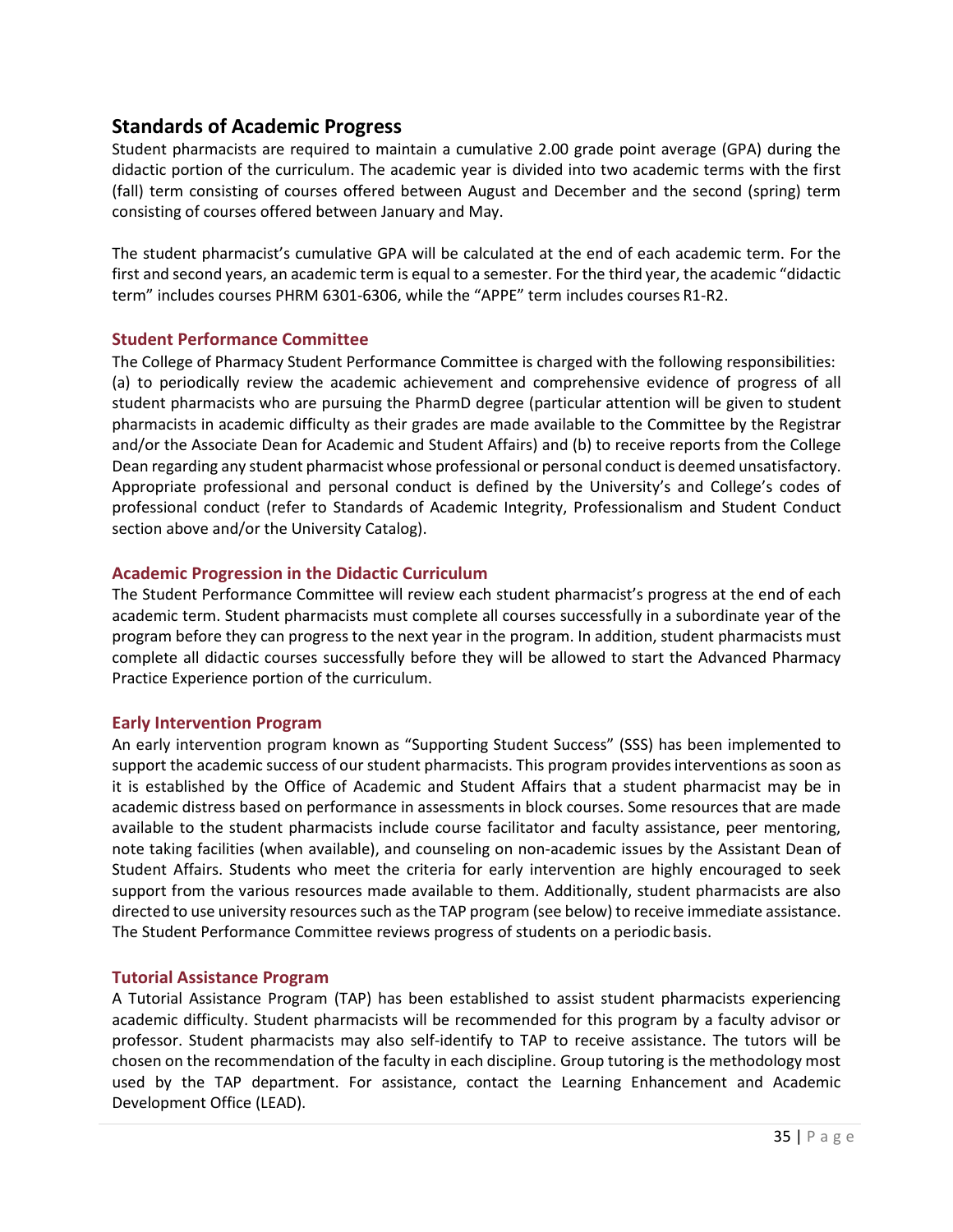#### <span id="page-35-0"></span>**Eligibility to Participate in Advanced Pharmacy Practice Experiences (APPEs)**

Student pharmacists may not start an APPE until the Student Performance Committee has been notified that all courses have been successfully completed. The Student Performance Committee will ensure that student pharmacists are academically eligible to begin APPE's. Student pharmacists with less than a 2.00 cumulative GPA following the third-year didactic term cannot begin the APPE portion of the curriculum and will automatically be placed on academic suspension (see "Academic Suspension", below).

#### <span id="page-35-1"></span>**Progression to the Fourth Professional Year**

Student pharmacists must have completed at least two APPE's successfully in their P3 year to progress to the fourth year of the program. Exceptions to this policy will be considered on a case-by-case basis.

#### <span id="page-35-2"></span>**Graduation**

A student pharmacist will be recommended for the Doctor of Pharmacy degree if the student pharmacist meets the following:

- 1. Is not on probation or suspension and has completed all prescribed academic and clinical requirements with a cumulative grade point average of or above 2.00. In addition, student has no outstanding grade of "I", "NCR" or "U" in coursework required for completion of the PharmD degree. (**Exception:** Student pharmacists entering in fall 2015 and beyond are required to complete four credit hours of elective coursework. Students with a "NCR" or "U" grade in an elective course may still graduate if they have successfully completed the four-credit hour elective requirement.)
- 2. Has demonstrated no serious deficiencies in ethical, professional or personal conduct, as defined in University Catalog, "General Academic Policies and Procedures" section, which would make it inappropriate to award the degree of Doctor of Pharmacy.
- 3. Has complied with all legal and financial requirements of the University, asstated in the University Catalog.
- 4. Has attended in person and participated in the Commencement ceremony at which time the Doctor of Pharmacy degree is conferred. Unless special permission has been granted by the Dean, each student pharmacist must participate in his or her respective commencement ceremony. If the Dean grants special permission for excusal from commencement, the graduate may be required to present himself or herself to the Dean or their designee at another specified date to take their profession's oath before their diploma will be released. Requests for excusal will only be granted for extenuating circumstances, such as a prior military commitment.

Student pharmacists may participate in commencement activities provided they will complete all requirements of the program by December 31 of that calendar year. No student pharmacist will receive his or her degree until all requirements for graduation have been completed. Degrees will be dated as appropriate to completion date.

#### <span id="page-35-3"></span>**Adverse Actions**

#### *Academic Probation*

Student pharmacists will be placed on academic probation under the following circumstances (see *University*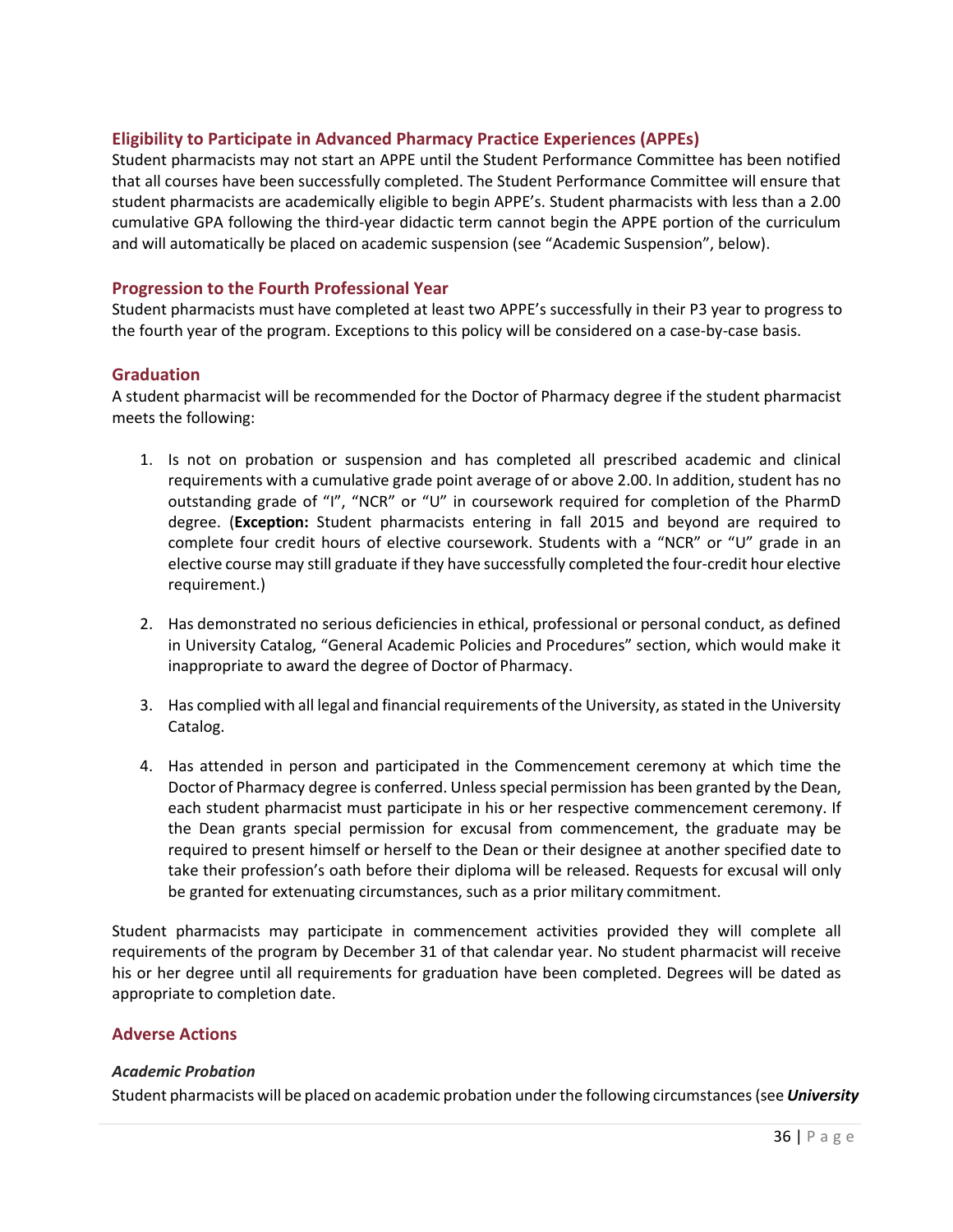# *Catalog, General Academic Policies and Procedures section*):

- 1. A student pharmacist earns a failing ("U") grade in any didactic course (see section on "Remediation of Courses in the Didactic Curriculum").
- 2. A student pharmacist does not achieve the required 2.00 cumulative GPA at the end of the academic year for which they are enrolled. Student pharmacists placed on academic probation for having less than 2.00 at the end of the academic year will be required to remediate or repeat all coursework in which they received a "U" grade for the same academic year for which the student pharmacist's cumulative GPA was below 2.00 (see section on "Remediation of Courses in the Didactic Curriculum").
- 3. The first time a student pharmacist receives a failing grade for IPPE1 and/or IPPE 2 or any APPE rotation (see section regarding Failure to Meet Standards – First APPE Rotation Actions).
- 4. A student pharmacist receives a failing ("NCR") grade during the Advanced Elective rotation (see section regarding Failure to Meet Standards – Advanced Elective Rotation Action).

Student pharmacists in Year 2 (P2) of the professional program may be asked to complete the IPPE2 (PHRM 6999) summer rotation requirement even if they have failed the didactic component that would require them to repeat the year.

Student pharmacists successfully completing IPPE-1 5997, IPE-2 6999, IPE 5000, IPE 5100, IPE 6000 and/or IPE 6100 (i.e., received a CR grade) will not have to retake those requirements when repeating courses or returning from a leave of absence.

The action will be communicated with the student pharmacist on behalf of the office of the Dean in writing . When a student pharmacist has been placed on probation, the following apply:

- 1. The student pharmacist may not hold office in any University or College organization.
- 2. Within 2 weeks of the date that the student pharmacist receives notification of his/heracademic probation, the student pharmacist must meet with:
	- a. The Learning Enhancement and Academic Development (LEAD) office staff to develop an academic action plan. The student pharmacist must obtain a signature from the LEAD office documenting agreement on the action plan.
	- b. The student pharmacist's faculty advisor to review the student pharmacist's proposed improvement plan. The student pharmacist must obtain a signature from the faculty advisor documenting agreement on the action plan.
	- c. The Associate Dean for Academic and Student Affairs to provide the required signed documentation.
	- d. The Assistant Dean of Student Affairs, if it is determined that non-academic issues (e.g., illness, family emergency, death or acute or chronic illness of an immediate family member, divorce or other personal family concerns) are impacting academic performance.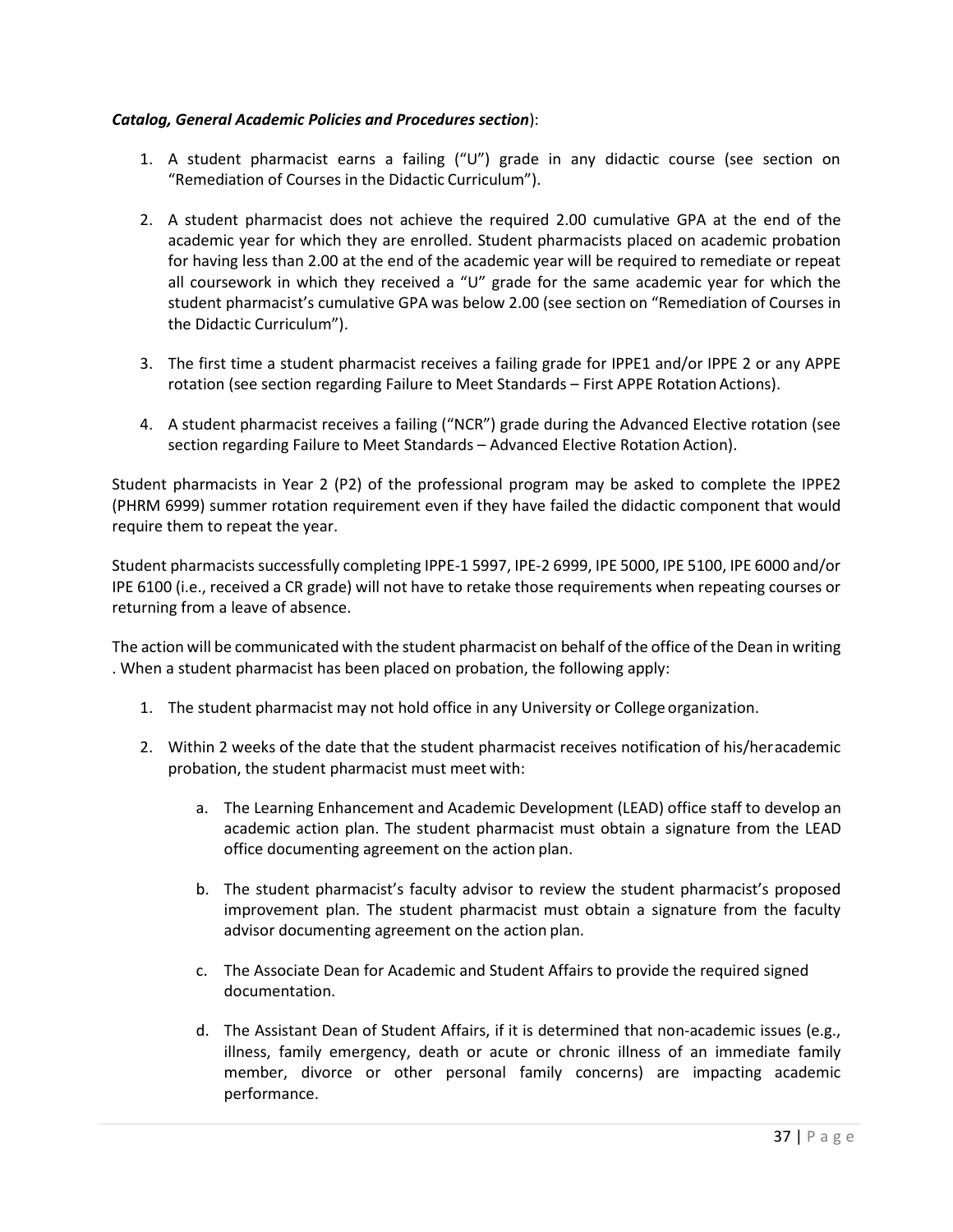In addition, student pharmacists are encouraged to seek regular assistance from any University or College resource deemed necessary to improve his or her academic performance over the duration of probation.

# *Financial Aid Warning Policy (Title IV and Title VII)*

If a student pharmacist is not making Satisfactory Academic Progress (SAP) they may be placed on "Financial Aid Warning" status for the next payment period and continue to receive financial aid for that period. Financial Aid is any financial assistance offered to the student pharmacist for paying for their education, such as loans, scholarships, Federal Work-Study, grants and stipends (judged on the criteria of the stipend). Student pharmacists who fail to make SAP by the end of the payment period lose Financial Aid eligibility.

It is the policy of the Financial Aid Office (FAO) that once a student pharmacist has been placed on academic probation for not meeting SAP standards as defined by the college, the FAO will automatically place the student pharmacist in a Financial Aid Warning status. During the next academic term, if the student pharmacist does not meet SAP standards and the college places the student pharmacist on academic suspension, the student pharmacist will no longer be eligible for financial aid. If the student pharmacist appeals the academic suspension and the appeal is approved, financial aid will be reinstated. If the student pharmacist is directed to audit courses, those courses will not be covered by financial aid.

# *Remediation for Courses in the Didactic Curriculum*

A student pharmacist who receives a "U" grade in a required didactic course must remediate the course successfully to progress in the curriculum. However, a maximum of only two "U" grades are remediable per academic year (or at the end of the third-year didactic term). A student pharmacist receiving three "U" grades during any academic year of the required didactic courses in the curriculum will be ineligible for remediation and will be required to repeat the year in which the "U" grades were received. As per University guidelines, the student will be automatically placed on academic suspension during this time. This rule will apply regardless of the GPA of the student pharmacist at the time of receiving three "U" grades. Student pharmacists repeating the year will have to retake only those courses for which they received the "U" grades. No remediation is allowed for student pharmacists who receive a "U" grade in a repeated course (see section on "permanent dismissal for academic reasons"). A student pharmacist cannot repeat any given year of the curriculum more than once, under any circumstances.

Remediation is not a substitute for full course participation. To be eligible for remediation, a student pharmacist must have taken all exams, completed all course assignments and participated in all graded activities, unless excused (referto Course Participation and Attendance section). Student pharmacists who have not completed all course-assessed activities are not eligible for course remediation.

Remediation should include a joint (faculty and student pharmacist) diagnostic evaluation of the student pharmacist's weaknesses, a self-directed plan for strengthening the student pharmacist's weaknesses with periodic reviews in consultation with the facilitator, followed by a comprehensive assessment, as recommended by the course facilitator, over the entire course material.

The Student Performance Committee, in consultation with the course facilitators, will set the remediation schedule. First and second year student pharmacists will have their remediation exams scheduled during the month of June. Third year student pharmacists will remediate failed courses prior to beginning the Advanced Pharmacy Practice Experiences (APPE) and will be required to take R-1 as an "off" rotation. Student pharmacists will be informed of the remediation dates via email with at least 72 hours advance notice. Student pharmacists who require remediation but are unable to make themselves available on the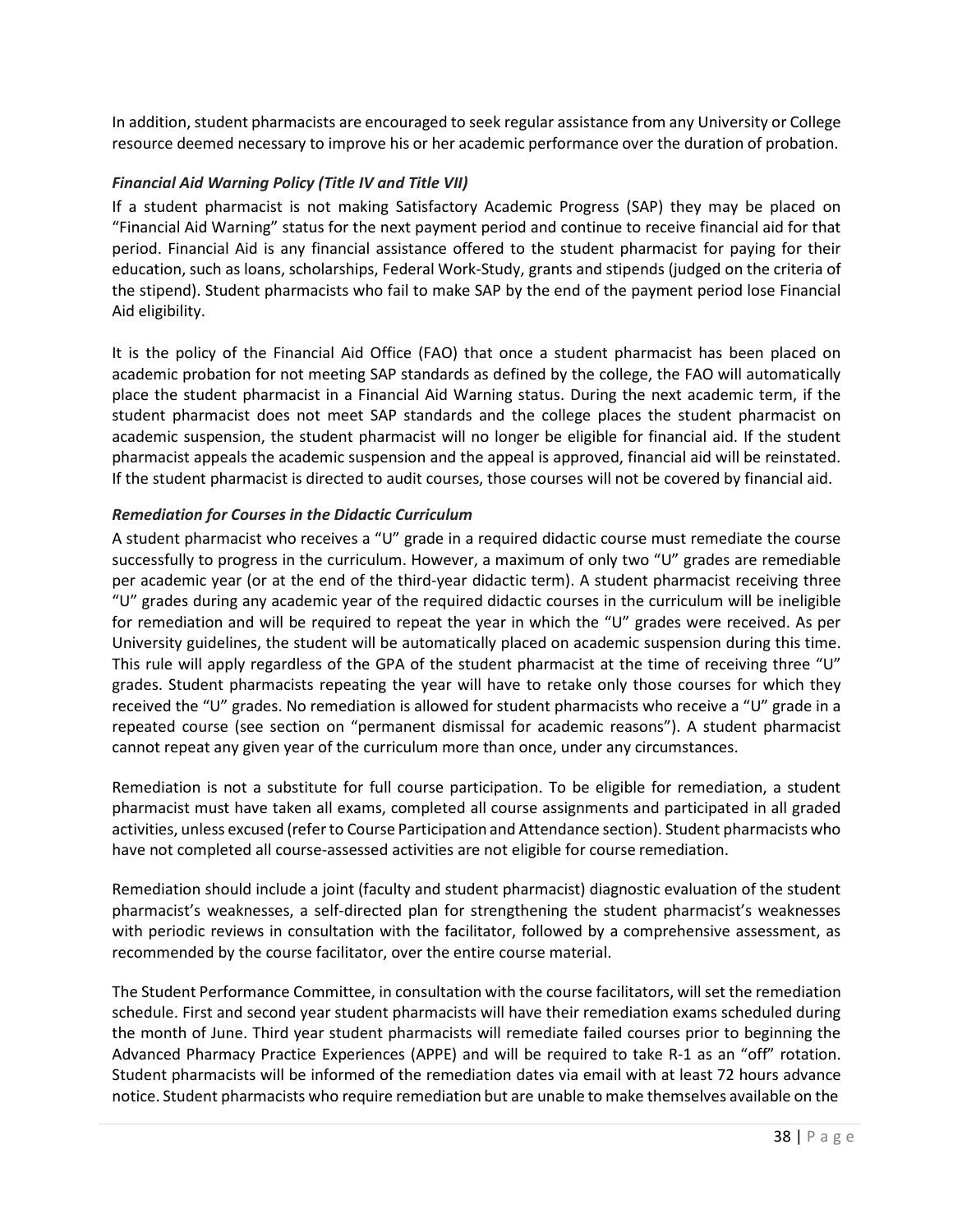designated examination date will not be allowed to progress in the curriculum and will be placed on academic suspension. They will be required to repeat the course at the next regularly scheduled offering.

Student pharmacists who require remediation are encouraged to share their June/February plans with the appropriate course facilitators prior to the remediation dates being determined. Once the remediation dates are confirmed, there will be no changes made to accommodate student pharmacist requests. There will be no make-up remediation examinations.

Student pharmacists must pass the remediation examination and all other required assignments in order to pass the course.

After completing a remediation examination, the highest grade that a student will be able to achieve for the course will be a "C".

Student pharmacists who fail the remediation exam will not be allowed to progress to the next year and must repeat the course at its next offering.

#### *Remediation for Courses in the Elective Curriculum*

There will be no remediation for the didactic elective courses. Student pharmacists receiving a "U" grade or a "No Credit" grade must fulfill the required credits by retaking the same course or a different elective course.

#### *Academic Suspension*

As per University and College guidelines student pharmacists who are deemed unable to continue in the curriculum due to inadequate performance and are required to repeat a given academic year or portion thereof, will be placed on academic suspension through such time as they can resume their studies by starting the courses the student is required to repeat. Throughout the time the student is on academic suspension, he or she is also on academic probation, and remains on academic probation until all coursework has been satisfactorily remediated.

#### *Permanent Dismissal for Academic Reasons*

A student pharmacist is subject to permanent dismissal from the program if he/she fails to accomplish course-learning objectives and/or fails to achieve academic expectations even after granted the opportunity to repeat coursework. Reasons for academic dismissal are as follows:

- 1. A student pharmacist earns a failing grade ("U") in any four (4) required courses during the first year of the curriculum (P1). This rule does not apply to incoming PIP students.
- 2. A student pharmacist earns a failing grade ("U") in any required course that the student pharmacist is repeating.
- 3. A student pharmacist fails to earn a semester GPA of 2.00 by the end of the first term of repeated coursework.
- 4. A student pharmacist fails to earn a cumulative GPA of 2.00 at the end of the academic year for which the student pharmacist was placed on probation previously.
- 5. A student pharmacist earns a failing grade ("U") in a required course after remediation during a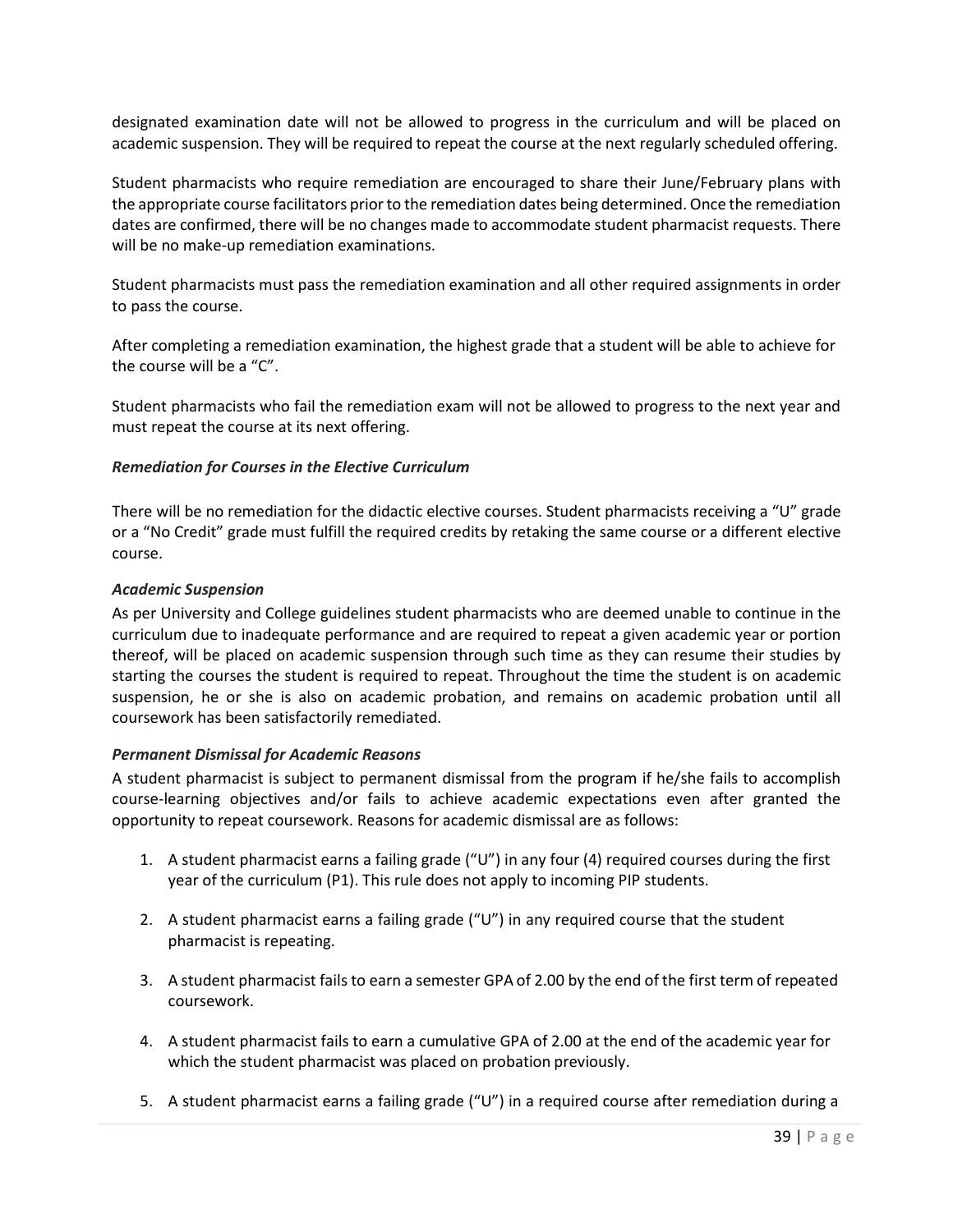repeat year regardless of GPA.

- 6. A student pharmacist currently repeating coursework due to sub-standard academic performance is found in violation of the University's or College's Standards of Academic Integrity, Professionalism and Student Conduct at a level that merits course failure or repeating the course.
- 7. A student pharmacist fails (receives an "NCR" grade) any APPE rotation after the student has been required to re-start the APPE rotation sequence due to failure to meet performance standards for the APPE rotations (see section regarding Failure to Meet Standards – Second APPE Rotation Actions).
- 8. A student pharmacist fails any IPPE (1 and/or 2) rotation after the student pharmacist has been required to re-start the IPPE rotation sequence due to failure to meet performance standards for the IPPE rotations (see section regarding Failure to Meet Standards - IPPE Rotation Actions).

#### *Failure to Meet Standards – IPPE Rotation Actions*

When a student pharmacist receives a failing or incomplete (I) grade in a pharmacy practice experience, the Director of Experiential Education or his/her designee will notify the Associate Dean for Academic and Student Affairs in a timely manner upon which the student pharmacist will be placed on Academic Probation.

Student pharmacists must repeat any pharmacy practice experience in which a failing grade is issued. The experience must be repeated with a WesternU-paid, full-time faculty member. If the failing grade is earned in an experience for which no WesternU-paid, full-time faculty member is available to serve as preceptor, the student pharmacist will retake the experience with a preceptor selected by the Director of Experiential Education.

Receipt of a failing grade for any repeat IPPE experience may result in permanent dismissal from the PharmD program.

In the event that an "I" grade is converted into a failing grade, the terms and conditions governing the receipt of a first failing grade in an IPPE rotation will be followed.

#### *Failure to Meet Standards – First APPE Rotation Actions*

APPE grades are assigned by the Director of Experiential Education and are primarily based upon the evaluations submitted by each student pharmacist's preceptor. In the case of a student pharmacist not reporting to a pharmacy practice experience without an appropriate excused absence, the Director of Experiential Education shall report a grade of "NCR".

When a student pharmacist receives a "NCR" or incomplete (I) grade, the Director of Experiential Education or his/her designee will notify the Associate Dean for Academic and Student Affairs in a timely manner. The student pharmacist will be allowed to continue with their scheduled pharmacy practice experiences but will be placed on Academic Probation by the Associate Dean for Academic and Student Affairs.

Student pharmacists must repeat any pharmacy practice experience in which an "NCR" grade is issued. The experience must be repeated with a WesternU-paid, full-time faculty member. If the "NCR" grade is earned in an experience for which no WesternU-paid, full-time faculty member is available to serve as preceptor, the student pharmacist will retake the experience with a preceptor selected by the Director of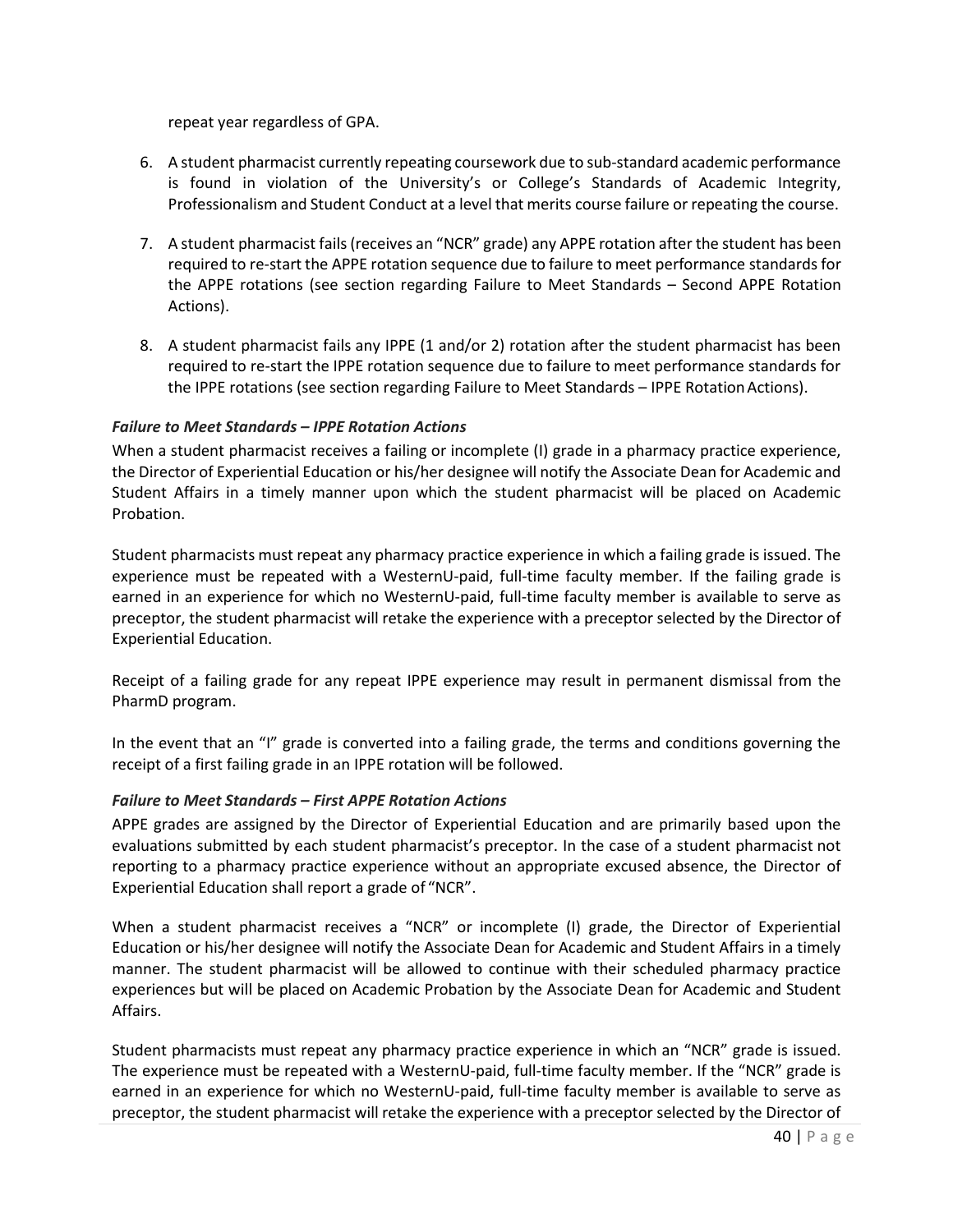# Experiential Education.

In the event that an "I" grade is converted into a "NCR" grade, the terms and conditions governing the receipt of a first "NCR" grade in an APPE rotation will be followed. Pharmacy practice experiences that need to be repeated should, where possible, be made up during the student pharmacist's designated "off rotation". Should a student pharmacist need to make up an experience after a designated "off rotation" has been completed, the experience must be made up after the scheduled Advanced Elective Rotation. No "split" pharmacy practice experiences will be allowed. To monitor the quality of a student pharmacist's performance on APPEs, all student pharmacists must complete at least one APPE with a preferred experiential site (as defined by the Office of Experiential Education) with preference being given to voting, full-time faculty members of the College. If a student pharmacist fails this required APPE assignment, he/she must complete another APPE successfully with another voting, full-time facultymember.

Receipt of a failing grade for any repeat APPE experience may result in permanent dismissal from the PharmD program.

# *Failure to Meet Standards – Second APPE Rotation Actions*

In the event that a student pharmacist receives a "NCR" grade for a second APPE, the student pharmacist will be placed on academic suspension and required to repeat the entire APPE sequence (six (6) experiences).

Student pharmacists will be able to re-start/repeat the APPE sequence only once. Thus, student pharmacists repeating the APPE sequence cannot fail any further pharmacy practice experiences. Receipt of an "NCR" grade for any experience after re-starting the APPE sequence may result in permanent dismissal from the PharmD program.

# *Failure to Meet Standards – Advanced Elective Rotation*

When a student pharmacist receives a "NCR" or an incomplete grade, "I", in the Advanced Elective (AE) program, the Director of Experiential Education or his/her designee will notify the Associate Dean for Academic and Student Affairs in a timely manner. If a student pharmacist receives a grade of "NCR" for an Advanced Elective, he/she will be placed on academic probation by the Associate Dean for Academic and Student Affairs. The student pharmacist must repeat the AE in which the "NCR" grade was issued with a WesternU paid, full-time faculty member at a time that is mutually agreed upon by the Director of Experiential Education and the preceptor. If this "NCR" grade is earned in an AE for which there is no WesternU fulltime, paid faculty member to serve as preceptor, the student pharmacist will complete the AE with a preceptorselected by the Director of Experiential Education at a time that is mutually agreed upon by the Director of Experiential Education and the designated preceptor. Student pharmacists who receive a "NCR" grade for an AE will not be eligible to graduate until the AE is repeated successfully and a grade of "CR" isrecorded.

# *Appeal Process*

In accordance with the University catalog, the Dean shall have authority to make decisions regarding a student's status in matters of academic progression/promotion, suspension, student conduct, dismissal and graduation. Students may request an appeal of the Dean's decision to the SVP/Provost by following the process defined in the 'Student Appeal Process' section of the University Catalog.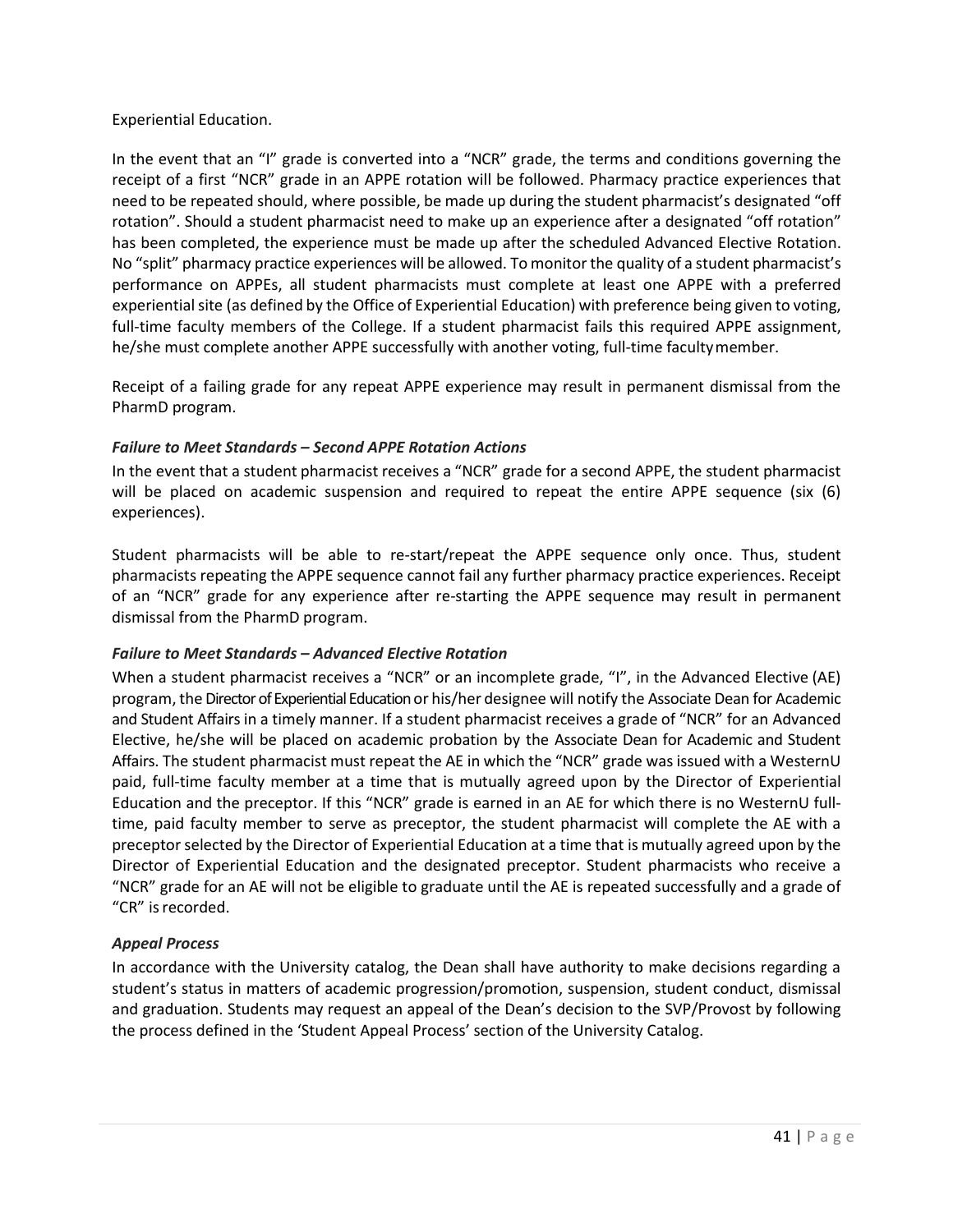# **Evaluation and Grading**

Student pharmacists are required to meet a specified set of outcome objectives in each course as described in each course syllabus/block plan. The course facilitator will provide student pharmacists with the learning objectives, instructional methods, assessment strategies, schedules and the grading criteria, in writing, prior to the beginning of each course. Achievement of course learning objectives will bebased on performance on individual quizzes, examinations and on any other graded assignments or criteria, including team or independent Pass/No Pass assessments, established by the course facilitator.

# **Grading Scales**

Course grades, including those for Introductory Pharmacy Practice Experiences (IPPE-1 (PHRM 5997, 6300) and IPPE-2 (PHRM 6999) will be assigned as follows grades are rounded to the nearest percent):

| Grade        | <b>Equivalent</b> | <b>GPA Points</b> |
|--------------|-------------------|-------------------|
| A            | 90-100%           | 4.00              |
| B            | 80-89%            | 3.00              |
| <sup>C</sup> | 70-79%            | 2.00              |
| $\mathbf{1}$ | Less than 70%     | 0.00              |

Grading criteria for the Introductory Pharmacy Practice Experiences (IPPE-1A, IPPE-1B and IPPE-2) are described in their individual course syllabi. Grading for the Advanced Pharmacy Practice Experiences (APPEs) is described in detail in The Syllabus for Advanced Pharmacy Practice Experiences.

Grades for Advanced Pharmacy Practice Experiences (APPEs) /Advanced Electives (AE) grades will be assigned as follows:

| Grade      | Equivalent | <b>GPA Points</b> |
|------------|------------|-------------------|
| - CR       | Credit     | N/A               |
| <b>NCR</b> | No Credit  | N/A               |

Grading for the Interprofessional Education (IPE) courses (IPE 5000, IPE 5100, IPE 6000, and IPE 6100) is described in their individual course syllabi. Grades in these courses will be assigned as follows:

| Grade      | Equivalent | <b>GPA Points</b> |
|------------|------------|-------------------|
| CR.        | Credit     | N/A               |
| <b>NCR</b> | No Credit  | N/A               |

# **Administrative Grades**

| Grade      | <b>Equivalent</b>              | <b>GPA Points</b> |
|------------|--------------------------------|-------------------|
| AU         | Audit                          | N/A               |
|            | Incomplete                     | N/A               |
| M          | Missing                        | N/A               |
| <b>TR</b>  | Transfer                       | N/A               |
| w          | Withdrawal                     | N/A               |
| <b>WPC</b> | <b>Waived for Prior Credit</b> | N/A               |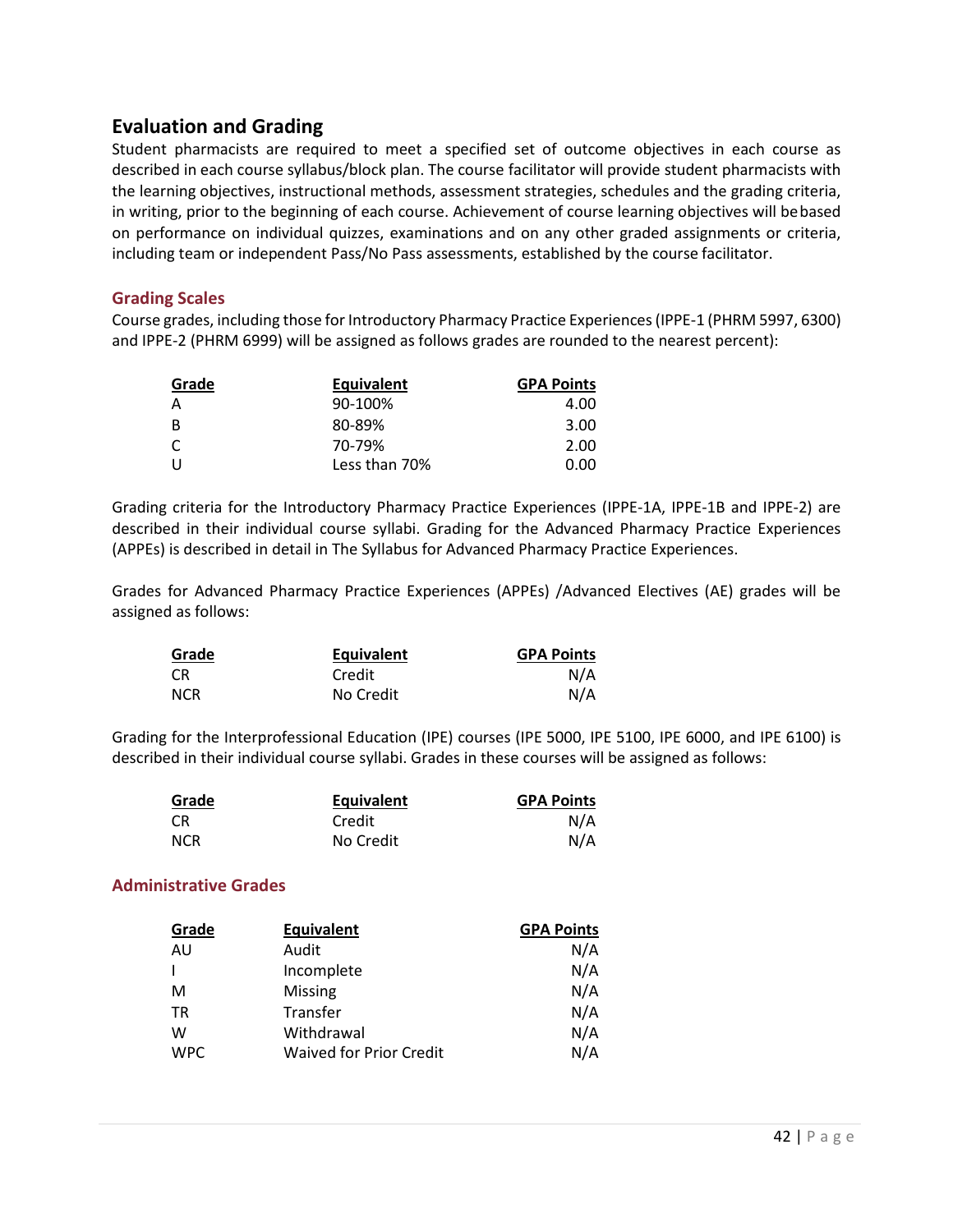### **Audit**

An "AU" (Audit) is assigned to a student who pays tuition for the course and attends class activities but does not complete examinations and does not receive course credit. However, under certain circumstances, at the discretion of the College Dean, a student who is repeating or undergoing remediation may be required to complete course examinations and/or other required work products while auditing the course for no grade.

#### **Missing Grades**

A grade of 'M' for Missing will be input by the Office of the Registrar if a student's grade is not available by the deadline for grade submission. An 'M' grade is not included in the GPA calculation and will be replaced by the grade earned in the course once submitted by the course director/instructor. 'M' grades should not be used by the program in place of an incomplete, "I", grade.

#### **Incomplete grade, "I"**

A course facilitator has the option of assigning an incomplete grade under the following circumstances:

- 1. A student pharmacist has a verifiable "Excused Absence" for missing an assessed activity due to a verifiable "Excused Absence" (see Course Participation and Attendance).
- 2. Course facilitators are responsible for identifying the most appropriate methods(s) for assessing student pharmacists' mastery of specific skills and/or topics. For some assessed activities, course facilitators may specify within a course block plan that sub-standard performance on specific assessed activities can result in "I" grades. Typically, this will apply to skills for which student pharmacists must demonstrate mastery before proceeding to more advanced topics orskills.

The following describes the process necessary for resolving an incomplete grade.

The student pharmacist is responsible for meeting with the course facilitator to receive direction regarding what is necessary to resolve the incomplete grade. In a meeting between the student pharmacist and the course facilitator issuing the "I" grade, an Incomplete Contract Form must be completed. The form is available from the College of Pharmacy Academic and Student Affairs Office or from the Registrar's intranet site. The Contract Form stipulates the requirements of the student pharmacist that are needed to remove the incomplete grade. The original form will be kept by the course facilitator. Copies of the formmust be sent to the student pharmacist, to the College of Pharmacy Assistant Dean of Student Affairs (for inclusion in the student pharmacist's file), and to the Registrar's Office.

The grade of "I" is not to be awarded in place of a failing grade or when the student pharmacist is required to repeat the course. In such a case, a grade other than "I" must be assigned. The incomplete, "I", grade remains on the transcript. In the event that an "I" grade is carried into a new academic year the Dean may conditionally promote the student pharmacist to the next academic year in the program pending the satisfactory clearance of the incomplete grade.

If a student pharmacist fails to comply with the conditions outlined in the notification, or fails to satisfactorily convert the incomplete grade to a passing grade, the incomplete grade will be converted to a "U" grade (if the "I" grade was issued in a didactic course) or to an "NCR" grade (if the "I" grade was issued in an experience course). The student pharmacist will be placed on academic suspension and will be required to repeat the course at the next regularly scheduled offering.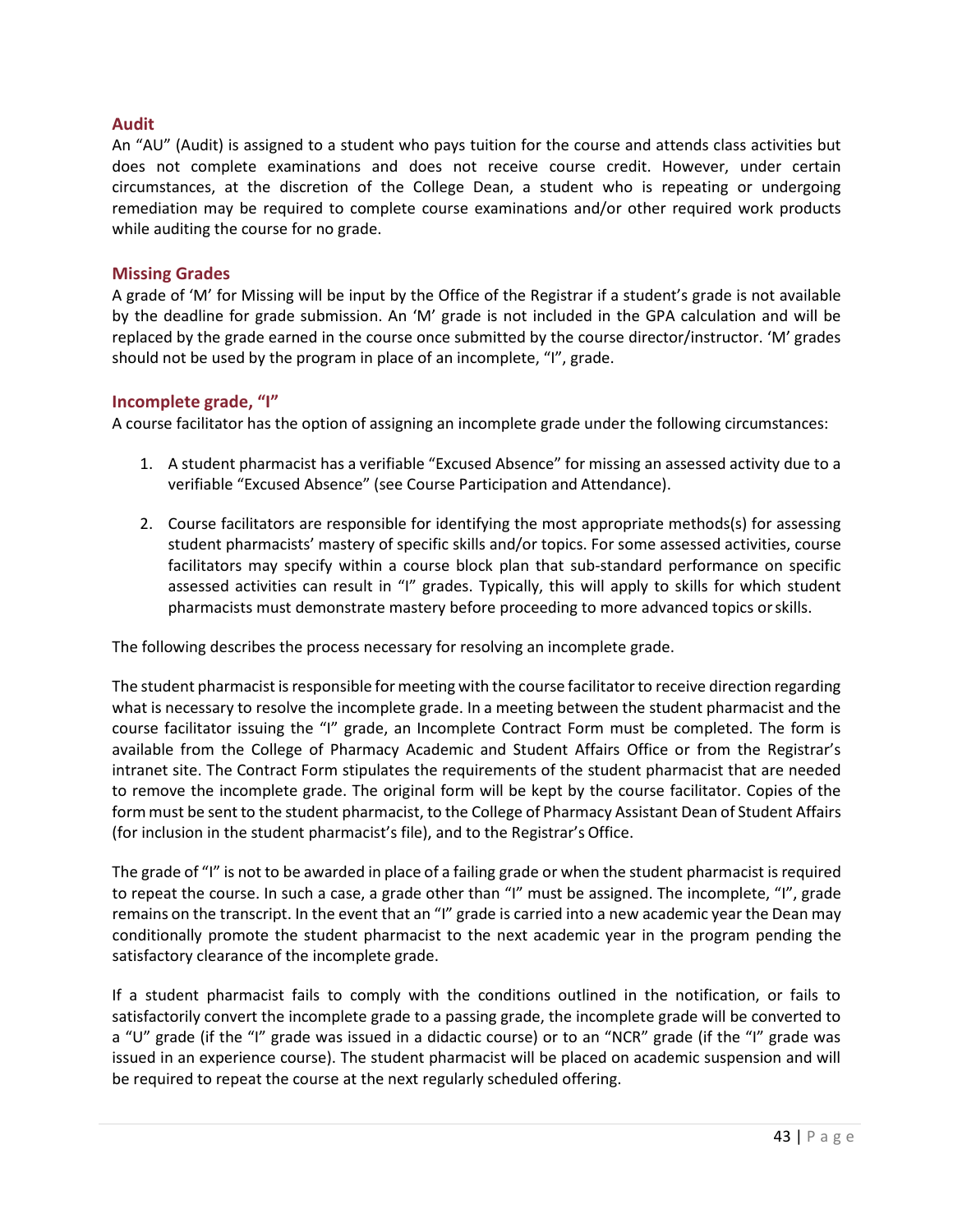In the event that the "I" grade is converted to a "U" grade; the student pharmacist's GPA will be recalculated. If there are any consequences for academic progression, the consequences will be effective the same day the incomplete grade is changed (see Failure to Meet Standards).

#### **Grade Reports**

Official grades are turned in to the Registrar by the faculty of the College of Pharmacy, at which time the Student Portal, [you.westernu.edu,](https://you.westernu.edu/) is updated. Official grade reports and unofficial transcripts will be available on the Student Portal throughout the academic year.

# **Course Grade Appeals**

Faculty hasthe expertise and authority to render judgment regarding the quality of a student pharmacist's academic work. The course facilitator has final responsibility in assigning grades to activities assessed within a course. A grade appeal shall be confined to charges of unfair action toward an individual student pharmacist and may not involve a challenge of an instructor's grading standard. In all instances, a student pharmacist who believes that an appropriate grade has not been assigned must first seek to resolve the matter informally with the course facilitator. If the matter cannot be resolved informally, the student pharmacist may then submit an appeal. The Assistant Dean of Student Affairs may counsel the student pharmacist prior to submitting the appeal.

Course Grade Appeals will only be considered when they meet the following required criteria:

- 1. Only the final grade in a course may be appealed. In the absence of compelling reasons, such as clerical error, prejudice or capriciousness, the grade assigned by the course facilitator is to be considered final. The course facilitator has final decision regarding:
	- a. Any questions or concerns related to grades assigned to specific course assessments.
	- b. Any questions or concerns relating to specific test/exam questions.
	- c. Any questions or concerns related to the interpretation of grading criteria for assessing mastery of course material.
- 2. In a grade appeal, only arbitrariness, prejudice/bias and/or error will be considered as legitimate grounds for an appeal:
	- a. **Arbitrariness:** The grade awarded is not indicative of the student pharmacist's academic performance on record and represents such a substantial departure from accepted academic norms as to demonstrate that the facilitator did not follow College policy or the course syllabus.
	- b. **Prejudice/Bias:** The grade awarded was motivated by ill will or preconceived notions of poor student performance by the facilitator/faculty.
	- c. **Error:** The facilitator made a mistake. There was a computation error resulting in an incorrect final grade, but the facilitator refuses to correct the error. This procedure does not cover instances where student pharmacists have been assigned grades based on academic dishonesty, academic misconduct or violation of the assessment day policy.
- 3. In order for a Grade Appeal to be considered, the student pharmacistmust: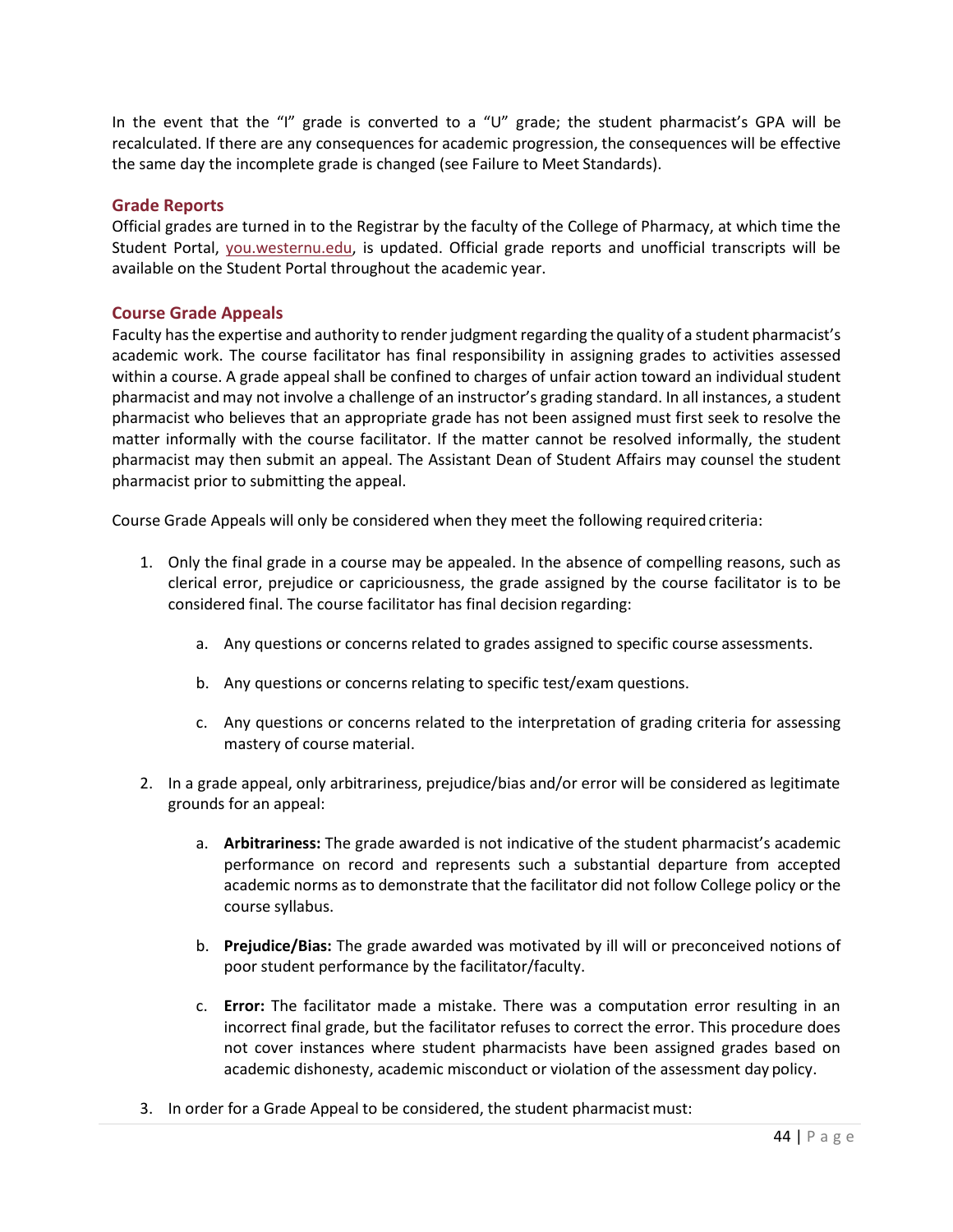- a. Submit the grade appeal in writing to the Assistant Dean of Student Affairs within five business days of the final posting of the grade.
- b. Specify in the written appeal how the Required Criteria (above) apply to the situation.
- c. Provide specific documentation/evidence in support of the applicable RequiredCriteria.

The appeal shall be submitted to the Assistant Dean of Student Affairs who, upon receipt, will forward a copy of the appeal to the Chair of the Student Performance Committee. If the Student Performance Committee, upon review of the appeal, believes that the case warrants formal investigation, the Committee may decide to investigate the matter or decide that a Grade Appeals Sub-Committee will be appointed. If the Committee elects to investigate the matter, they may request a meeting with the student before deliberating on the appeal at hand.

If a Grade Appeals Sub-Committee is appointed, it shall consist of at least one member of the Student Performance Committee, who shall serve as Chair, two voting faculty members not on the Committee, and one student pharmacist representative. All members of the Grade Appeals Sub-Committee have full voting privileges.

The Grade Appeals Sub-Committee will conduct its own investigation in conjunction with such an appeal following established procedural guidelines for handling student appeals of an academic nature. The student pharmacist making the appeal will be invited to meet with the Grade Appeal Sub-Committee to substantiate his/her appeal. The Grade Appeals Sub-Committee will forward their recommendation to the Student Performance Committee. The Student Performance Committee will review the recommendation and then forward the original recommendation, along with a statement of concurrence or of an alternate recommendation, to the Dean. Should the Student Performance Committee elect to investigate the matter, it will follow the same procedures as the Grade Appeal Sub-Committee and forward the Committee's recommendation to the Dean. The Dean's decision on the grade earned by the student pharmacist is final.

# **Credit Hour Calculation**

The College of Pharmacy calculates credit hours as follows:

- 15 hours of lecture = 1 credit hour
- 30 hours of workshops/discussions/laboratory = 1 credit hour
- For IPPE courses (PHRM 5997 and 6999), 40 contact hours = 1 credit hour
- For APPE (PHRM 7000-level courses) and AE (PHRM 8400), 40 contact hours = 1 credithour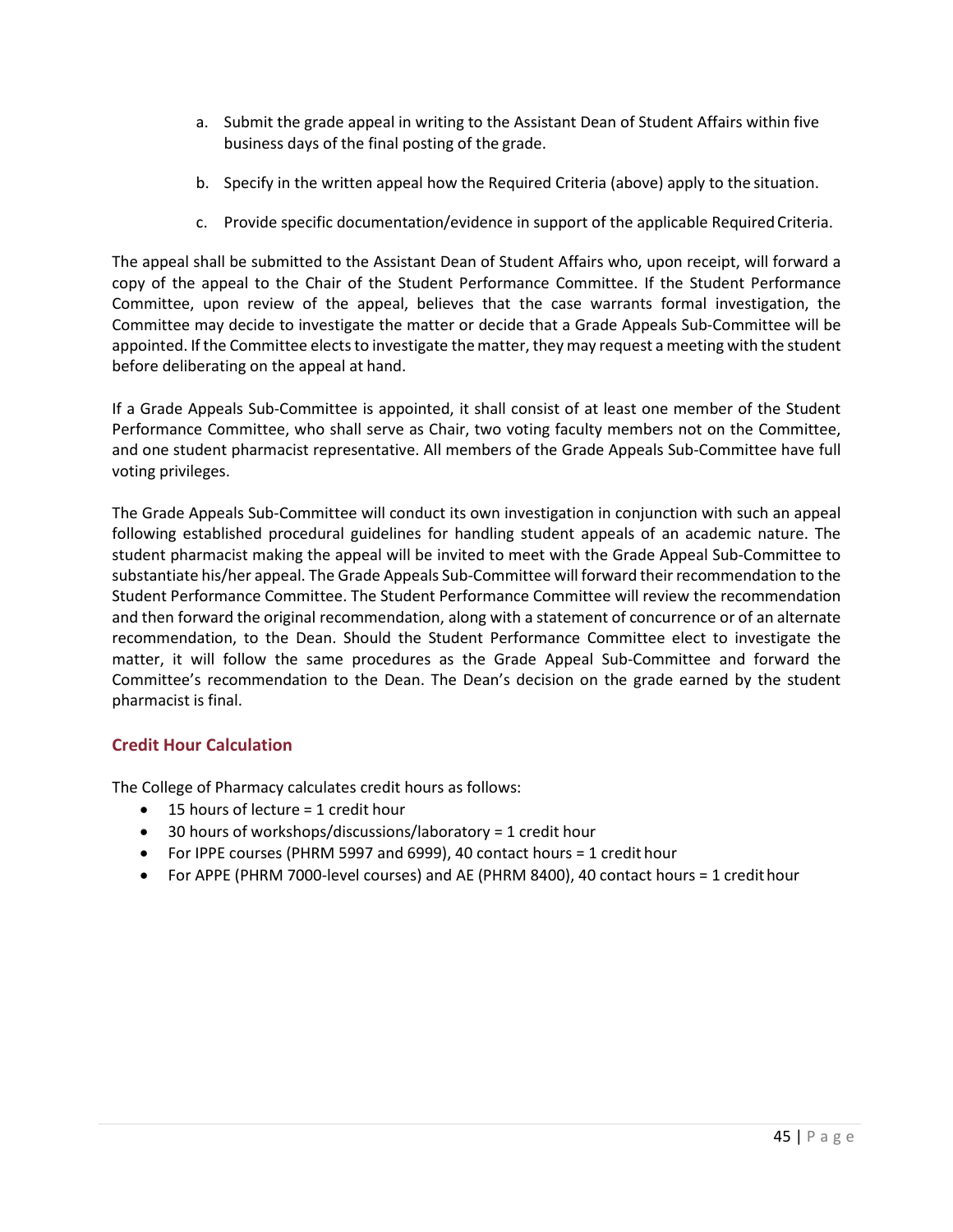# **Curriculum Organization**

# **Year 1**

The 5000 series is assigned to didactic blocks in the Basic Science Foundations and Professional Practice Foundation blocks for the first-year pharmacy student pharmacists (P1).

| Year 1, Fall Semester, PharmD   |                                                                |                     |
|---------------------------------|----------------------------------------------------------------|---------------------|
| Course                          | <b>Title</b>                                                   | <b>Credit Hours</b> |
| <b>IPE 5000</b>                 | <b>Patient Centered Cases I</b>                                | 1.00                |
| <b>PHRM 5110</b>                | Introduction to Pharmacy and Healthcare Systems                | 2.00                |
| <b>PHRM 5111</b>                | Foundations of Pharmacy Practice and Self Care Therapeutics I  | 4.00                |
| <b>PHRM 5221</b>                | Pharmacological Basis of Therapeutics I                        | 3.50                |
| <b>PHRM 5222</b>                | Pharmacological Basis of Therapeutics II                       | 3.00                |
| <b>PHRM 5301</b>                | Pharmaceutics/Biopharmaceutics I                               | 3.50                |
| <b>PHRM 5401</b>                | Immunology                                                     | 3.50                |
| <b>PHRM ELEC</b>                | <b>Elective Courses</b>                                        | $0.00 - 4.00$       |
|                                 | <b>Semester Total:</b>                                         | $20.50 - 24.50$     |
| Year 1, Spring Semester, PharmD |                                                                |                     |
| Course                          | <b>Title</b>                                                   | <b>Credit Hours</b> |
| <b>IPE 5100</b>                 | <b>Patient Centered Cases II</b>                               | 1.00                |
| <b>PHRM 5112</b>                | Foundations of Pharmacy Practice and Self Care Therapeutics II | 4.00                |
| <b>PHRM 5113</b>                | <b>Research Methods and Biostatistics</b>                      | 1.00                |
| <b>PHRM 5114</b>                | <b>Pharmacy Calculations (On-line)</b>                         | 1.00                |
| <b>PHRM 5223</b>                | Pharmacological Basis of Therapeutics III                      | 3.00                |
| <b>PHRM 5224</b>                | Pharmacological Basis of Therapeutics IV                       | 3.50                |
| <b>PHRM 5302</b>                | Pharmacogenomics and Pharmaceutics                             | 3.00                |
| <b>PHRM 5501</b>                | Pharmacokinetics                                               | 3.50                |
| <b>PHRM 5997</b>                | Introductory Pharmacy Practice Experience 1                    | 4.00                |
| <b>PHRM ELEC</b>                | <b>Elective Courses</b>                                        | $0.00 - 4.00$       |
|                                 | <b>Semester Total:</b>                                         | $24.00 - 28.00$     |
|                                 | Year 1 Total:                                                  | $44.50 - 48.50$     |

# **Year 2, Year 3 – Fall Semester**

The 6200 series describes the didactic curriculum for second-year student pharmacists (P2). The 6300 series denotes the didactic curriculum for the first half of the third year (P3). The series of Pharmacy Practice blocks (6201 – 6306) presents topics and accompanying skills that lay the foundation for the practice of pharmacy. The focus of the pharmacy practice blocks is to teach student pharmacists how to integrate the knowledge, skills and attitudes necessary for patient-centered practice in a variety of areas in pharmacy practice. An introduction to the epidemiology, evidence-based medicine, genomics, literature evaluation, pathophysiology, clinical pharmacokinetics and therapeutics relevant to various disease states and syndromes are covered in these blocks. In addition, a variety of skills and screening tools used to assess and monitor therapeutics effectiveness are expected to be mastered. Emphasis is placed on the principles addressing pharmaceutical care; pharmacoeconomics; pharmacy management; ethical, legal, and professional responsibilities; assessment, evaluation, and dissemination of drug information; written and verbal communication and drug distribution. The overall goal of each block is to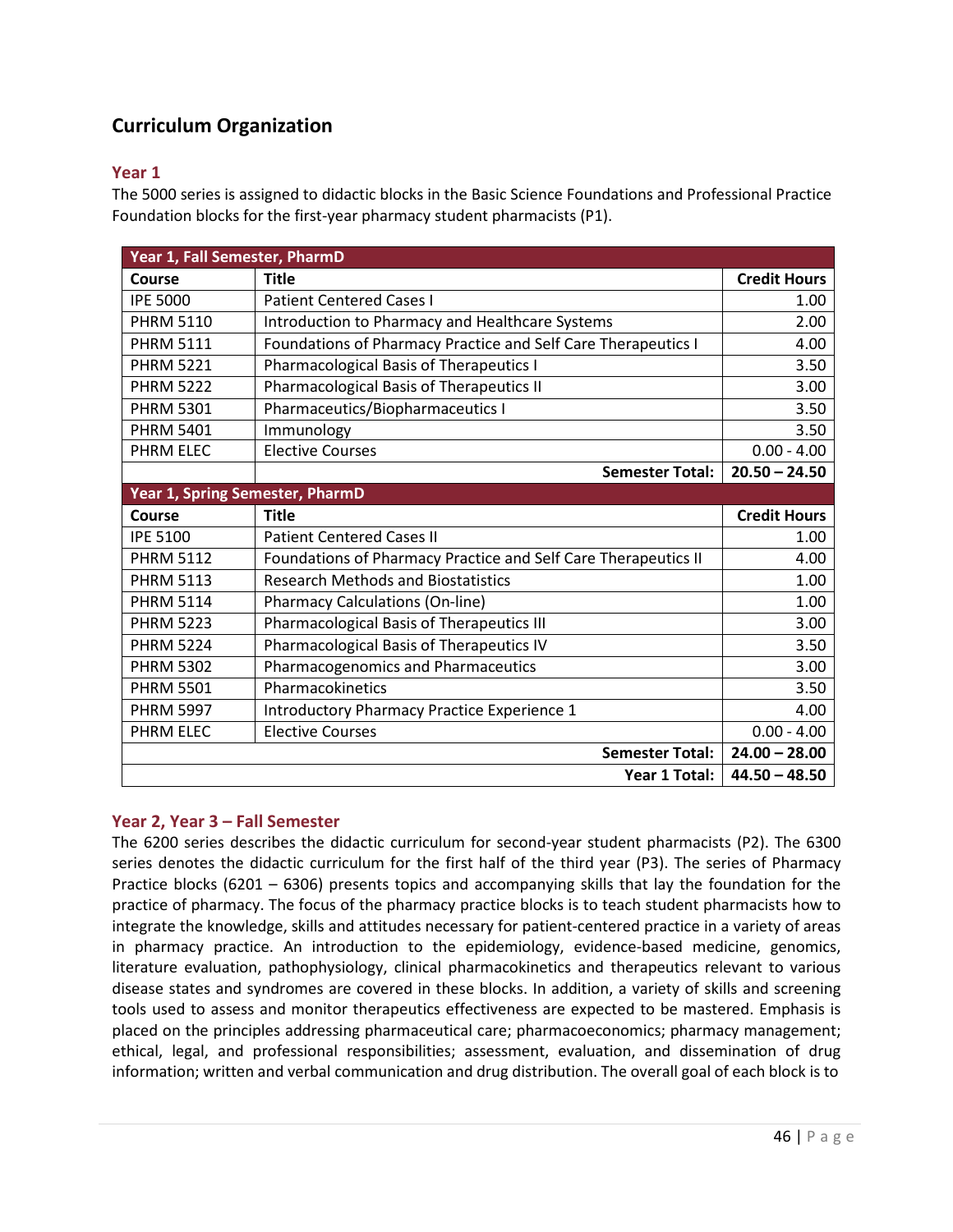enable student pharmacists to integrate their knowledge of the disease state topic(s) presented in the context of formulating an individualized pharmacotherapeutics plan for a given patient. Emphasis is placed on communication skills that assess a student pharmacist's ability to educate health professionals and patients regarding lifestyle changes and drug therapy for specific diseases in a clear, concise and organized manner. Collaboration with peers (teams) occurs in each block in order to teach student pharmacists how to work with others.

Pharmacy Practice blocks 6205, 6210 and 6306 are designed to allow the student pharmacist an opportunity to strengthen and expand their knowledge and skills in the content areas previously covered while exploring some aspects of disease states in greater depth or breadth. Student pharmacists engage in team discussions that incorporate and integrate aspects of those disease states previously covered. Skills (e.g., counseling, patient education, calculation applications, drug information and drug monitoring activities) relevant to the practice of pharmacy will be practiced during these blocks. The blocks consist of series of assessments to ensure retention and integration of knowledge and skills acquired in previous blocks.

| Year 2, Fall Semester, PharmD |                                             |                        |                     |
|-------------------------------|---------------------------------------------|------------------------|---------------------|
| Course                        | <b>Title</b>                                |                        | <b>Credit Hours</b> |
| <b>IPE 6000</b>               | Team Training in Healthcare I               |                        | 1.00                |
| <b>PHRM 6201</b>              | <b>Pharmacy Practice I</b>                  |                        | 4.00                |
| <b>PHRM 6202</b>              | <b>Pharmacy Practice II</b>                 |                        | 4.00                |
| <b>PHRM 6203</b>              | <b>Pharmacy Practice III</b>                |                        | 4.00                |
| <b>PHRM 6204</b>              | <b>Pharmacy Practice IV</b>                 |                        | 4.00                |
| <b>PHRM 6205</b>              | <b>Pharmacy Practice V</b>                  |                        | 3.50                |
| PHRM ELEC                     | <b>Elective Courses</b>                     |                        | $0.00 - 4.00$       |
|                               |                                             | <b>Semester Total:</b> | $20.50 - 24.50$     |
|                               | Year 2, Spring Semester, PharmD             |                        |                     |
| Course                        | <b>Title</b>                                |                        | <b>Credit Hours</b> |
| <b>IPE 6100</b>               | Team Training in Healthcare II              |                        | 1.00                |
| <b>PHRM 6206</b>              | <b>Pharmacy Practice VI</b>                 |                        | 4.00                |
| <b>PHRM 6207</b>              | <b>Pharmacy Practice VII</b>                |                        | 4.00                |
| <b>PHRM 6208</b>              | <b>Pharmacy Practice VIII</b>               |                        | 4.00                |
| PHRM 6209                     | <b>Pharmacy Practice IX</b>                 |                        | 4.00                |
| PHRM 6210                     | <b>Pharmacy Practice X</b>                  |                        | 3.50                |
| <b>PHRM 6999</b>              | Introductory Pharmacy Practice Experience 2 |                        | 4.00                |
| <b>PHRM ELEC</b>              | <b>Elective Courses</b>                     |                        | $0.00 - 4.00$       |
|                               |                                             | <b>Semester Total:</b> | $24.50 - 28.50$     |
|                               |                                             | <b>Year 2 Total:</b>   | $45.00 - 49.00$     |
|                               | Year 3, Fall Semester, PharmD               |                        |                     |
| Course                        | <b>Title</b>                                |                        | <b>Credit Hours</b> |
| PHRM 6301                     | <b>Pharmacy Practice XI</b>                 |                        | 4.00                |
| <b>PHRM 6302</b>              | <b>Pharmacy Practice XII</b>                |                        | 4.00                |
| PHRM 6303                     | <b>Pharmacy Practice XIII</b>               |                        | 4.00                |
| PHRM 6304                     | <b>Pharmacy Practice XIV</b>                |                        | 4.00                |
| <b>PHRM 6305</b>              | <b>Pharmacy Practice XV</b>                 |                        | 3.50                |
| <b>PHRM ELEC</b>              | <b>Elective Courses</b>                     |                        | $0.00 - 4.00$       |
|                               |                                             | <b>Semester Total:</b> | $19.50 - 23.50$     |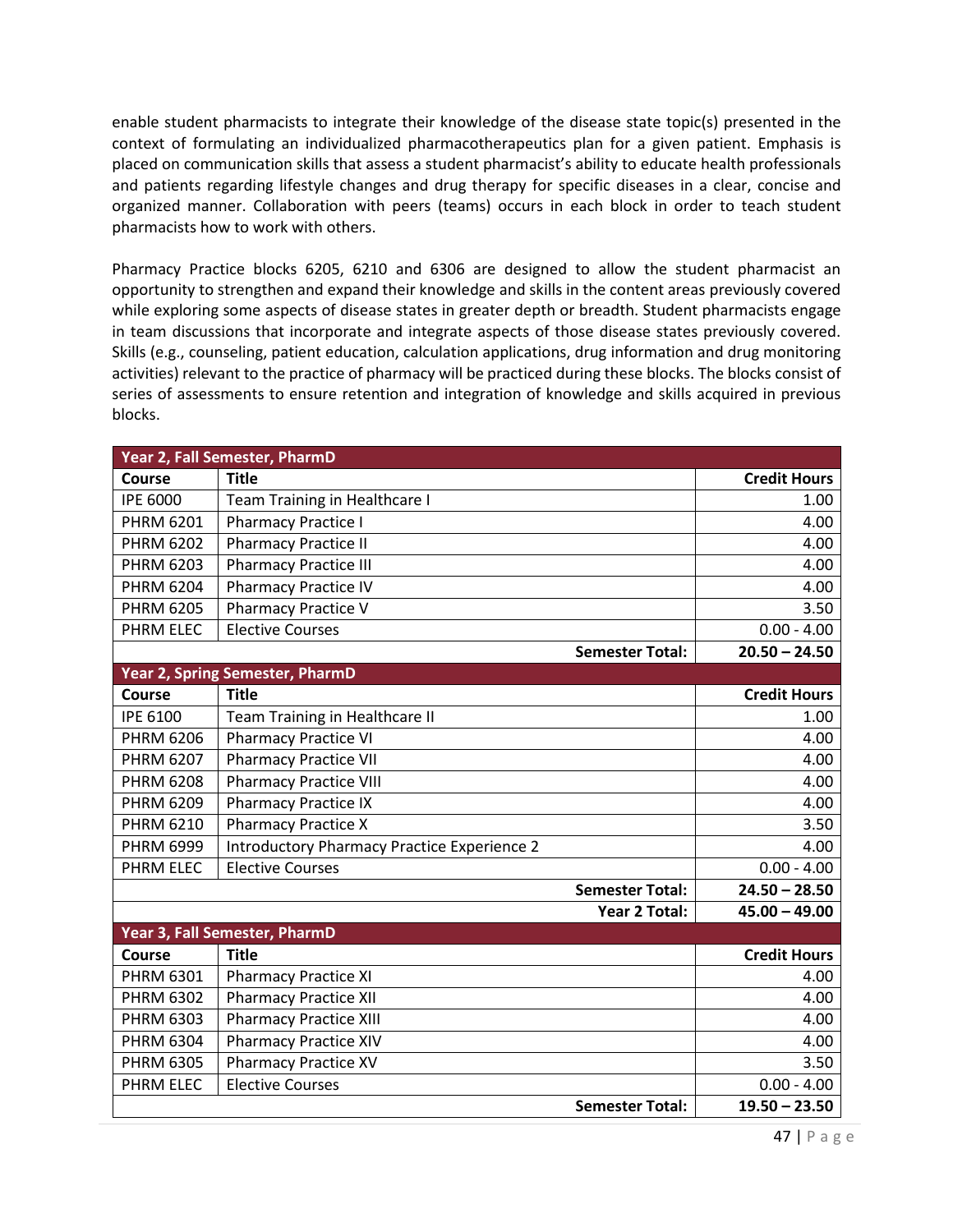### **Year 3 – Spring Semester, Year 4**

The Advanced Pharmacy Practice Experiences (APPEs) provide one year of supervised clinical education. Student pharmacists advance their knowledge in areas such as taking drug histories, providing patient education, interpreting diagnostic data and dispensing and compounding medications. The 7000 series are designated for the APPE rotations. All PharmD and PIP student pharmacists are required to complete PHRM 7110, 7120, 7210, 7220, 7330 and 7340. The 8000 series is designed for elective coursework. The elective program is a capstone experience designed to prepare the student pharmacist for his/her role as an entry-level practitioner. Electives are offered in areas such as research, teaching and advanced clinical practice. A project is required of each student pharmacist. Student pharmacists must complete 16 credit hours of elective coursework in the 8000 series.

# **COVID-19 Contingency for the advanced experiential curriculum**

In the event that the COVID-19 Pandemic continues to have a temporary and fluctuating impact on the availability of APPE and AE rotation sites, a **possible** modification as outlined below, may need to be put into place to ensure that all students (and their families) stay safe, complete training to become highly qualified pharmacists, and meet the ACPE accreditation standards. Student pharmacists will be notified at the earliest opportunity of any actual impact on their experiential curriculum.

All student pharmacists must complete at least one rotation in each of the following rotation types: General Medicine (PHRM 7220), Ambulatory Care (PHRM 7210), Health System Practice (PHRM 7120), and Advanced Community Practice (PHRM 7110). Additionally, all students will complete at least 2 elective APPE rotations (PHRM 7330 and PHRM 7340). Based on rotations completed and ensuring that requirements are met, student pharmacists will then complete either a 12-16-week Advanced Elective (PHRM 8400) or 2 additional electives (PHRM 7330 and PHRM 7340). This ensures that all student pharmacists meet the accreditation requirements and complete the same number of credit hours as all other student pharmacists.

| Year 3, Spring Semester, PharmD |                                           |                     |
|---------------------------------|-------------------------------------------|---------------------|
| Course                          | <b>Title</b>                              | <b>Credit Hours</b> |
| <b>PHRM 6306</b>                | <b>Pharmacy Practice XVI</b>              | 4.00                |
| APPE R1*                        | PHRM 7110, 7120, 7210, 7220, 7330 or 7340 | 6.00                |
| APPE R <sub>2</sub> *           | PHRM 7110, 7120, 7210, 7220, 7330 or 7340 | 6.00                |
|                                 | <b>Semester Total:</b>                    | $10.00 - 16.00$     |
|                                 | Year 3 Total:                             | 29.50 - 39.50       |
|                                 | Year 4, Fall Semester, PharmD             |                     |
| Course                          | <b>Title</b>                              | <b>Credit Hours</b> |
| APPE R3*                        | PHRM 7110, 7120, 7210, 7220, 7330 or 7340 | 6.00                |
| APPE R4*                        | PHRM 7110, 7120, 7210, 7220, 7330 or 7340 | 6.00                |
| APPE R5*                        | PHRM 7110, 7120, 7210, 7220, 7330 or 7340 | 6.00                |
| APPE R6*                        | PHRM 7110, 7120, 7210, 7220, 7330 or 7340 | 6.00                |
| APPE R7*                        | PHRM 7110, 7120, 7210, 7220, 7330 or 7340 | 6.00                |
|                                 | <b>Semester Total:</b>                    | $24.00 - 30.00$     |
|                                 | Year 4, Spring Semester, PharmD           |                     |
| Course                          | <b>Title</b>                              | <b>Credit Hours</b> |
| <b>PHRM 8400</b>                | <b>Advanced Electives</b>                 | 16.00               |
|                                 | <b>Semester Total:</b>                    | 16.00               |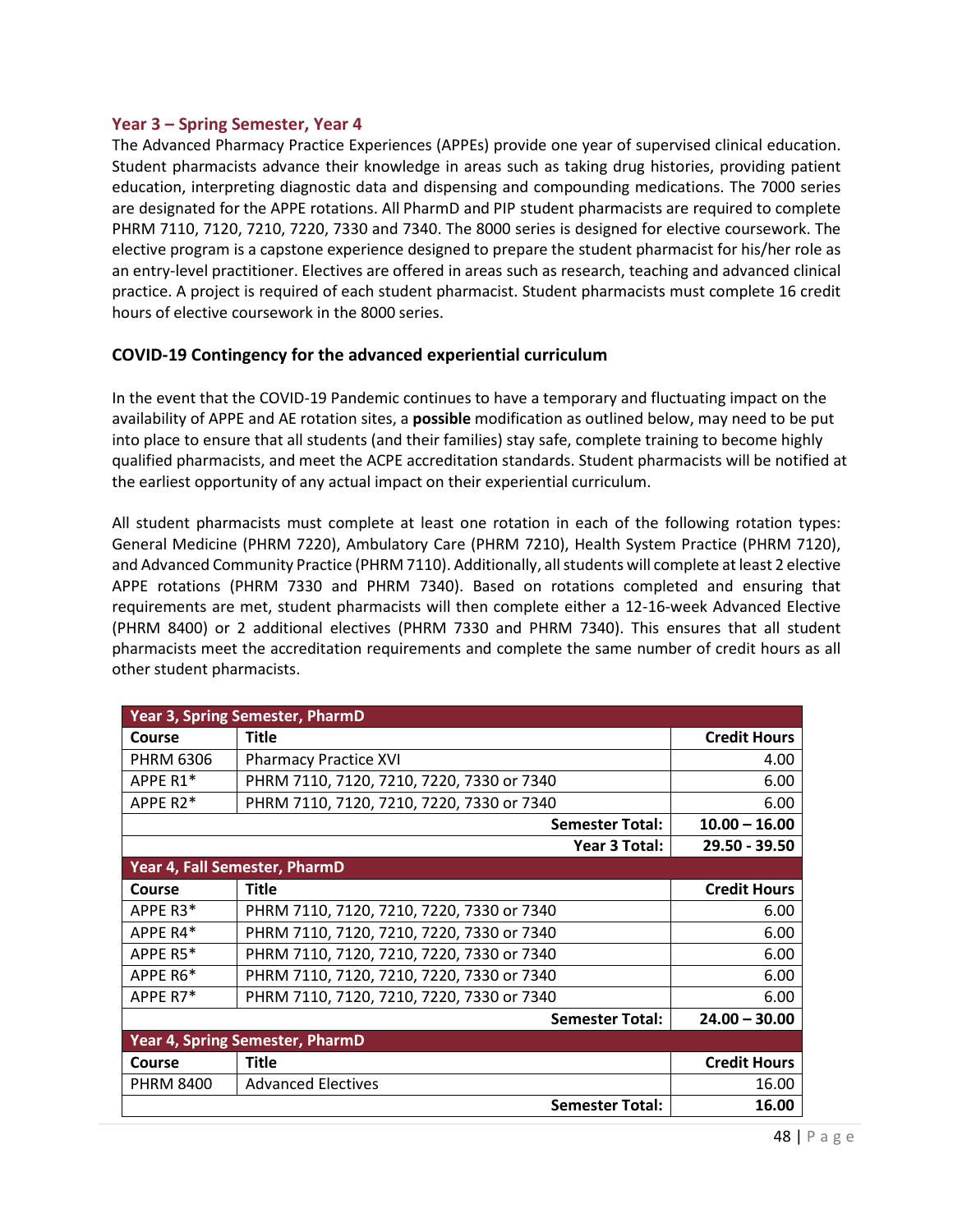| Year 4 Total:                              | $40.00 - 46.00$ |
|--------------------------------------------|-----------------|
| <b>TOTAL CREDIT HOURS (FOR FOUR YEARS)</b> | 169.00          |

*\*Student pharmacists will take one of the APPE rotations as an "OFF" rotation, and do not earn course credit during this time.*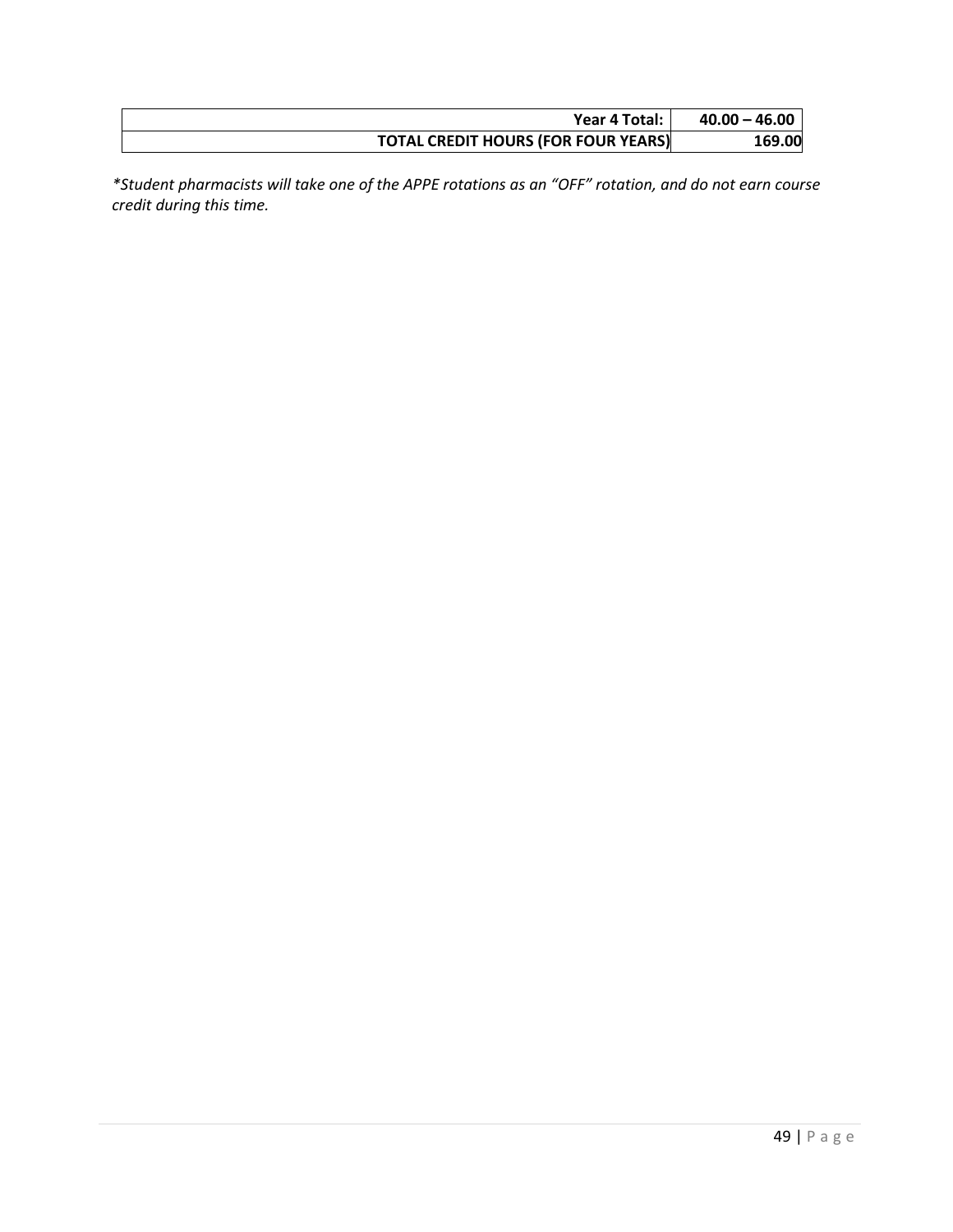# **Curriculum Organization (PIP Track)**

# **Year 1**

| Year 1, Fall Semester, PIP   |                                                |                     |
|------------------------------|------------------------------------------------|---------------------|
| Course                       | <b>Title</b>                                   | <b>Credit Hours</b> |
| <b>IPE 6000</b>              | Team Training in Healthcare I                  | 1.00                |
| <b>PHRM 5601</b>             | <b>Overview of Clinical Practice</b>           | 4.00                |
| <b>PHRM 6201</b>             | <b>Pharmacy Practice I</b>                     | 4.00                |
| <b>PHRM 6202</b>             | <b>Pharmacy Practice II</b>                    | 4.00                |
| <b>PHRM 6203</b>             | <b>Pharmacy Practice III</b>                   | 4.00                |
| <b>PHRM 6204</b>             | <b>Pharmacy Practice IV</b>                    | 4.00                |
| <b>PHRM 6205</b>             | <b>Pharmacy Practice V</b>                     | 3.50                |
| <b>PHRM ELEC</b>             | <b>Elective Courses</b>                        | $0.00 - 3.00$       |
|                              | <b>Semester Total:</b>                         | $24.50 - 27.50$     |
| Year 1, Spring Semester, PIP |                                                |                     |
|                              |                                                |                     |
| Course                       | <b>Title</b>                                   | <b>Credit Hours</b> |
| <b>IPE 6100</b>              | Team Training in Healthcare II                 | 1.00                |
| <b>PHRM 6206</b>             | <b>Pharmacy Practice VI</b>                    | 4.00                |
| <b>PHRM 6207</b>             | <b>Pharmacy Practice VII</b>                   | 4.00                |
| <b>PHRM 6208</b>             | <b>Pharmacy Practice VIII</b>                  | 4.00                |
| <b>PHRM 6209</b>             | <b>Pharmacy Practice IX</b>                    | 4.00                |
| <b>PHRM 6210</b>             | <b>Pharmacy Practice X</b>                     | 3.50                |
| PHRM 6300 or                 | Introductory Pharmacy Practice Experience I/II | 4.00                |
| 6999                         |                                                |                     |
| PHRM ELEC                    | <b>Elective Courses</b>                        | $0.00 - 3.00$       |
|                              | <b>Semester Total:</b>                         | $24.50 - 27.50$     |

# **Year 2**

# **COVID-19 Contingency for the advanced experiential curriculum**

In the event that the COVID-19 Pandemic continues to have a temporary and fluctuating impact on the availability of APPE and AE rotation sites, a **possible** modification as outlined below, may need to be put into place to ensure that all students (and their families) stay safe, complete training to become highly qualified pharmacists, and meet the ACPE accreditation standards. Student pharmacists will be notified at the earliest opportunity of any actual impact on their experiential curriculum.

All student pharmacists must complete at least one rotation in each of the following rotation types: General Medicine (PHRM 7220), Ambulatory Care (PHRM 7210), Health System Practice (PHRM 7120), and Advanced Community Practice (PHRM 7110). Additionally, all students will complete at least 2 elective APPE rotations (PHRM 7330 and PHRM 7340). Based on rotations completed and ensuring that requirements are met, student pharmacists will then complete either a 16-week Advanced Elective (PHRM 8400) or 2 additional electives (PHRM 7330 and PHRM 7340). This ensures that all student pharmacists meet the accreditation requirements and complete the same number of credit hours as all other student pharmacists.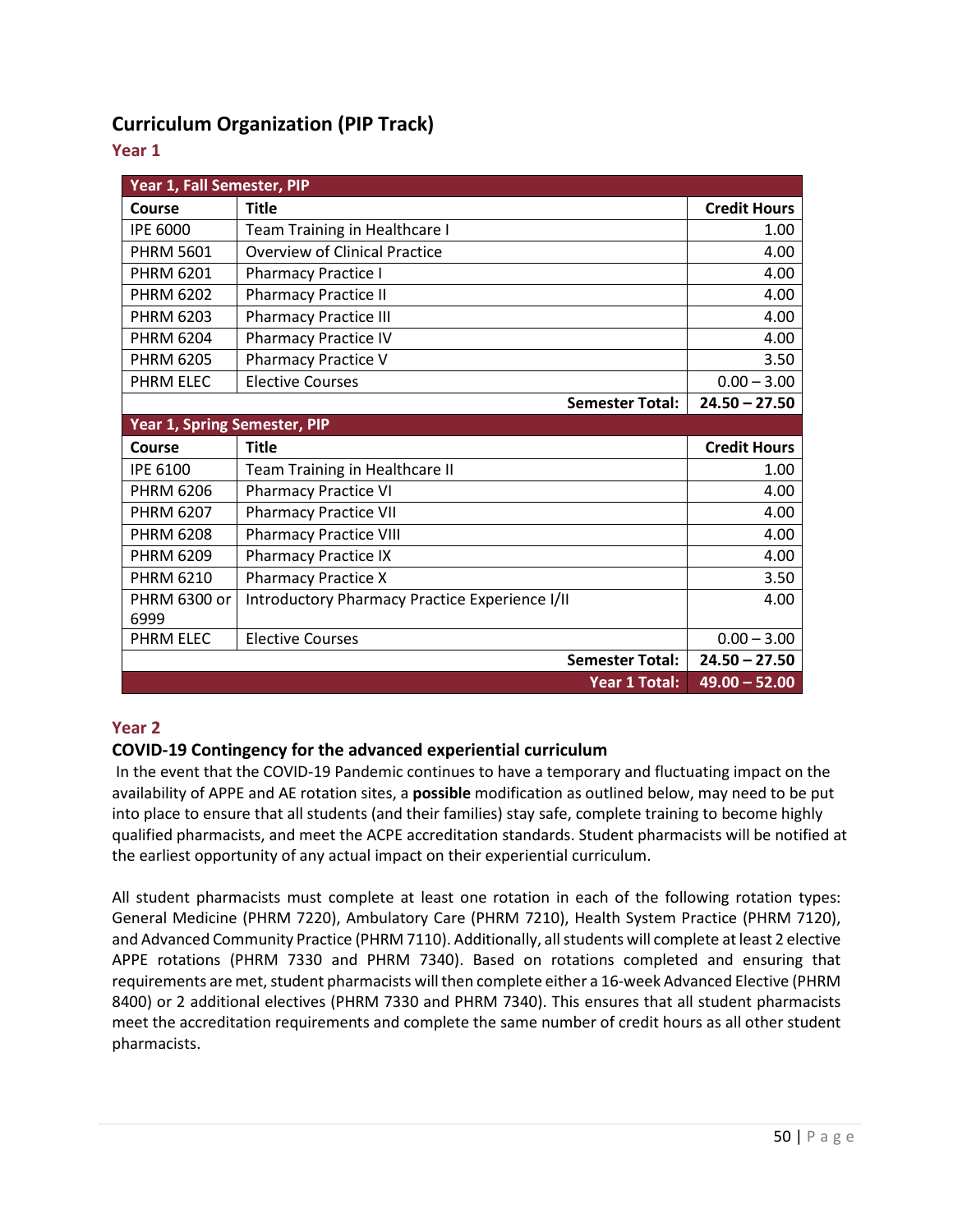| Year 2, Fall Semester, PIP |                                                |                     |
|----------------------------|------------------------------------------------|---------------------|
| Course                     | Title                                          | <b>Credit Hours</b> |
| PHRM 6300 or               | Introductory Pharmacy Practice Experience I/II | 4.00                |
| 6999                       |                                                |                     |
| <b>PHRM 6301</b>           | <b>Pharmacy Practice XI</b>                    | 4.00                |
| <b>PHRM 6302</b>           | <b>Pharmacy Practice XII</b>                   | 4.00                |
| <b>PHRM 6303</b>           | <b>Pharmacy Practice XIII</b>                  | 4.00                |
| <b>PHRM 6304</b>           | <b>Pharmacy Practice XIV</b>                   | 4.00                |
| <b>PHRM 6305</b>           | <b>Pharmacy Practice XV</b>                    | 3.50                |
| PHRM ELEC                  | <b>Elective Courses</b>                        | $0.00 - 3.00$       |
|                            | <b>Semester Total:</b>                         | $23.50 - 26.50$     |

# **COVID-19 Contingency for the advanced experiential curriculum**

In the event that the COVID-19 Pandemic continues to have a temporary and fluctuating impact on the availability of APPE and AE rotation sites, a **possible** modification as outlined below, may need to be put into place to ensure that all students (and their families) stay safe, complete training to become highly qualified pharmacists, and meet the ACPE accreditation standards. Student pharmacists will be notified at the earliest opportunity of any actual impact on their experiential curriculum.

All student pharmacists must complete at least one rotation in each of the following rotation types: General Medicine (PHRM 7220), Ambulatory Care (PHRM 7210), Health System Practice (PHRM 7120), and Advanced Community Practice (PHRM 7110). Additionally, all students will complete at least 2 elective APPE rotations (PHRM 7330 and PHRM 7340). Based on rotations completed and ensuring that requirements are met, student pharmacists will then complete either a 16-week Advanced Elective (PHRM 8400) or 2 additional electives (PHRM 7330 and PHRM 7340). This ensures that all student pharmacists meet the accreditation requirements and complete the same number of credit hours as all other student pharmacists.

| <b>Year 2, Spring Semester, PIP</b> |                                            |                     |
|-------------------------------------|--------------------------------------------|---------------------|
| Course                              | <b>Title</b>                               | <b>Credit Hours</b> |
| <b>PHRM 6306</b>                    | <b>Pharmacy Practice XVI</b>               | 4.00                |
| APPE R1*                            | PHRM 7110, 7120, 7210, 7220, 7330, or 7340 | 6.00                |
| APPE $R2^*$                         | PHRM 7110, 7120, 7210, 7220, 7330, or 7340 | 6.00                |
|                                     | <b>Semester Total:</b>                     | $10.00 - 16.00$     |
|                                     | <b>Year 2 Total:</b>                       | $33.50 - 42.50$     |

# **Year 3**

| Year 3, Fall Semester, PIP |                                            |                     |
|----------------------------|--------------------------------------------|---------------------|
| <b>Course</b>              | <b>Title</b>                               | <b>Credit Hours</b> |
| APPE R3*                   | PHRM 7110, 7120, 7210, 7220, 7330, or 7340 | 6.00                |
| APPE R4*                   | PHRM 7110, 7120, 7210, 7220, 7330, or 7340 | 6.00                |
| APPE R5*                   | PHRM 7110, 7120, 7210, 7220, 7330, or 7340 | 6.00                |
| APPE R6*                   | PHRM 7110, 7120, 7210, 7220, 7330, or 7340 | 6.00                |
| APPE R7*                   | PHRM 7110, 7120, 7210, 7220, 7330, or 7340 | 6.00                |
|                            | <b>Semester Total:</b>                     | 24.00 - 30.00       |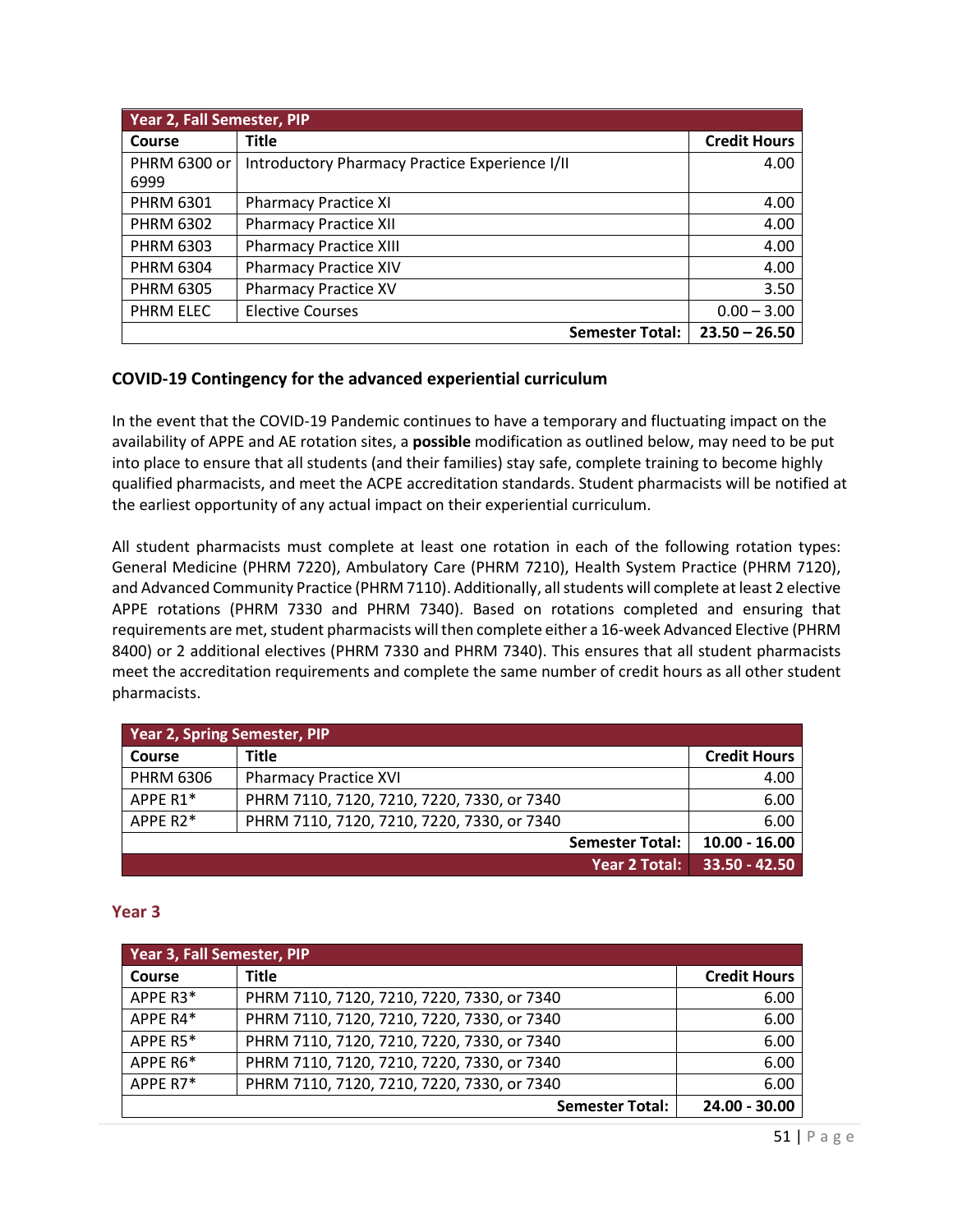| <b>Year 3, Spring Semester, PIP</b> |                                             |                     |  |
|-------------------------------------|---------------------------------------------|---------------------|--|
| Course                              | Title                                       | <b>Credit Hours</b> |  |
| <b>PHRM 8400</b>                    | <b>Advanced Electives</b>                   | 16.00               |  |
|                                     | <b>Semester Total:</b>                      | 16.00               |  |
|                                     | Year 3 Total:                               | $140.00 - 46.00$    |  |
|                                     | <b>TOTAL CREDIT HOURS (FOR THREE YEARS)</b> | 152.00              |  |

*\*Student pharmacists will take one of the APPE rotations as an "OFF" rotation, and do not earn course credit during this time.*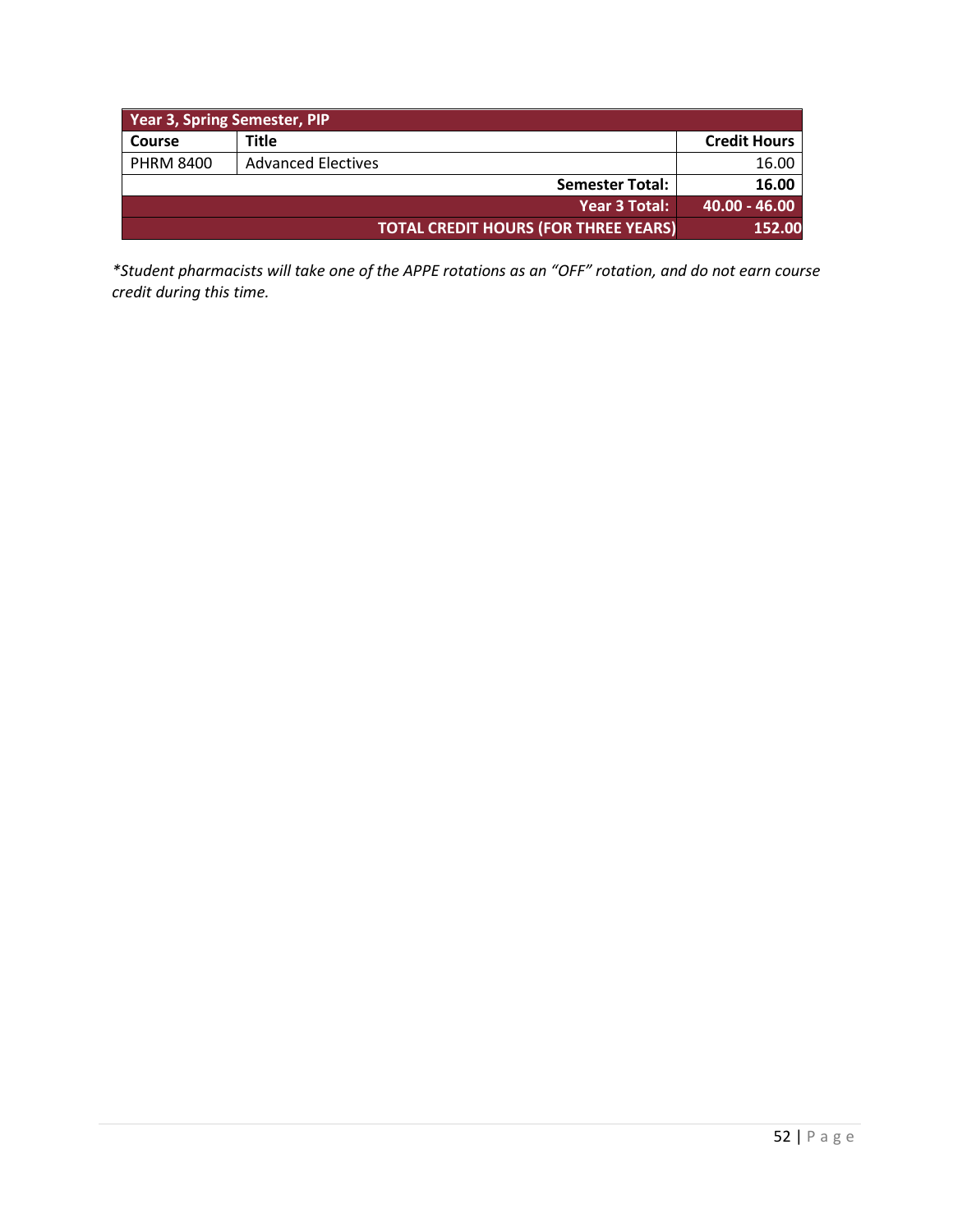# **Course Descriptions**

Blocks listed in this catalog are subject to change through established academic channels. New blocks and changes in existing blocks are approved by the College of Pharmacy Curriculum Committee and the Faculty.

All courses are awarded letter grades, except when indicated otherwise.

### **IPE 5000 Patient Centered Cases – An Interprofessional Approach I (1.0 credit hour, CR/NCR)**

This course is a required university seminar for all first-year health professional students. This course introduces students to practicing health care services through a team approach. Working in small interprofessional teams, students will explore cases representing conditions across the life span. The cases will integrate elements common to all professionals such as ethical, behavioral, social and psychological issues. This course is a graduate requirement for all health professional programs.

# **IPE 5100 Patient Centered Cases – An Interprofessional Approach II (1.0 credit hour, CR/NCR)**

This course is a required university seminar for all first-year health professional students. This course introduces students to practicing health care services through a team approach. Working in small interprofessional teams, students will explore cases representing conditions across the life span. The cases will integrate elements common to all professionals such as ethical, behavioral, social and psychological issues. This course is a graduation requirement for all health professional programs.

# **IPE 6000 Team Training in Health Care I (1.0 credit hour, CR/NCR)**

IPE 6000 will continue to build upon the knowledge from the IPE 5000 series and will expand upon that knowledge and require the student to learn and apply advanced tools and strategies that are crucial to develop a collaborative health care team. The majority of the course is delivered on-line with students engaging in a large-scale tabletop activity where they apply team tools necessary to solve health care challenges.

#### **IPE 6100 Team Training in Health Care II (1.0 credit hour, CR/NCR)**

IPE 6100 is a continuation of IPE 6000; IPE 6100 will continue to build upon the knowledge from IPE 6100 and the IPE 5000 series but will expand upon that knowledge and require the student to learn and apply advanced tools and strategies that are crucial to develop a collaborative healthcare team. The majority of the course is independent study with students engaging in a large-scale tabletop activity where they apply team tools necessary to solve a healthcare dilemma.

#### **PHRM 5110 Introduction to Pharmacy and Healthcare Systems (2.0 credits)**

Introduction to Pharmacy and Healthcare Systems (PHRM 5110) will introduce the student pharmacist to the knowledge, skills and attitude necessary for: 1) successful completion of the PharmD curriculum and 2) active participation in elevating pharmacy practice for the public benefit. The course will provide a foundational primer on healthcare systems and the pharmacists' critical role in these systems. Topics include challenges in contemporary pharmacy practice, the role of the pharmacist as a healthcare provider, pharmaceutical care, the role of pharmacist as provider of evidence-based medical information, the US health care system (history, overview, stakeholders, providers, public health policies, and the Food and Drug Administration), health care financing (Medicare, Medicaid, private insurance, and managed care), and an introduction to pharmacy practice (community pharmacy and hospital pharmacy) clerkships (IPPE). Student pharmacist will also be required to participate in Medicare Part D Outreach programs.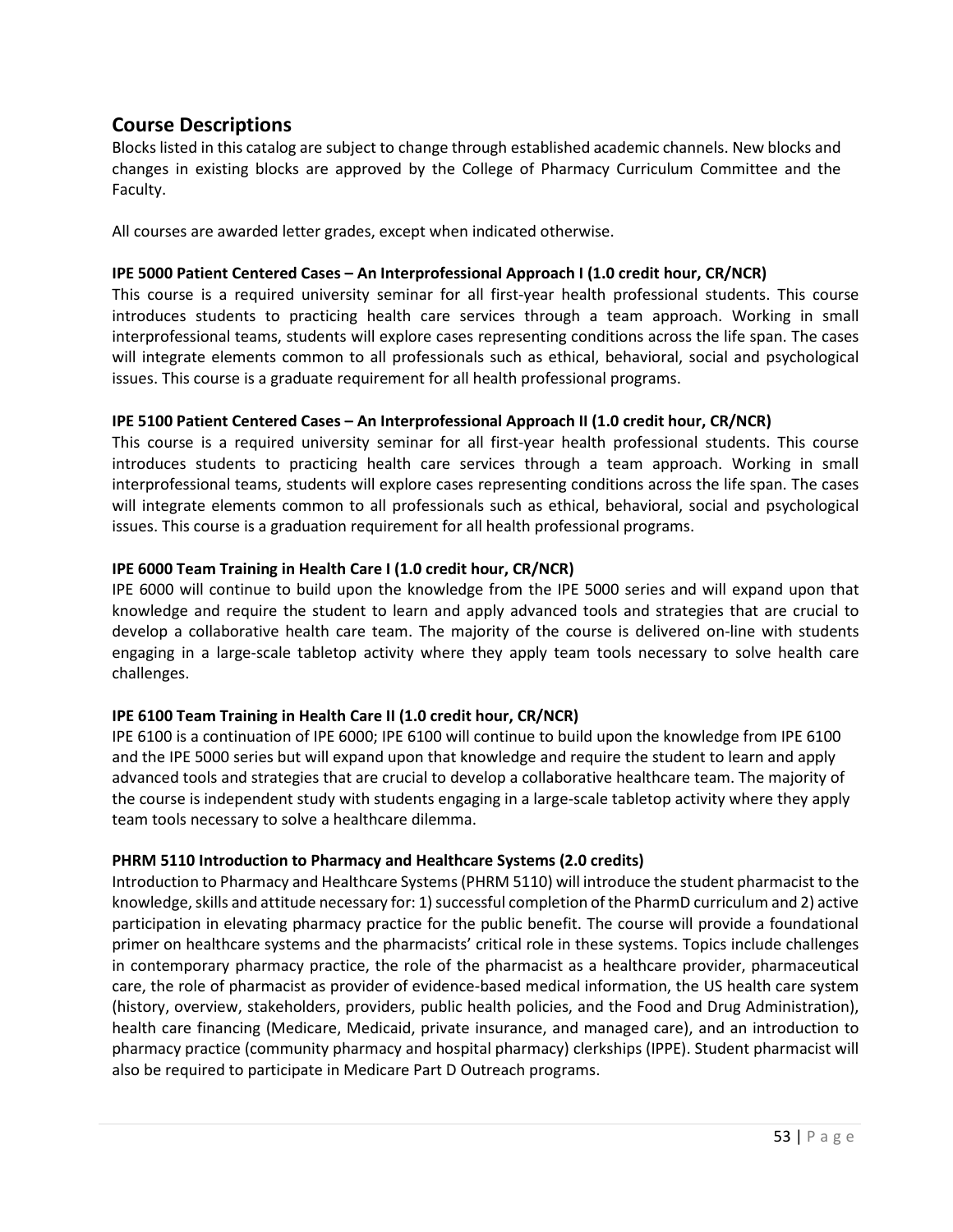#### **PHRM 5111 Foundations of Pharmacy Practice and Self-Care Therapeutics I (4.0 credits)**

Foundations of Pharmacy Practice/ Self-Care Therapeutics I (PHRM 5111) is designed to introduce the student pharmacist to the knowledge, skills and attitudes necessary for successful completion of the PharmD curriculum, and to begin to develop foundation skills for patient-centered practice. Written and verbal communication skills and team collaboration skills are developed through the use of SOAP notes and simulated patient encounters. General topics include contemporary pharmacy practice issues and the role of the pharmacist as a health care provider, written and verbal communication skills, ethics, law, professionalism, pharmaceutical care, patient counseling skills, selected skills development, the role of the pharmacist in self-care therapeutics, the proper selection and use of nonprescription medications and dietary supplements, patient assessment skills utilizing physical assessment skills, the QuEST/SCHOLAR method, nonprescription and dietary supplement product counseling, and an introduction to pharmacy practice (community pharmacy and hospital pharmacy) clerkships (IPPE). Immunization training will also be included and covers the clinical preparation of the common vaccines and the administration of the vaccines. The completion of this training will result in your certification to provide immunizations. Student pharmacists will also be required to participate in Medicare Part D Outreach programs.

#### **PHRM 5112 Foundations of Pharmacy Practice and Self-Care Therapeutics II (4.0 credits)**

This course reinforces the knowledge, skills, and attitudes introduced in PHRM 5111. Written and verbal communication skills and team collaboration skills are further developed through the use of SOAP notes and simulated patient encounters. General topics include the factors that lead patients to self-diagnose and selftreat their medical conditions, the role of the pharmacist in self-care therapeutics, the proper selection and use of nonprescription medications and dietary supplements, patient assessment skills utilizing the QuEST/SCHOLAR method, nonprescription and dietary supplement product counseling, and contemporary pharmacy practice issues, laws, and regulations. Prerequisite: PHRM 5111.

#### **PHRM 5113 Research Methods and Biostatistics (1.0 credit)**

This block focuses on an introduction to research methodology and biostatistics. Students are expected to use the tools in this block to critically review and evaluate current research in clinical studies. They will also be able to build on the foundation learned in this block for future application in research and clinical settings.

#### **PHRM 5114 Pharmacy Calculations (1.0 credit)**

Pharmaceutical Calculations is an essential skill to all practicing pharmacists. Therefore, it is taught in PHRM 5114 but tested for retention throughout the curriculum in the P2 and P3 years. This will be a self-paced course using online lectures and online assessments, in addition to class meetings for reviews and 2 examinations (midterm and final exam). The lecture series will consist of problems dealing with aliquots, concentration, dosing patients, alligation, dilution of solutions, isotonicity, IV rates of flow, milliequivalents, milliosmoles, among other basic pharmacy calculation concepts. The objectives of this course are to apply the fundamentals of calculations and measurement to mathematical problems associated with pharmacy, to accurately use formulas, approximate equivalents, and nomograms to calculate doses, to memorize specific nomenclature (metric, apothecary and avoirdupois systems, Latin abbreviations) needed to interpret a prescription order, to accurately utilize dimensional analysis, ratio-proportion, and other methods of measurement to convert between units.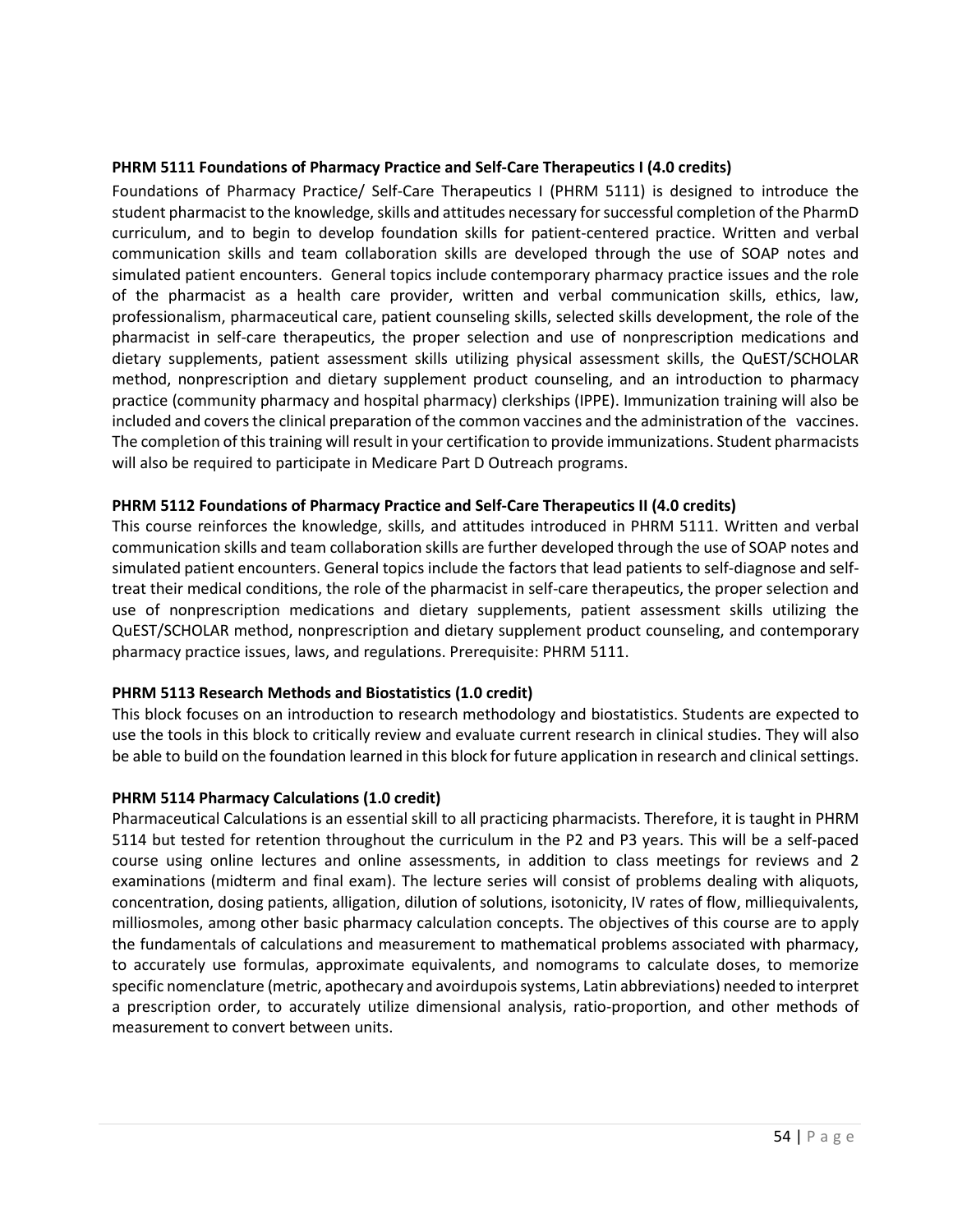#### **PHRM 5221 Pharmacological Basis of Therapeutics I (3.5 credits)**

PHRM 5221 begins a series of four courses (PHRM 5221-5224) that integrate pharmacology, pathophysiology, medicinal chemistry and toxicology. Taken in their entirety they are referred to as the Pharmacological Basis of Therapeutics (PBT) block. These courses build on the principles acquired in biochemistry, anatomy, microbiology and physiology. The objective of these courses is to present the principles of drug-receptor selectivity, mechanisms of action of drugs and the rationale for their therapeutic use. The series of courses focus on pharmacodynamics (how the drug affects the body's functions) and pharmacokinetics (how the body handles the drug) and provides an integrated, scientific basis for understanding desired effects (therapeutic uses) and undesired side effects (adverse effects or drug-induced toxicity). The series focuses on the human system and provides the organizational knowledge and background relevant to the pharmacy practice sequence of courses presented in the second and third years. Principles addressing cellular, tissue and organ physiology provide a conceptual framework to introduce pharmacology by emphasizing commonalties of drug mechanism with drug classification. Prototype drugs in each pharmacological class are provided for comparing and contrasting with other agents in the same class and/or for other drugs used therapeutically but with different mechanisms of action. Fundamental principles are emphasized with the intent of providing their relevance for prevention and treatment of disease using therapeutic agents, most of which can be considered as modification of intrinsic, biological compounds.

PHRM 5221 begins with an introduction to pharmacology, including drug-receptor interactions, pharmacokinetics and pharmacodynamics. Parasympathetic and sympathetic agents that affect the autonomic nervous system will also be covered, as well as drugs used in the treatment of asthma. The course consists of four team assignments and three examinations, with the final exam being cumulative.

#### **PHRM 5222 Pharmacological Basis of Therapeutics II (3.0 credits)**

PHRM 5222 is part of the series of courses (PHRM 5221, 5222, 5223, and 5224) that integrates pharmacology, physiology & pathophysiology, and medicinal chemistry building on the principles acquired in PHRM 5221 and prerequisite courses of biochemistry, anatomy, and physiology. The objective of PHRM 5222 is to present the principles of drug-receptor selectivity, mechanisms of action of drugs, and the rationale for their therapeutic use based on the pathophysiology of disease. PHRM 5222 focuses on pharmacodynamics (how the drug affects the body's functions) and briefly covers pharmacokinetics (how the body handles the drug) of select drugs. Additionally, PHRM 5222 provides an integrated, scientific basis for understanding desired effects (therapeutic uses) and undesired side effects (adverse effects or drug-induced toxicity). PHRM 5222 focuses on the adult human system and provides the organizational knowledge and background relevant to the pharmacy practice sequence of courses presented in the second and third years. Principles addressing cellular, tissue, and organ physiology provide a conceptual framework to introduce pharmacology by emphasizing commonalties of drug mechanism with drug classification. Common and prototype drugs in each pharmacological class are discussed; specifically to compare and contrast with other agents in the same class and/or for other drugs used therapeutically but with different mechanisms of action. Fundamental principles are emphasized with the intent of providing their relevance for prevention and treatment of disease using therapeutic agents, most of which can be considered as modifications of intrinsic, biological processes.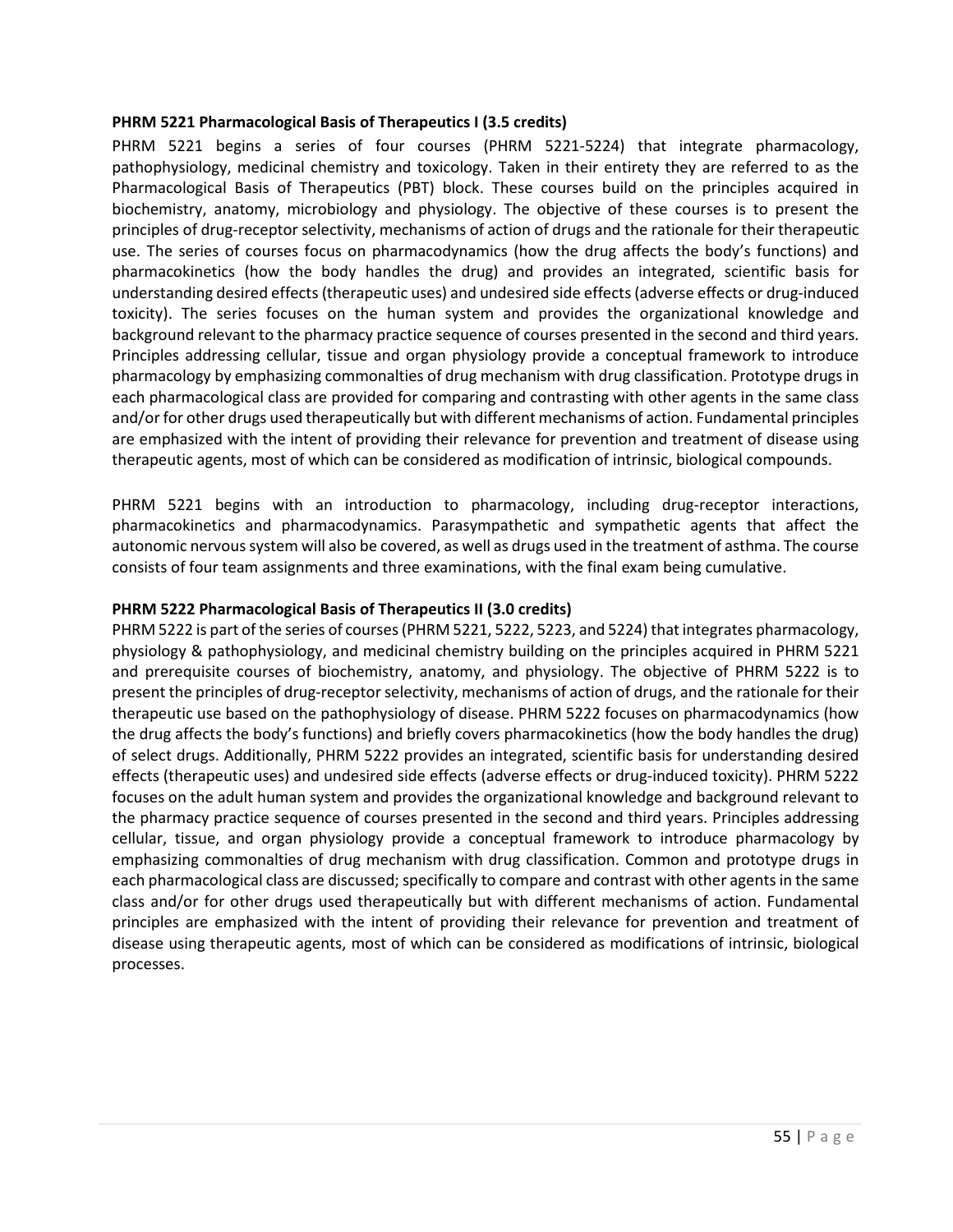#### **PHRM 5223 Pharmacological Basis of Therapeutics III (3.0 credits)**

PHRM 5223, which is a continuation of PHRM 5221 and PHRM 5222, will mainly focus on the central nervous system. In this course, student pharmacists will discuss central nervous system anatomy, physiology, pharmacology, and medicinal chemistry. The medicinal chemistry portion builds on the students' background in organic (functional group) chemistry and its relevance in diagnosing and treating disease, as well as developing therapeutic agents. Physiology is reviewed with an eye toward introducing the organization of biological systems (homeostasis) then demonstrating how the breakdown of organization (pathology) leads to disease and the modulation (interference or enhancement) of cellular function, which provides the basis for therapeutic intervention. The intent is to introduce an integration of relevant biochemistry, molecular biology, physiology, and pathophysiology. Further, pharmacology focuses not only on the effect of the body on the drug, like medicinal chemistry, but also addresses how the drug works on the body. Principles addressing basic anatomy, cellular and tissue physiology provide a conceptual framework to introduce pharmacology by emphasizing commonalties of drug mechanism with drug classification. Fundamental principles are emphasized with the intent of providing their relevance for prevention and treatment of disease using therapeutic agents. Clinically relevant conditions will include a series of neurological and psychiatric disorder, as well as pain systems and their relevant pharmacotherapies. This class also introduces endocrine hormonal signaling and how defects in these pathways are treated with pharmacotherapy. The concept of hormone replacement therapy will be introduced. Fundamental information will be introduced in lectures, reinforced during team assignment and assessed during quizzes and exams.

#### **PHRM 5224 Pharmacological Basis of Therapeutics IV (3.5 credits)**

PHRM 5224 is the last in the series of courses (PHRM 5221, 5222, 5223 and 5224) that integrates pharmacology, pathophysiology, medicinal chemistry and toxicology building on the principles acquired in biochemistry, anatomy, and physiology. As described under Block Description of PHRM 5221, the objective of these courses is to present the principles of drug-receptor selectivity, mechanisms of action of drugs, and the rationale for their therapeutic use. The series of courses focuses on Pharmacodynamics (how the drug affects the body's functions) and Pharmacokinetics (how the body handles the drug) and provides an integrated, scientific basis for understanding desired effects (therapeutic uses) and undesired side effects (adverse effects or drug-induced toxicity). The series focuses on the human system and provides the organizational knowledge and background relevant to the pharmacy practice sequence of courses presented in the second and third years. Principles addressing cellular, tissue, and organ physiology provide a conceptual framework to introduce pharmacology by emphasizing commonalities of drug mechanism with drug classification. Prototype drugs in each pharmacological class are provided for comparing and contrasting with other agents in the same class and/or for other drugs used therapeutically but with different mechanisms of action. Fundamental principles are emphasized with the intent of providing their relevance for prevention and treatment of disease using therapeutic agents, most of which can be considered as modifications of intrinsic, biological compounds.

PHRM 5224 introduces agents used to treat cancer as well as viral, bacterial, fungal, and parasitic diseases. This subject is then extended into the pharmacology and medicinal chemistry of these agents, including the designation of prototype drugs that are used to treat different pathological conditions. This course also includes an introduction of agents used in the treatment of diseases of the gastrointestinal (GI) system. A review of the pertinent anatomy and physiology of this system is presented, which is then extended into the pharmacology of prototype drugs that are used to treat pathological conditions affecting this organ system. There is also an introduction into toxicology with an emphasis on commonly encountered toxicities and their antidotes.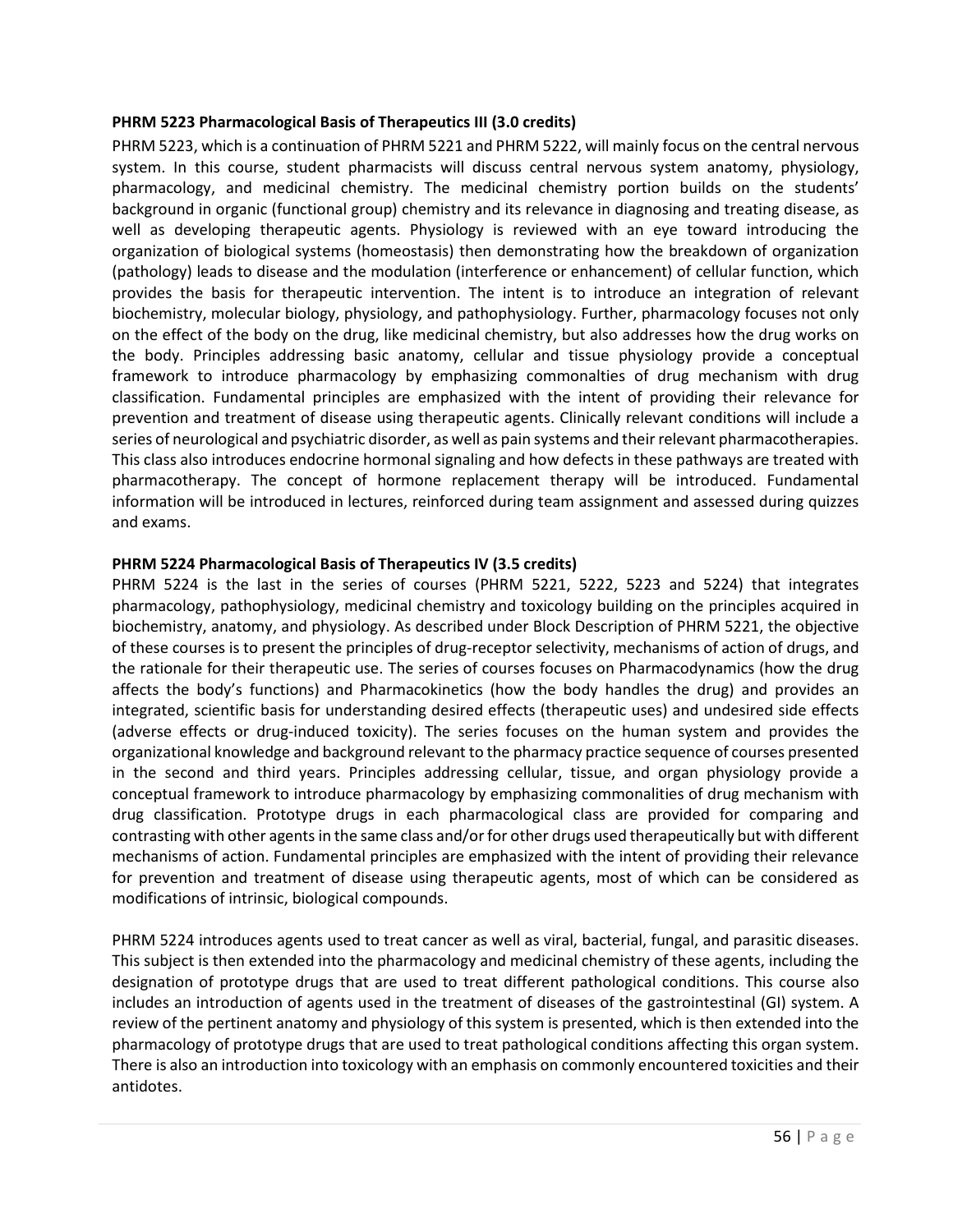# **PHRM 5301 Pharmaceutics/Biopharmaceutics (3.5 credits)**

This block introduces the student pharmacists to physicochemical principles governing the pharmaceutical dosage forms. These principles are essential for the understanding of the manufacture, compounding, and proper use of liquid (homogeneous and disperse systems) and solid dosage forms.

How the block relates to the philosophy of pharmaceutical care:

This block examines the manufacture, compounding, and proper use of solid and liquid dosage forms (powders, granules, tablets, capsules, lozenges, solutions, suspensions, emulsions). As the drug product expert of the health care team, pharmacists are expected to solve drug product and dosage problems. Pharmacists are the ONLY members of the health care team with any significant background in the design and formulation of these dosage forms and an understanding of their inactive ingredients. This knowledge is important and useful since the last step in developing a drug therapy plan is selection of the appropriate dosage form for a particular patient. This selection may also involve the modification of a commercial product and/or compounding of a unique product.

#### **PHRM 5302 Pharmacogenomics and Pharmaceutics (3.0 credits)**

Personalized prescriptions based on your genes, monoclonal antibodies targeting specific gene product, as well as antisense oligonucleotides: these are some of the new phrases you will hear as we enter the era of genomic and precision medicine. The practice of pharmacy is being transformed by cutting-edge scientific developments and findings that are giving rise to new molecular tools and therapies. The goal of the block is to prepare future pharmacists to utilize and incorporate new technological and scientific developments in genetics/genomics into their daily practice. This course will cover basic genetic principles and clinical application of pharmacogenomics in drug therapy, including the role of genetics in medicine, genetic testing, bioinformatics, in particular, pharmacogenomics in drug metabolism, drug transport and drug targets, and clinical application. Upon completion of this course, student pharmacists should understand the concept that genetic information of patients can be used to maximize the efficacy of drugs and avoid adverse side reactions. The course is a foundation to prepare students for future "Patient Centered Care" with abilities to explain the basic concepts of influence of genetic factors in maintenance of health and development of disease, to identify the most appropriate pharmacogenomic test for patient, and to interpret the results of the testing and make drug therapy recommendations based on the results. This course is aimed at providing the first-year student pharmacist with no or little prior knowledge of medical genetics with knowledge, skills and attitudes established by the National Coalition for Health Professional Education in Genetics (NCHPEG). Elements of pharmaceutical biotechnology, sterile and nonsterile compounding will also be discussed.

How the block relates to the philosophy of pharmaceutical care:

(1) Pharmacists need a thorough understanding of the genetic component of patient variability to deliver effective pharmaceutical care. Current concepts in drug therapy often attempt drug treatment of large patient populations as groups, irrespective of the potential for individual, genetically based differences in drug response. However, it is well recognized that most medications exhibit wide inter-patient variability in their efficacy and toxicity.

(2) In recent years, biotechnology drug product including peptides, proteins, monoclonal antibodies, as well as antisense oligonucleotides have gained a share of prescribed pharmaceutics. The field of pharmaceutical biotechnology has become an increasingly important component in the education of future pharmacists.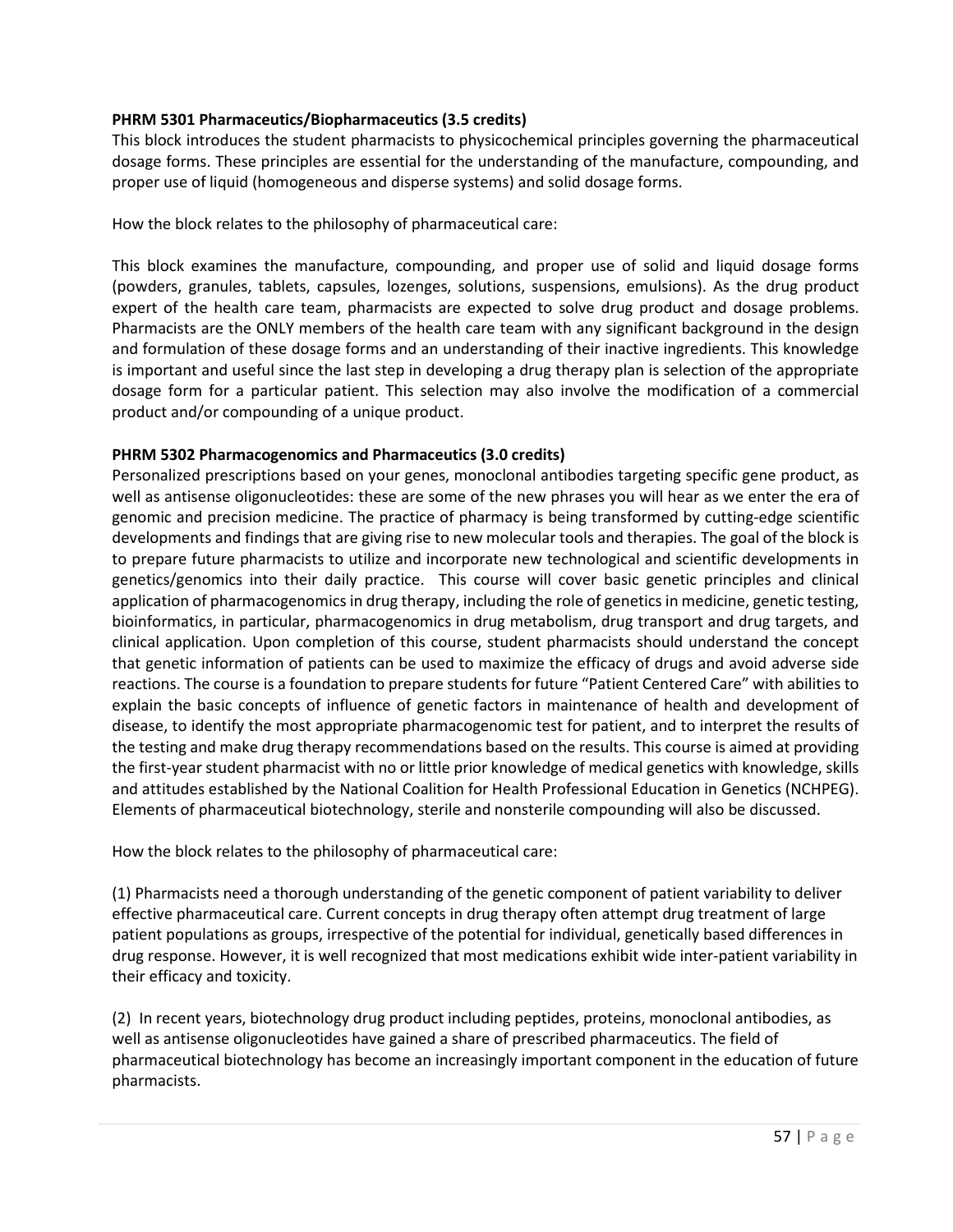#### **PHRM 5401 Immunology (3.5 credits)**

This course introduces students to the basic principles of immunology including cells, organs and effector systems involved in both innate and adaptive immune responses. Topics include regulatory interactions between different components of the immune system and the deleterious effects of aberrant immune processes. Focus will include understanding of immunopathology of disease states and pharmaceutical intervention as treatment.

#### **PHRM 5501 Pharmacokinetics (3.5 credits)**

PHRM 5501 is the pharmacokinetics course offered to first-year student pharmacists in the College of Pharmacy. This course is designed to introduce student pharmacists to basic principles and concepts of pharmacokinetics, and to teach student pharmacists how to apply pharmacokinetic principles in clinical situations. Student pharmacists are expected to make rational drug therapy decisions in their future pharmacy practice based on the knowledge learned from this course.

There are two primary sections in this course: basic pharmacokinetics and applied pharmacokinetics. In the early section of the block, student pharmacists learn basic pharmacokinetic concepts such as drug absorption, drug distribution, drug metabolism, and drug excretion and pharmacokinetic parameters, including rate constant, half-life, volume of distribution, and clearance. Student pharmacists learn to obtain pharmacokinetic parameters using compartmental modeling and model-independent analyses. The relevance of pharmacokinetics in drug action and toxicity and the factors influencing pharmacokinetics of drugs are also discussed. The course demonstrates the use of pharmacokinetic principles and essential equations in predicting plasma drug concentrations, as well as the changes in plasma drug concentrations that accrue over time, following a single dose and multiple dose regimens. In the latter part of the block, these principles and concepts are reinforced in clinical situations to allow student pharmacists to learn the importance and process of therapeutic drug monitoring. The effects of age, weight, other drugs, and various disease states on pharmacokinetic parameters are presented.

#### **PHRM 5601 Overview of Clinical Practice (4.0 credits)**

The PharmD International Pathway ( PIP) Program student pharmacists begin their studies during the second year of the traditional PharmD program. Thus, the purpose of this introductory course is to introduce them to the block system of instruction at WesternU College of Pharmacy, to provide them with information to transition successfully into the second year of the traditional PharmD program, and to equip them with a background to enable them to complete their program of study. Topics covered include an Overview of US Healthcare Systems and important topics in US Pharmacy, an introduction to assessments that pharmacists will need in practice, an introduction to pharmacy statistics, calculations and pharmacokinetics, as well as training in immunizations.

#### **PHRM 5997 Introductory Pharmacy Practice Experience 1 (IPPE-1)(4.0 credits)**

This course marks the beginning of the experiential training (Introductory Pharmacy Practice Experience-1, or IPPE-1) and exposes student pharmacists to community pharmacy practice. It is a four-week (40 hours/week) experience (160 experiential hours, 4 credit hours), during the summer of the first year.

Through IPPE-1, student pharmacists are expected to master foundational competencies in three domains: Communication, Professionalism and the Practice of Pharmacy. These competencies address the basic skills that prepare the student pharmacist for the Advanced Pharmacy Practice Experiences (APPEs) offered through the pharmacy curriculum. As such, they represent an intermediate point in the professional development of a pharmacist. They are applicable across a spectrum of practice and other experiential settings and are expected to build in complexity over time.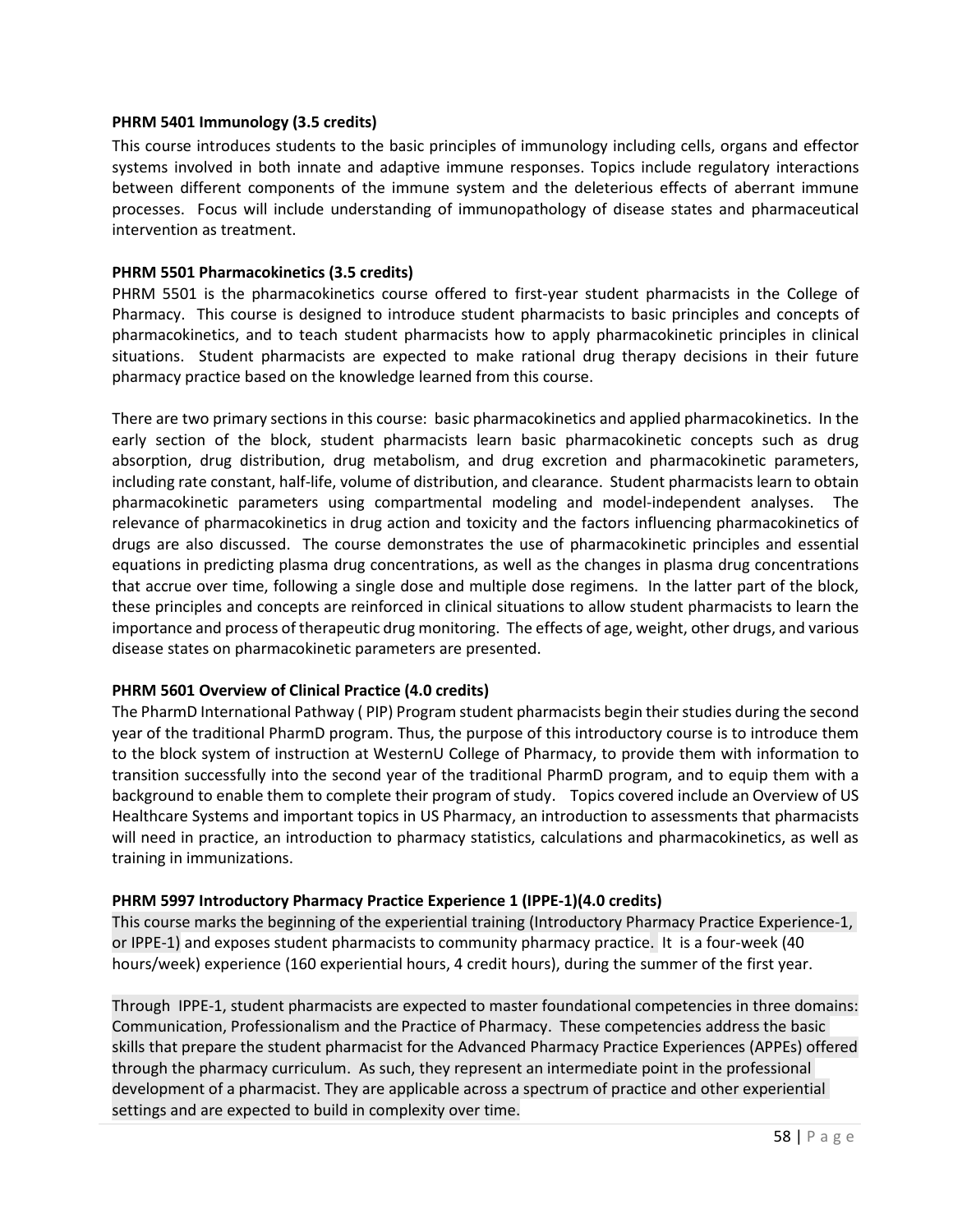Western University of Health Sciences, in conjunction with community pharmacy partners, team up to provide the first-year student pharmacists with a practical knowledge base of successful practice activities that highlight the relevance of didactic course work concurrently being taught and focus the student pharmacist's perspective on the emerging new role of the community pharmacist.

# **PHRM 6201 Pharmacy Practice I (4.0 credits)**

This block uses a clinical, case-based approach that enables the student pharmacist to develop the fundamental skills of evidence-based clinical practice through teaching how to ask answerable clinical questions, how to conduct effective searches for the best evidence, how to critically appraise the evidence for its validity and importance, and how to integrate patient values and circumstances to formulate an evidence-based decision.

# **PHRM 6202 Pharmacy Practice II (4.0 credits)**

This block is designed to introduce student pharmacists to the management (evaluation, treatment, monitoring, and follow-up) of patients with kidney, fluids, electrolytes and acid/base disorders and common gastrointestinal disorders. In addition, this block will deal with some special populations, i.e., pediatric and geriatric populations. Student pharmacists will integrate knowledge, attitudes, and skills in a variety of ways to accomplish the block outcomes. This block contains anatomy, biochemistry, physiology, pharmacology, pharmacokinetics, pharmacotherapy, and clinical trial evidence as they relate to nephrology, fluid, electrolytes, acid/base and the gastrointestinal tract. Accordingly, the overall goal of this block is to enable student pharmacists to integrate their knowledge of these disciplines in the context of formulating an individualized pharmacotherapeutic plan for a given patient.

# **PHRM 6203 Pharmacy Practice III (4.0 credits)**

This block is designed to equip student pharmacists with essential knowledge, skills, and attitude required for providing pharmaceutical care to patients with diabetes, hypertension, or dyslipidemia as an entry-level practitioner. This block will build on the foundations, such as anatomy, biochemistry, physiology, pharmacology, and pharmacokinetics, as well as the pharmacotherapeutics of renal disease to introduce the management of diabetes, hypertension, and dyslipidemia. Throughout the block, there will be emphasis on utilizing up to date evidence-based clinical data to make patient-specific therapeutic decisions. The management of diabetes, hypertension, and dyslipidemia is continuously evolving, and student pharmacists will also obtain skills to stay current with the rapidly changing information.

#### **PHRM 6204 Pharmacy Practice IV (4.0 credits)**

This block is designed to equip students with essential knowledge, skills, and attitude required for providing pharmaceutical care to patients with cardiovascular disorders as an entry-level practitioner. This block will build on the foundations, such as anatomy, biochemistry, physiology, pharmacology, and pharmacokinetics, as well as the pharmacotherapeutics of the basic metabolic syndrome (e.g. hypertension, diabetes, hyperlipidemia) to introduce the management of advanced cardiovascular disorders. Throughout the block, there will be emphasis on utilizing up to date evidence-based clinical data to make patient specific therapeutic decisions for patients with cardiovascular disorders. The management of cardiovascular disorder is continuously evolving. As such, the students will also obtain skills to stay current with the rapidly changing cardiovascular therapeutics.

#### **PHRM 6205 Pharmacy Practice V (3.5 credits)**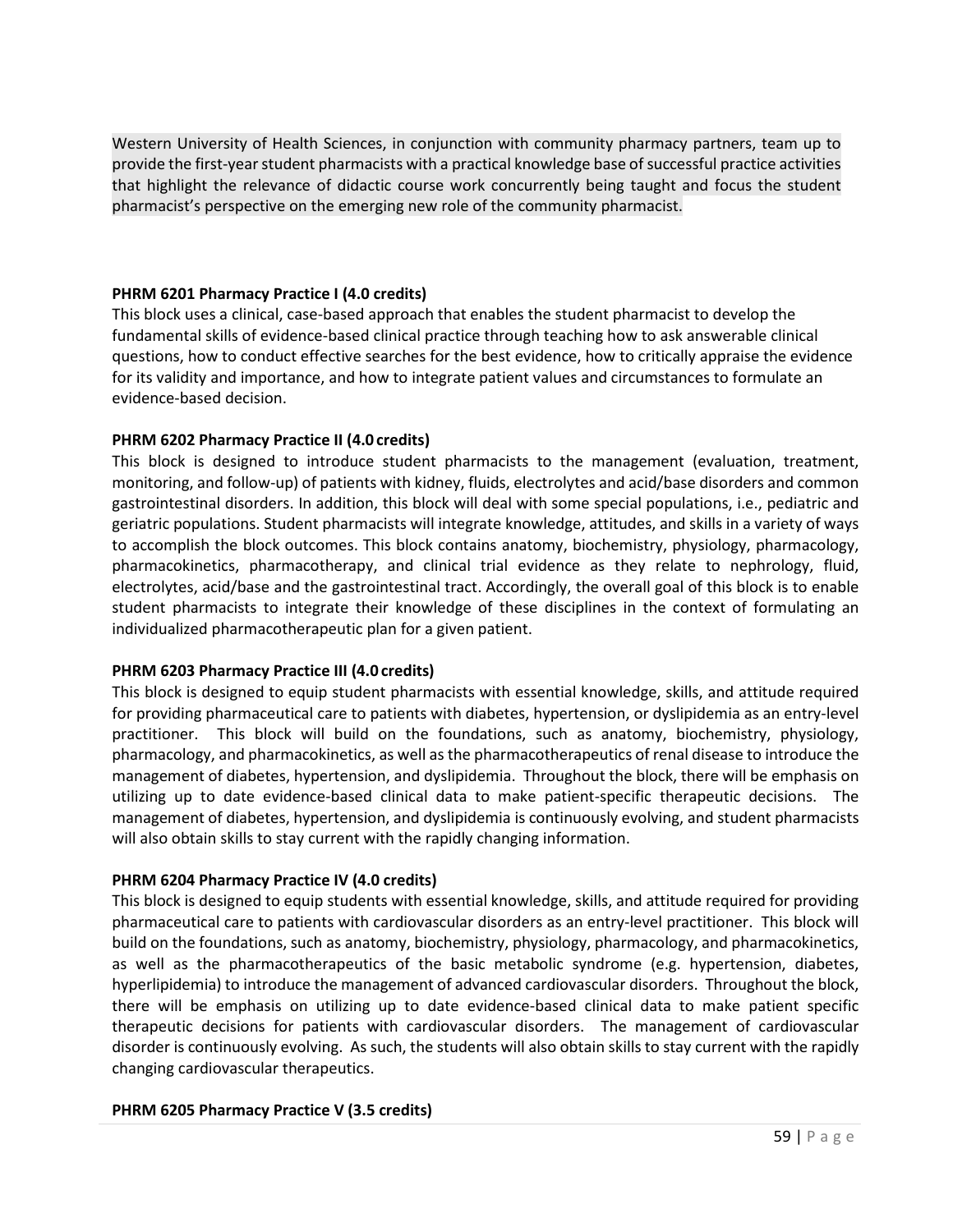Learning to integrate and apply knowledge to complex patient cases with multi-disease states and drugrelated problems is essential to successful practice as a pharmacist. This course will integrate the information from PHRM 6201-6204 as well as pharmacy year one didactics. The student pharmacists are required to apply the knowledge and skills to complex multi-disease patient cases using interactive methods.

### **PHRM 6206 Practice Pharmacy VI (4.0 credits)**

This block is a continuation of the Pharmacy Practice (therapeutics) series of courses. PHRM 6206: Pharmacy Practice VI focuses on providing the student pharmacist with an understanding of the gastrointestinal and hepatobiliary systems. Specific emphasis will be placed on the pharmacologic treatment of various gastrointestinal disorders (gastroesophageal reflux disease, peptic ulcer disease, inflammatory bowel disease, irritable bowel disease, celiac disease), parenteral and enteral nutrition, and liver topics (alcoholic liver disease, drug-induced liver injury, non-alcoholic fatty liver disease, acute liver failure, cirrhosis).

# **PHRM 6207 Pharmacy Practice VII (4.0 credits)**

This block is designed for the second-year pharmacy student to learn how to solve patient-based pharmacotherapeutic problems in airway diseases, arthritic disorders, and women's health issues. Asthma, COPD, and contraceptive technology, pathophysiology, and treatment are introduced in this course, including national guidelines for diagnosis and treatment. Major concepts of prior block material are reinforced throughout the block. Some lectures require viewing pre-recorded materials.

# **PHRM 6208 Pharmacy Practice VIII (4.0 credits)**

The purpose of this block is to enable students to integrate the pathophysiology, medicinal chemistry, pharmacology and therapeutic knowledge in the management of specific psychiatric disease states. In addition, the block discusses men's health topics, urinary incontinence, benign prostate hypertrophy, erectile dysfunction, and glaucoma.

Psychotropic medications, defined as psychoactive medications used for the purpose of treating mental illness, are among the most commonly prescribed medications by clinicians and dispensed from pharmacies. They often play a role to minimize symptoms as well as maximize quality of life and functional status of psychiatric patients. In tailoring pharmacologic regimens for these patients, clinicians need to give careful attention to accurate diagnosis, appropriate dosing, adverse effects, drug interactions and pertinent drug pharmacokinetics.

An ongoing evaluation of effectiveness requires reassessment at regular intervals to rethink medication regimens in light of changes in the health, life circumstances, or mental status of psychiatric patients. Pharmacists can play an important role from drug selection and monitoring to patient education and counseling. This course is intended to prepare student pharmacists to play these roles.

#### **PHRM 6209 Pharmacy Practice IX (4.0 credits)**

This block is a continuation of PHRM 6208 and focuses on the epidemiology, pathophysiology, pharmacology and pharmacotherapy relevant to diseases affecting the central nervous system, including epilepsy, headache, pain and pain management, Parkinson's disease, multiple sclerosis, dementia and stroke in addition to a couple of non-neurology clinical topics such as dermatology addressing Accutane and topical steroids. Furthermore, Tobacco cessation training and pharmaceutical law are additional components of this block. The highlighted goals are to provide student pharmacists with the fundamental knowledge, skills and attitudes required to provide optimal pharmaceutical care to patients with various neurological disorders.

#### **PHRM 6210 Pharmacy Practice X (3.5 credits)**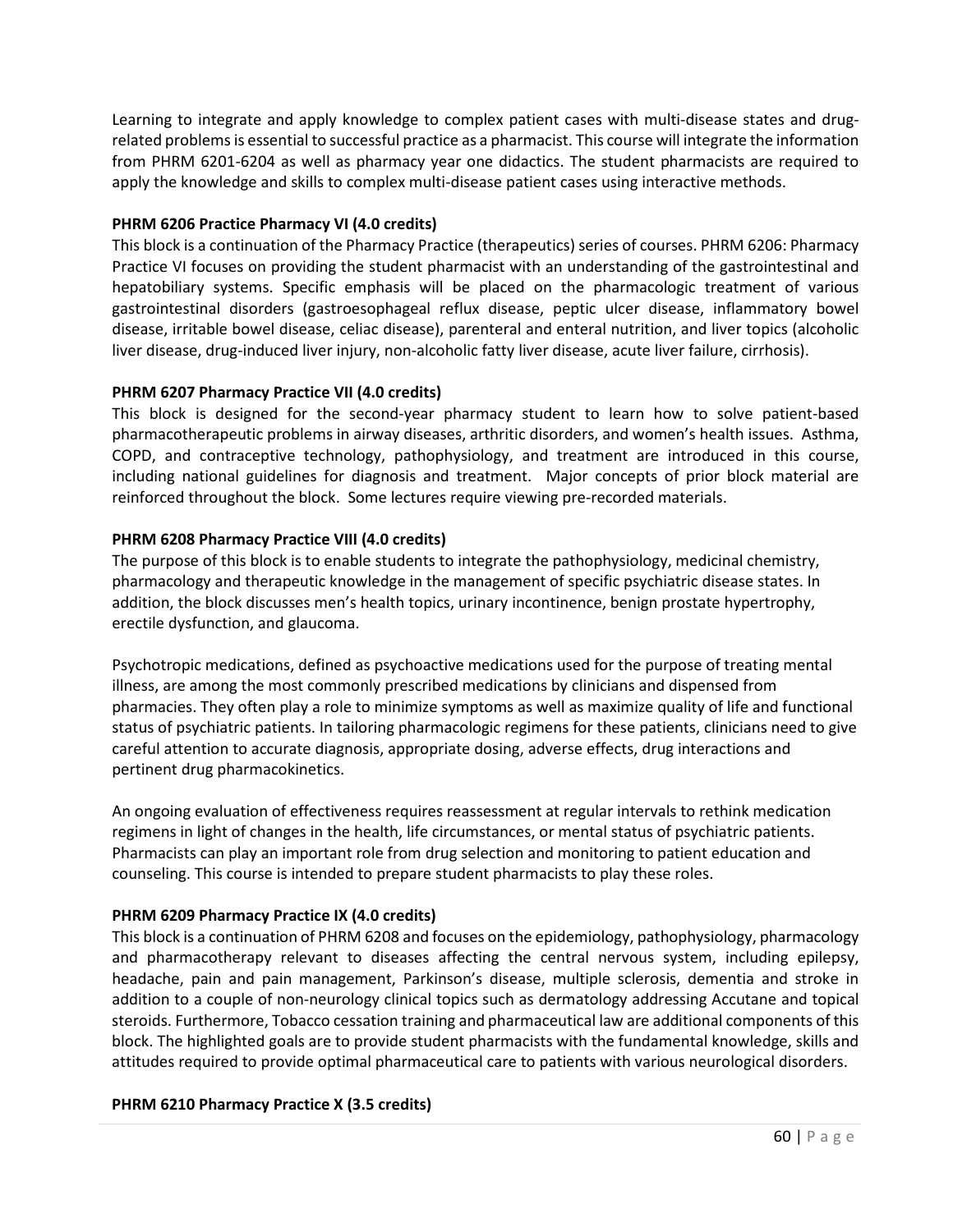Learning to integrate and apply knowledge to complex patient cases with multi-disease states and drugrelated problems is essential to successful practice as a pharmacist. This course will integrate the information from PHRM 6201-6209 as well as pharmacy year one didactics. The student pharmacists are required to apply the knowledge and skills to complex multi-disease patient cases using interactive methods.

# **PHRM 6300 Introductory Pharmacy Practice Experience 1 - PIP (IPPE-1- PIP) (4.0 credits)**

This course marks the beginning of the experiential training in the community pharmacy setting (Introductory Pharmacy Practice Experience-1 or IPPE-1). The IPPE-1 course (PHRM 6300) will run for four weeks (experiential and credit hour is the same as 5997), at the beginning of the summer between the P-2 and P-3 years. Through IPPE-1, student pharmacists are expected to master foundational competencies in three domains: Communication, Professionalism and the Practice of Pharmacy. These competencies address the basic skills that prepare the student pharmacist for the Advanced Pharmacy Practice Experiences (APPEs) offered through the pharmacy curriculum. As such, they represent an intermediate point in the professional development of a pharmacist. They are applicable across a spectrum of practice and other experiential settings and are expected to build in complexity over time.

Western University of Health Sciences, in conjunction with community pharmacy partners, team up to provide the first-year student pharmacists with a practical knowledge base of successful practice activities that highlight the relevance of didactic course work concurrently being taught and focus the student pharmacist's perspective on the emerging new role of the community pharmacist.

# **PHRM 6301 Practice Pharmacy XI (4.0 credits)**

This block is an integrated approach to microbiology, antimicrobial pharmacology, and infectious disease syndromes. The initial part of the block consists of identification, laboratory diagnosis, epidemiology, and modes of spread of the medically important pathogens. Pharmacology of the major classes of antimicrobial agents will be discussed. The latter part of the block will focus on the microbiology, epidemiology, pathogenesis, pathophysiology, clinical features, preventive and infection control measures associated with major infectious disease syndromes due to common bacteria.

# **PHRM 6302 Pharmacy Practice XII (4.0 credits)**

PHRM 6302 is designed to equip student pharmacists with essential knowledge, skills, and attitude required for providing pharmaceutical care to patients with various infectious diseases as an entry-level practitioner. This block is an extension of PHRM 6301 with a focus on special patient populations, opportunistic infections, and infections more common in children. Treatment and counseling of patients with HIV/AIDS are presented. The pharmacology of antiviral and antifungal agents and the application in treating infections are discussed. A portion of the block focuses on the basic pharmacology of immunotherapeutic agents in organ transplantation, travel medicine, and pharmacokinetic applications of vancomycin and aminoglycosides.

# **PHRM 6303 Pharmacy Practice XIII (4.0 credits)**

Cancer is the second most common cause of death in the United States. The war against cancer is a dynamic and rapidly changing field that requires a multidisciplinary approach. In the past decade, the paradigm for the treatment of cancer has evolved from using toxic, non-specific therapies to using rationally designed, specific therapies to target the molecular basis of disease. The increasing use of complex therapies with substantial toxicities requires the assistance of pharmacists who are knowledgeable about both the pharmacology and common toxicities of cancer therapeutic drugs and who are equipped to manage their side effects. This block is designed to introduce student pharmacists to several common malignancies and complications of both cancer and cancer therapy, which will form a foundation that student pharmacists can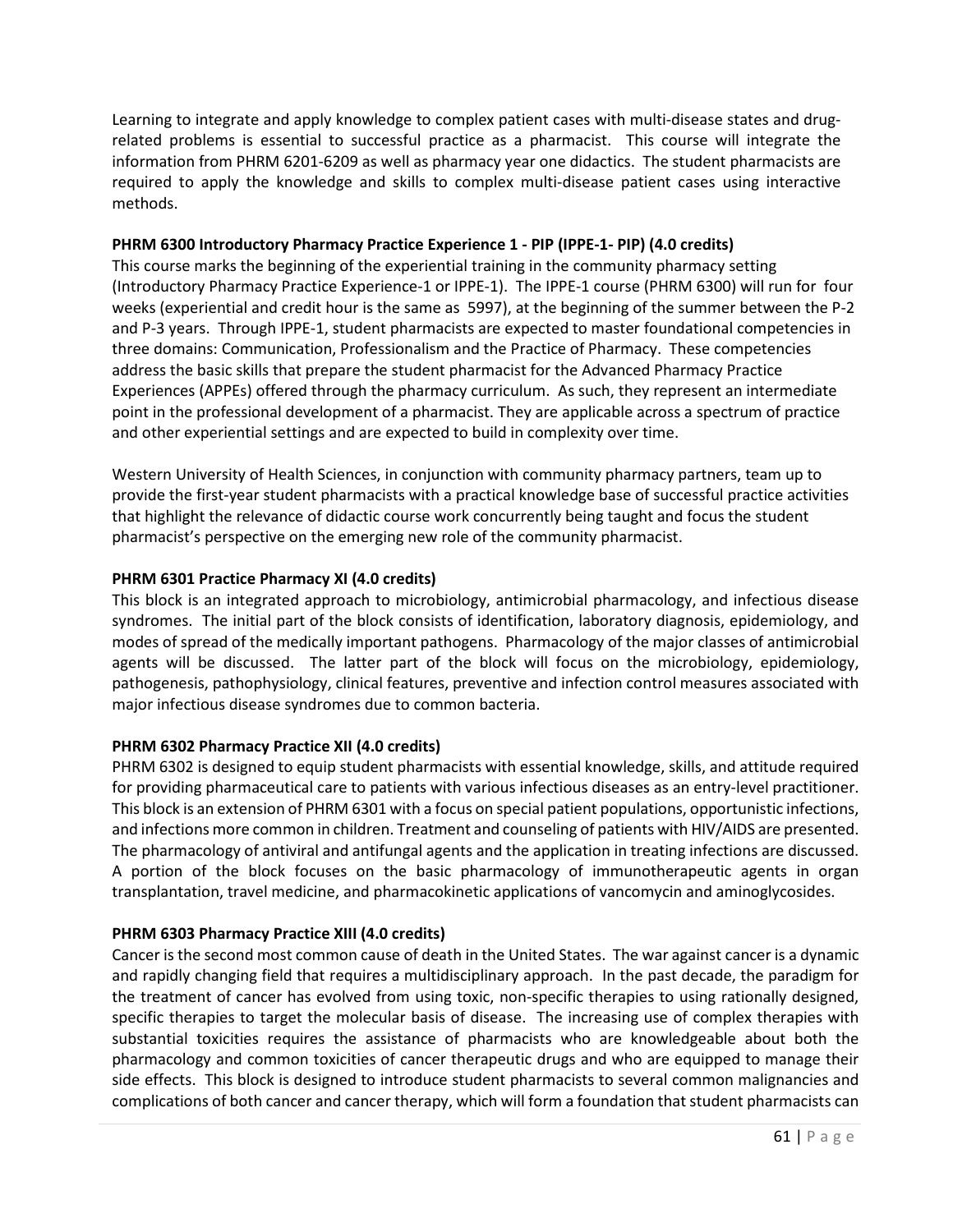utilize to understand current and evolving strategies in cancer therapy. Throughout the block, student pharmacists will practice critical thinking and clinical decision-making skills using an interactive case study approach.

The contemporary pharmacist's role in hematology and oncology, however, is not limited to the treatment of patients with cancer. As such, student pharmacists will have the opportunity to explore a number of diverse issues during the block, such as hospice and palliative care, cancer prevention, chronic pain management, and the pharmacist's role in medication error prevention. At the conclusion of the block, student pharmacists will gain a better understanding not only of cancer therapeutics, but also the potential scope of the pharmacist's practice.

#### **PHRM 6304 Pharmacy Practice XIV (4.0 credits)**

PHRM 6304 provides student pharmacists an overview of pharmacy practice management in prominent pharmacy settings (community, ambulatory care, hospital and managed care). Student pharmacists are familiarized with the conceptual underpinnings and operations of pharmacy practice management, such as marketing, financial analysis, human resource management, and operations management (purchasing and inventory control). Disease state and Medication Therapy management (DSM/MTM) are emphasized as important components of community/ambulatory care pharmacy practice management. In the hospital setting, the importance of formulary decisions, medication safety, drug information, utilization review, and clinical therapy guidelines and protocols are stressed. Material from this block and the next block are enmeshed for continuity and integration. The course includes a team project and poster presentation on developing a disease management clinic in a community pharmacy setting. The block will also include the first part of the MTM certificate course.

# **PHRM 6305 Pharmacy Practice XV (3.5 credits)**

This block will emphasize on the field of Health Outcomes and its applications to Pharmacy Practice. The ECHO (Economic, Clinical, and Humanistic Outcomes) model will be used as a framework of measuring program, procedure or product effectiveness. The block will revolve around Pharmacoeconomics, its importance in the current environment and its role in clinical decision making, e.g., by P&T committees that establish formularies. Further, various Patient-Reported Outcomes (PROs) will be introduced that provide a measure of patient preference in treatment plans and program effectiveness. Applications of these skills will be shown in various healthcare settings (health systems, managed care, community pharmacies). Topics covered in the block include an introduction to Pharmacoeconomics, a review of the methodology employed in pharmacoeconomic research, a basic review of modeling techniques such as decision models, the importance of quality-of-life, and how it impacts the delivery of health care today, and the role of Pharmacoeconomics in managed care and formulary and guideline development. Evidence based Medicine (EBM), biostatistical analyses and research methods will also be reviewed as necessary tools to evaluate clinical and pharmacoeconomic literature, and medical informatics will be covered.

# **PHRM 6306 Pharmacy Practice XVI (4.0 credits)**

This block is designed to prepare the student pharmacist to optimally perform and to successfully complete the APPE rotations. Student pharmacists will learn pharmaceutical law so that they can practice legally and within the societal expectations for a professional pharmacist. Student pharmacists will develop and practice thought processes associated with clinical case discussions by interacting with clinical practice faculty in a similar environment to APPE practice sites. Practice and EBP skills will be assessed through participation in an OSCE exercise and team journal club. Student pharmacists will integrate knowledge, attitudes, and skills in a variety of ways to accomplish the block outcomes. The overall goal of this block is to enable student pharmacists to integrate their knowledge of these disciplines in the context of formulating an individualized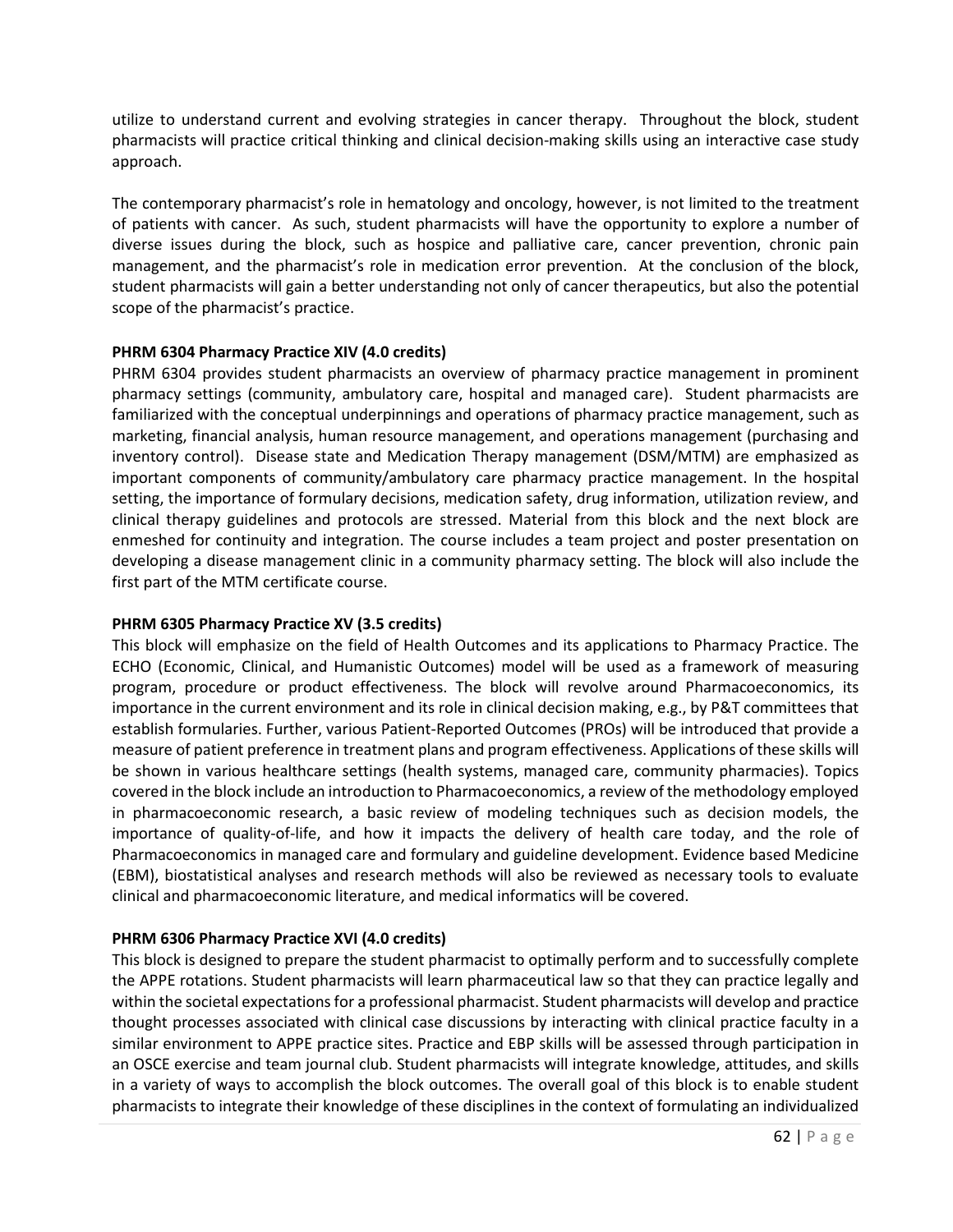pharmacotherapeutic plan for a given patient. This block starts with a knowledge-based clinical examination that may include questions from any topic in the PharmD curriculum.

# **PHRM 6999 Introductory Practice Experience 2 (IPPE-2) (4.0 credits)**

The primary goal of this pharmacy practice experience is for student pharmacists to achieve competency in the technical aspects of health-system pharmacy practice, and an introductory level of competency in the professional aspects. Student pharmacists should become familiar with the day-to-day functions, roles and responsibilities of the pharmacy, pharmacy technicians, and pharmacists within a health-system.

This experience marks the intermediate phase of the experiential training (Introductory Pharmacy Practice Experience-2 or IPPE-2). The IPPE-2 requires student pharmacists to go to their practice site five days per week, eight hours per day for four weeks (160 hours).

Through the IPPE-2, student pharmacists will be exposed to health-systems pharmacy practice and are expected to master foundational competencies in three domains: Communication, Professionalism and the Practice of Pharmacy. These competencies address the basic skills that prepare the student pharmacist for the Advanced Pharmacy Practice Experiences (APPEs) offered through the pharmacy curriculum. As such, they represent an intermediate point in the professional development of a pharmacist. They are applicable across a spectrum of practice and other experiential settings and are expected to build in complexity over time. During this introductory pharmacy practice experience, student pharmacists are expected to gain much of their experiences through observation and shadowing of pharmacy personnel and performing technician (intern) duties. Later, during advanced pharmacy practice experiences, students will be expected to gain much of their experiences through actual practice in more advanced professional activities under the direct supervision of a pharmacist.

WesternU and practicing pharmacy partners in the community team up to provide student pharmacists with a practical knowledge base of professional activities and focus the student pharmacist's perspective on the real-world role of the practicing pharmacist.

No student pharmacist will be allowed to start an (APPE) advanced rotation until the IPPE-2 has been successfully completed.

#### **PHRM 7110 Advanced Community Practice (CP) (6.0 credits, CR/NCR)**

Supervised advanced patient care experience in a community pharmacy setting under the supervision of a pharmacist preceptor.

#### **PHRM 7120 Health-Systems Practice (HS) (6.0 credits, CR/NCR)**

Supervised advanced patient care experience in an inpatient pharmacy setting under the supervision of a pharmacist preceptor.

#### **PHRM 7210 Ambulatory Care (AC) (6.0 credits, CR/NCR)**

Supervised clinical pharmacy experience emphasizing the development of pharmaceutical care skills in an outpatient setting.

#### **PHRM 7220 General Medicine (GM) (6.0 credits, CR/NCR)**

Supervised clinical pharmacy experience emphasizing the development of pharmaceutical care skills in a hospital or other acute-care institutional setting such as a long-term care facility.

#### **PHRM 7330 Elective Pharmacy Practice Experience I (6.0 credits, CR/NCR)**

Supervised education in clinical, administrative, or research settings that provide additional experience in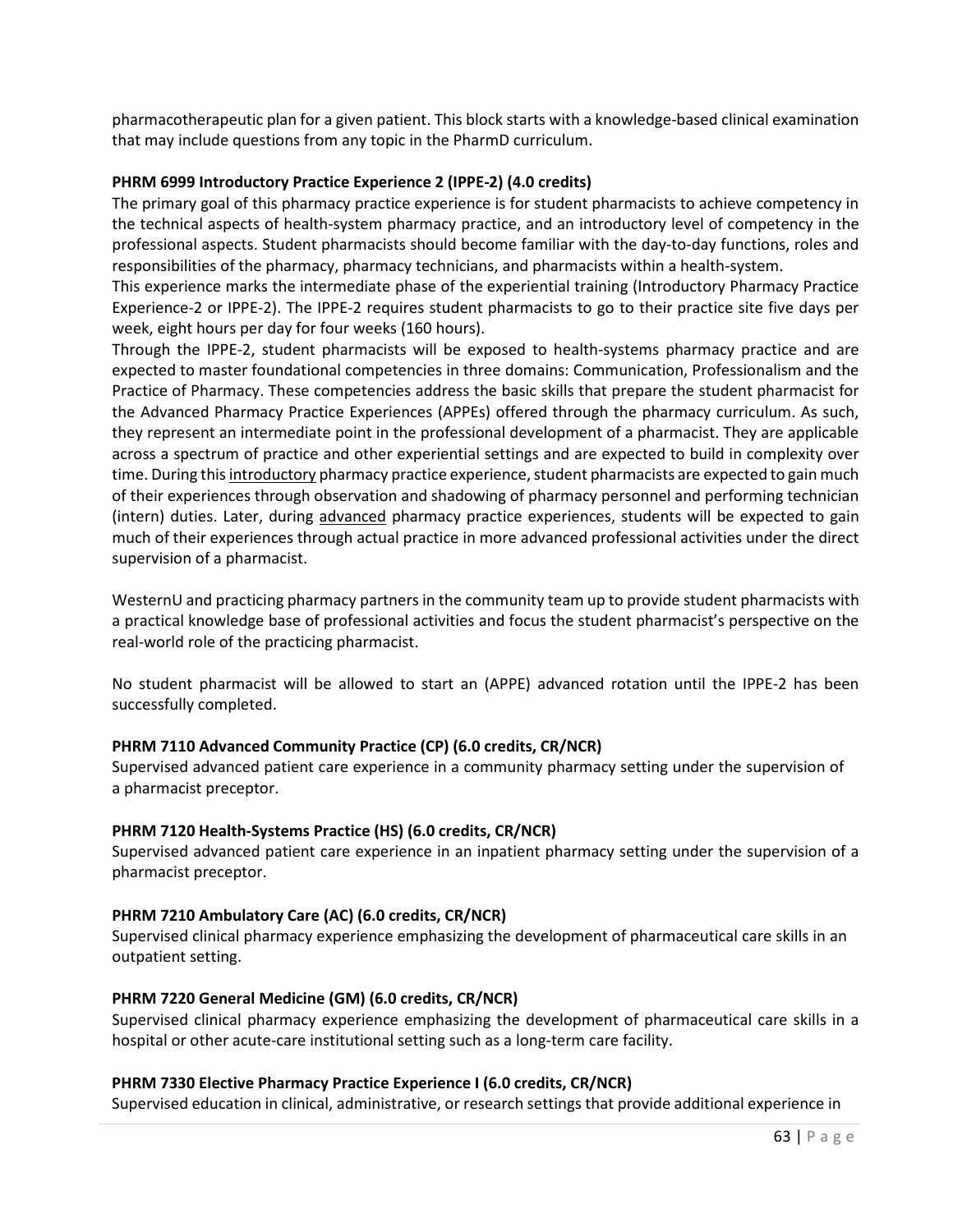specialty areas such as pediatrics, geriatrics, infectious disease, drug information, oncology, pharmaceutical research, pharmacy administration, etc.

#### **PHRM 7340 Elective Pharmacy Practice Experience II (6.0 credits, CR/NCR)**

Supervised education in clinical, administrative, or research settings that provide additional experience in specialty areas such as pediatrics, geriatrics, infectious disease, drug information, oncology, pharmaceutical research, pharmacy administration, etc. Prerequisite: PHRM 7330.

### **PHRM 8200 Elective Coursework (4.0 credits, CR/NCR)**

Advanced level coursework in an area of special interest beyond that presented as part of the previous didactic coursework of the Doctor of Pharmacy Curriculum. Repeatable to a maximum of 16 credits.

#### **PHRM 8400 Advanced Electives (12.0 - 16.0 credits, CR/NCR)**

Advanced clinical educational experiences in an area of special interest beyond that provided as part of the previous clinical coursework of the Doctor of Pharmacy curriculum. Student pharmacists choose a track or specialized experience to increase exposure in their area(s) ofinterest.

The Advance Elective offers student pharmacists a 16-week learning experience. This 4-month rotation (e.g./,research experience, specialized training, business administration etc.) allows student pharmacists to develop more skills and insight in a specific practice area. By the start of the student pharmacists'last year, individuals should identify an area of professional interest. The 16-week AE program is designed to provide a capstone experience and in the student pharmacist's chosen area of interest will be made available (e.g., administration, various clinical settings, pediatrics, infectious disease, internal medicine, cardiology, renal, oncology, ICU, ambulatory care, community practice, compounding, pharmacoeconomics, managed care, psychiatry, teaching, pharmaceutical industry, pharmacy informatics, digital health, operation and independent pharmacy ownership, etc.).

# **Please review the statement in the section on "Curriculum Organization" describing the contingency plan regarding the impact of the COVID pandemic on APPE and AE availability.**

#### **PHRM 8800 Other Electives (20.0 credits, CR/NCR)**

Individualized, supervised educational experiences in an area of special interest related to pharmacy practice and/or pharmaceutical sciences beyond that provided by previous coursework in the Doctor of Pharmacy curriculum and not eligible for credit within PHRM 8200 or 8400.

#### **PHRM ELC1 Introduction to Clinical Research (1.0 credit, Letter Grade, Fall)**

Clinical research is defined as the study of a drug, biologic, or device in human subjects with the intent to discover potential beneficial effects and/or determine its safety and efficacy. This elective introduces students to clinical trials and basic clinical research principles for those interested in pursuing residency or a field of clinical research (fellowship, industry, FDA career). Throughout the elective course we will discuss principles of clinical research, experimental design, managing and monitoring clinical trials, data management and analysis, and regulatory affairs with drugs, biologics, and devices. Open to year 1 and year 2 PharmD students. See registration notification for capacity, course dates/times.

# **PHRM ELC4 Independent Research (1.0 Credit, CR/NCR, Fall/Spring)**

This block introduces the student pharmacists to independent research experiences under the supervision of a faculty member. The research experience may vary from bench research (pharmaceutical sciences)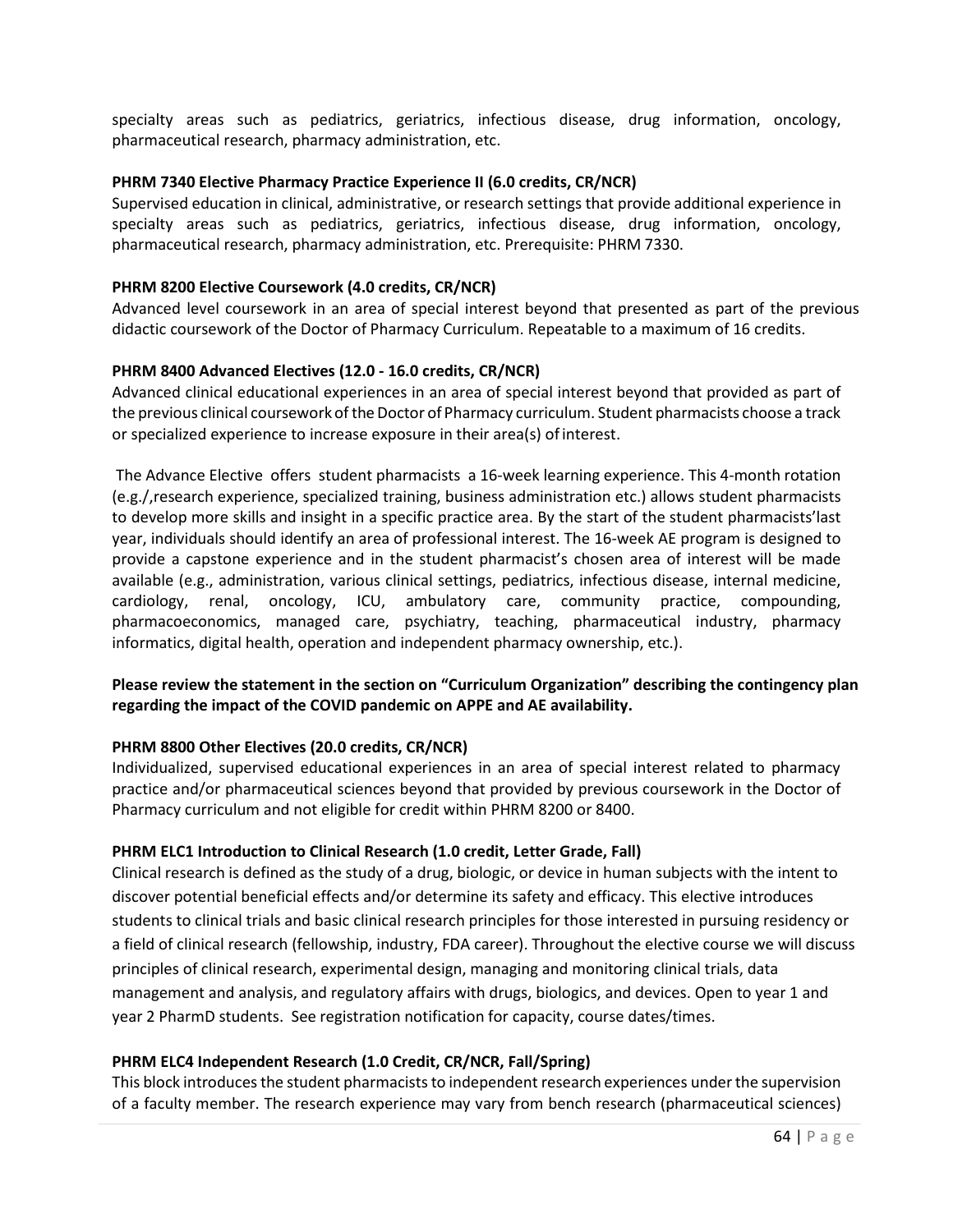to clinical translational research (pharmacy practice). Student pharmacists will be expected to participate in research activities at the rate of 3 hours per week per credit. 30 hours of research must be completed by the end of the semester to earn a grade for the elective course. Schedules for research will be determined by the student pharmacist in consultation with the faculty preceptor. Student pharmacists will only be allowed a maximum of 2 professional elective credits over two semesters (1 credit each). Any additional research elective course while eligible for course credit, will not be counted towards the overall elective degree requirement.

Please note that all faculty members may not be able to offer the research elective course. Thus, the student pharmacist must email the faculty member directly to enquire about any openings for the desired semester (see faculty research and specialty profiles [http://www.westernu.edu/pharmacy/\)](http://www.westernu.edu/pharmacy/). If a position is available, the student pharmacist must choose the "independent research" elective course during semester course registration.

Open to year 1, year 2 and year 3 PharmD students. See registration notification for capacity, course dates/times.

# **PHRM ELC5 Vaccines: Science and Society (1.0 Credit, CR/NCR, Spring)**

The overall goal for this course is to allow for students to gain further exposure to the scientific and clinical basis of vaccination focusing on issues that are common in discussions with vaccine hesitant individuals. Overview of important vaccines and the scientific basis behind the efficacy and safety of these vaccines are discussed along with aspects of individual vaccines that are often discussed in society with regards to safety issues. The class blends background reading along with in class discussions. Open to year 1 PharmD students. See registration notification for capacity, course dates/times.

#### **PHRM ELC6A Seminar in Professional Development (1.0 Credit, CR/NCR, Fall)**

This seminar elective provides presentations related to careers, leadership, management, legal and regulatory issues and other topics related to professional and personal development. This seminar course will give 1 credit hour for attending a minimum number of these presentations and writing a minimum number of reflections. Open to years 1, 2 and 3 PharmD students. PHRM ELEC 6A is offered *during the fall term only***.** Students who completed PHRM ELEC 6B may enroll in PHRM ELEC 6A. See registration notification for capacity, course dates/times.

# **PHRM ELC6B Seminar in Professional Development (1.0 Credit, CR/NCR, Spring)**

This seminar elective provides presentations related to careers, leadership, management, entrepreneurship, informatics, legal and regulatory issues, and other professional and personal development topics. Thisseminar course will give 1 credit hour of credit for attending a minimum number of these presentations and writing a minimum number of reflections. Open to years 1 and 2 PharmD students. PHRM ELEC 6B is offered *during the Spring term only***.** Students who completed PHRM ELEC 6A may enroll in PHRM ELEC 6B. See registration notification for capacity, course dates/times.

#### **PHRM ELC7 Leadership in Pharmacy (1.0 Credit, CR/NCR, Spring)**

This is an exploratory course for students to find the leader within. There are on-line modules for reading, and self-assessments and projects for defining leadership. Discussion groups and guest speakers discuss leadership styles and roles in various settings. A second domain involves interaction with a leadership mentor. Lastly, students use reflections to define leadership and how they fit into leadership. Open to year 2 PharmD students only. See registration notification for capacity, course dates/times.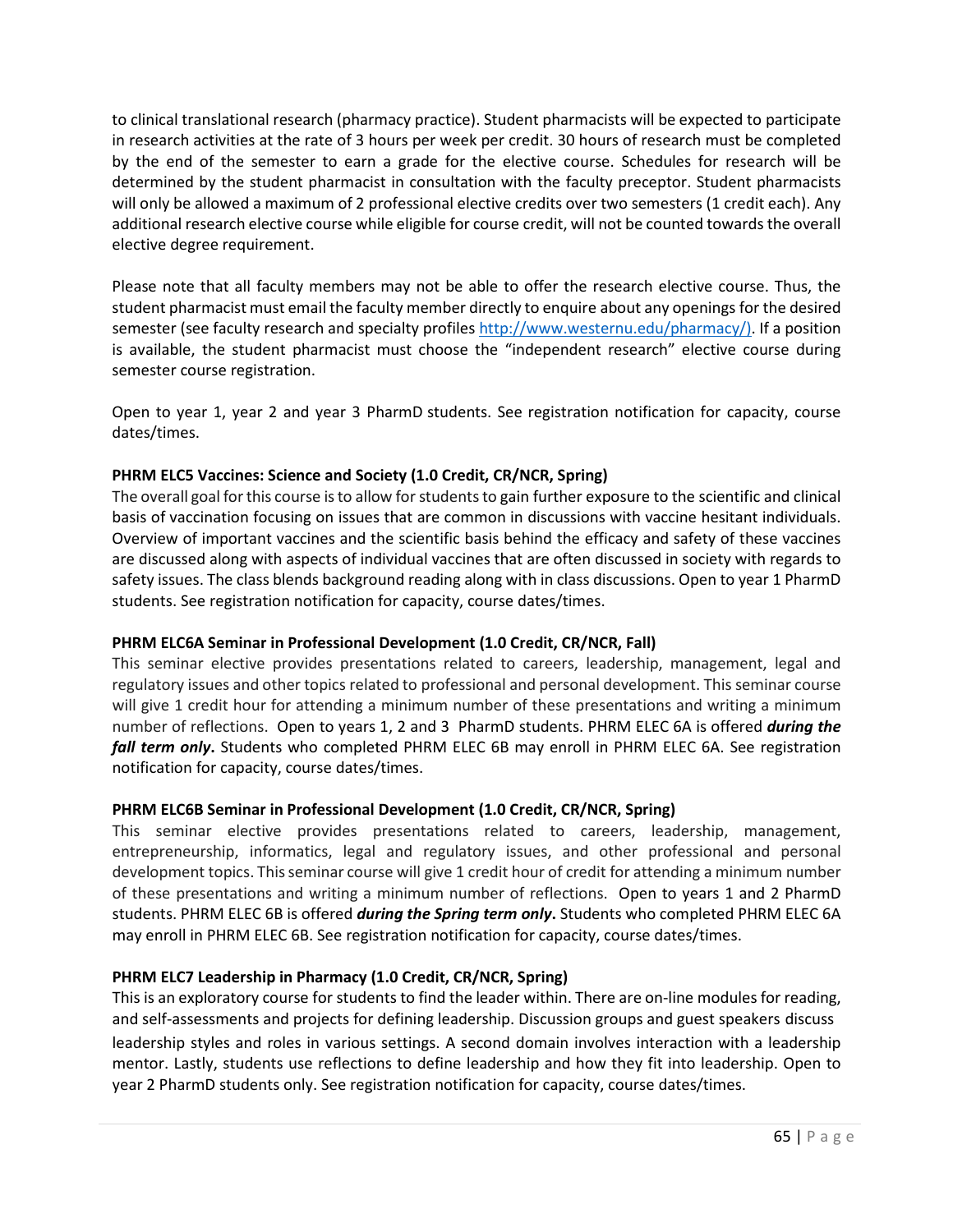### **PHRM ELC8 Food and Cooking Basics for Student Pharmacists (1.0 Credits, CR/NCR, Spring)**

It's very difficult to advise a patient on healthy ways to select and prepare ingredients for a healthy lifestyle without first-hand experience. This course provides an introduction to the basics of cooking/preparing healthful and flavorful meals and snacks that fit within the limited time left in your day outside of the PharmD curriculum. It is targeted to those with minimal food shopping, meal-planning, and cooking experience and is perfect for students who have newly moved out on their own. Class sessions will be a mix of online modules, instructional videos, and live cook-along sessions via Zoom. Open to year 2 PharmD students only. See registration notification for capacity, course dates/times.

# **PHRM ELC9 Introduction to Decision Analyses in Formulary Management (1.0 Credit, CR/NCR, Spring)**

Formulary management is an integrated patient care process which enables physicians, pharmacists and other health care professionals to work together to promote clinically sound, cost-effective medication therapy and positive therapeutic outcomes. Effective use of health care resources can minimize overall medical costs, improve patient access to more affordable care and provide an improved quality of life.

In this elective course, students will learn about common decision-analysis tools used in formulary decision-making. The focus will be on cost-effectiveness and budget impact analyses. This class will include didactic learning, directed reading assignments, and classroom discussions. Open to year 2 PharmD students only. See registration notification for capacity, course dates/times.

# **PHRM ELC10 The Chemistry of Cosmetics (1.0 Credit, Letter Grade, Spring)**

This course introduces the components of cosmetic products, their function and chemistry. Specifically, we discuss cosmetics, such as skin and hair care products, sunscreens, and perfumes as well as product safety issues, and evaluation. The students have directed reading assignments and discussions. Open to year 2 PharmD students only. See registration notification for capacity, course dates/times.

# **PHRM ELC11 OTC and Self-care for PIP Students (1.0 Credit, CR/NCR, Spring)**

This course provides an extended review of OTC and Self-care to supplement instruction in the PIP program. Through this elective, faculty will go over key concepts in OTC/Self-care that will better prepare student pharmacists in the PIP program for their career as students and practicing pharmacists. Open to year 2 PIP PharmD students only. See registration notification for capacity, course dates/times.

#### **PHRM ELC12 Immunotherapies (1.0 Credit, CR/NCR, Fall)**

This course provides an overview of commonly used immunotherapies and discussion of the disease states they can target. Discussions on the pros and cons of the immunotherapies are presented. Additional presentations from clinical and industry perspective are presented to give an overview of the role of pharmacists in working with these therapies. Open to year 2 and year 3 PharmD students only. See registration notification for capacity, course dates/times.

#### **PHRM ELC13 Pharmacy Residency Elective Preparation (PREP) Course (1.0 credit, CR/NCR, Spring)**

In this hands-on course, you will learn how to prepare for the pharmacy residency application process. We will guide you through researching residency programs, applying through PhORCAS, and preparing a *curriculum vitae* and letter of intent. You will also have opportunities to participate in clinical case questioning and mock interviews and with the course facilitators. A combination of virtual in-person and online activities will be utilized during the course. Open to year 2 PharmD students only. See registration notification for capacity, course dates/times.

#### **PHRM ELC15 Principles of Biomedical Ethics (1.0 Credit, Letter Grade, Spring)**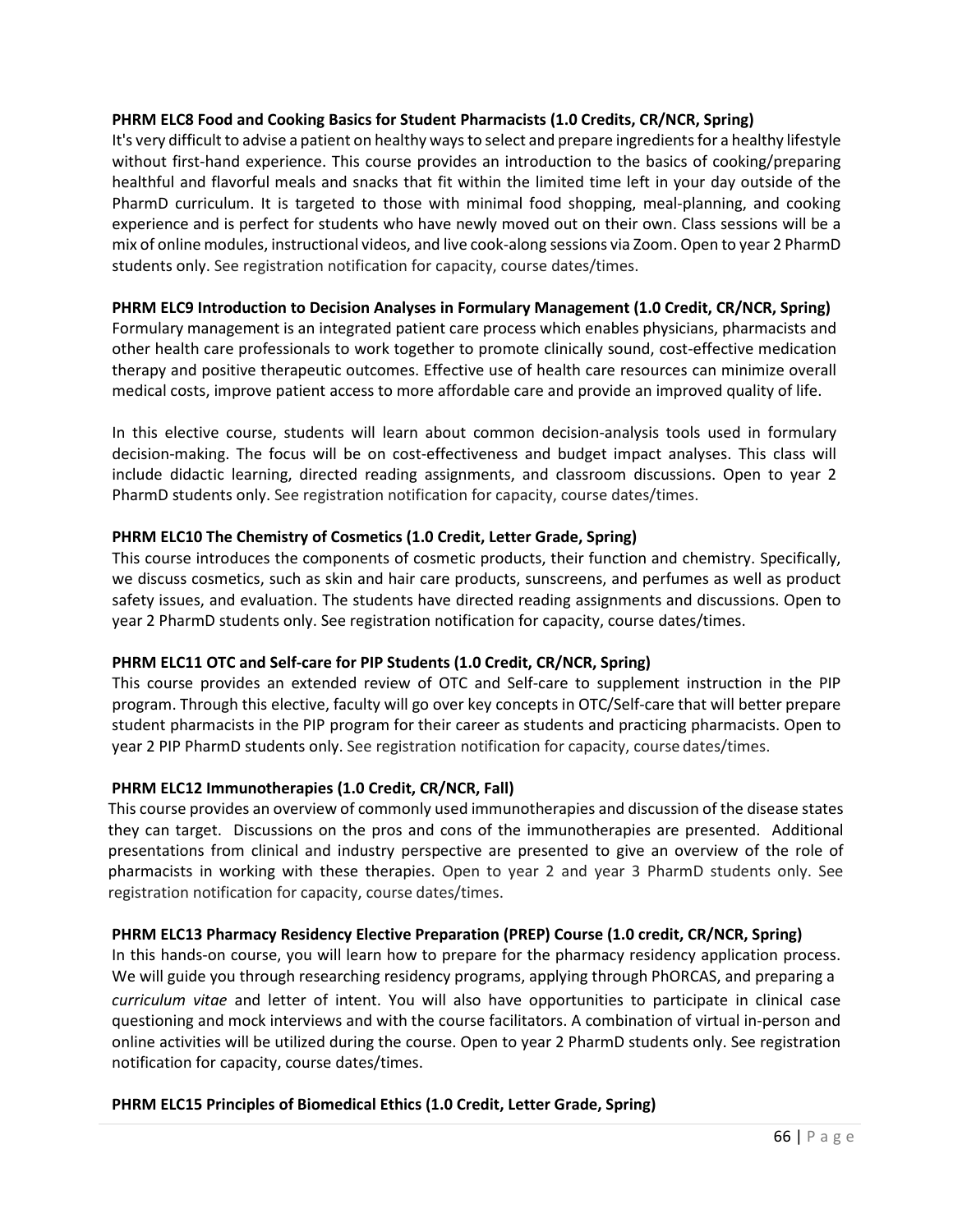This course consists of three topics within modern biomedical ethics. First, the course will survey the various moral philosophies that are used in society as well as the biomedical enterprise. Second, the course will utilize a small group format to discuss medical scenariosto tease apart ethical approaches and the conflict between various ethical theories. Lastly, the course will continue in the small group format to discuss research ethics and use real cases to examine the role that ethics and ethical theories play in laboratory science. Students are also expected to explore their own ethical philosophy and articulate this philosophy in line with the traditional philosophies that will be discussed in class. Open to year 2 PharmD students only. See registration notification for capacity, course dates/times.

# **PHRM ELC20 Stress Management for Student Pharmacists: MMY Method (MINDFULNESS, MEDITATION AND YOGA) (1.0 Credit, CR/NCR, Fall/Spring)**

This elective is designed as an introductory to intermediate level course for the student pharmacist to learn basic techniques of Yogic breathing (Pranayama), postures (asanas), mindfulness and meditation towards relaxation and stress reduction. The benefits of the course are intended to be both short and long term, dependent on individual levels of practice. Open to year 1, year 2 and year 3 PharmD students in the fall term and year 1 and year 2 students in the spring term. See registration notification for capacity, course dates/times

# **PHRM ELC22 Pharmacist & Patient Centered Diabetes Care Certificate Training Program (APhA) (2 Credits, Letter Grade, Fall/Spring)**

This course will enhance student pharmacists' clinical expertise in evaluating and adjusting drug therapy regimens for patients with Type 1 and Type 2 diabetes, counseling patients about lifestyle interventions, analyzing and interpreting self-monitoring blood glucose results, and assessing the overall health status of patients to identify needed monitoring and interventions. Student pharmacists will receive a certification by completing all activity requirements, which include the self-study activity assessment, liver seminar involves demonstrating competency in blood pressure testing, self-injection techniques, diabetic foot exam, and blood glucose testing, and a final exam. Open to year 2 and year 3 PharmD students for the fall term and open to year 2 PharmD students for the spring term. See registration notification for capacity, course dates/times.

# **PHRM ELC24 Global Health Summer Rotation (2.0 Credits, CR/NCR, Summer)**

This elective course aims to provide a global health experience to student pharmacists interested in learning about the pharmacy profession in countries outside of the USA. The course is offered during summer months of the P1 and P2 years and depends on availability of the international sites at the time of application. The total duration of the course will be 4 weeks of which 1-week accounts for travel back and forth from the international destination and also for report writing. The remaining 3 weeks will focus on spending time at the campus of our affiliate host institutions and visits to hospital pharmacies and pharmaceutical industries or as planned by the host institution. Current memorandums of understanding exist with institutions in China, Japan, Korea and Thailand. While there will be no tuition fee for participating in this elective course (provided it is within the credit limits as designated by the College), there will be costs pertaining to visa, travel, lodging and food which will be the responsibility of the student. Student pharmacists interested in this elective course can request estimated costs for the trip from the facilitator. A waiver form will need to be signed prior to travel. **Please note student pharmacists must enquire with the facilitator prior to registering for this elective**. Open to year 1 and year 2 PharmD students only. See registration notification for capacity, course dates/times.

#### **PHRM ELC25 Advanced Clinical Research Design (1.0 Credit, CR/NCR, Spring)**

This course aims to have the students learn various issues associated with clinical research and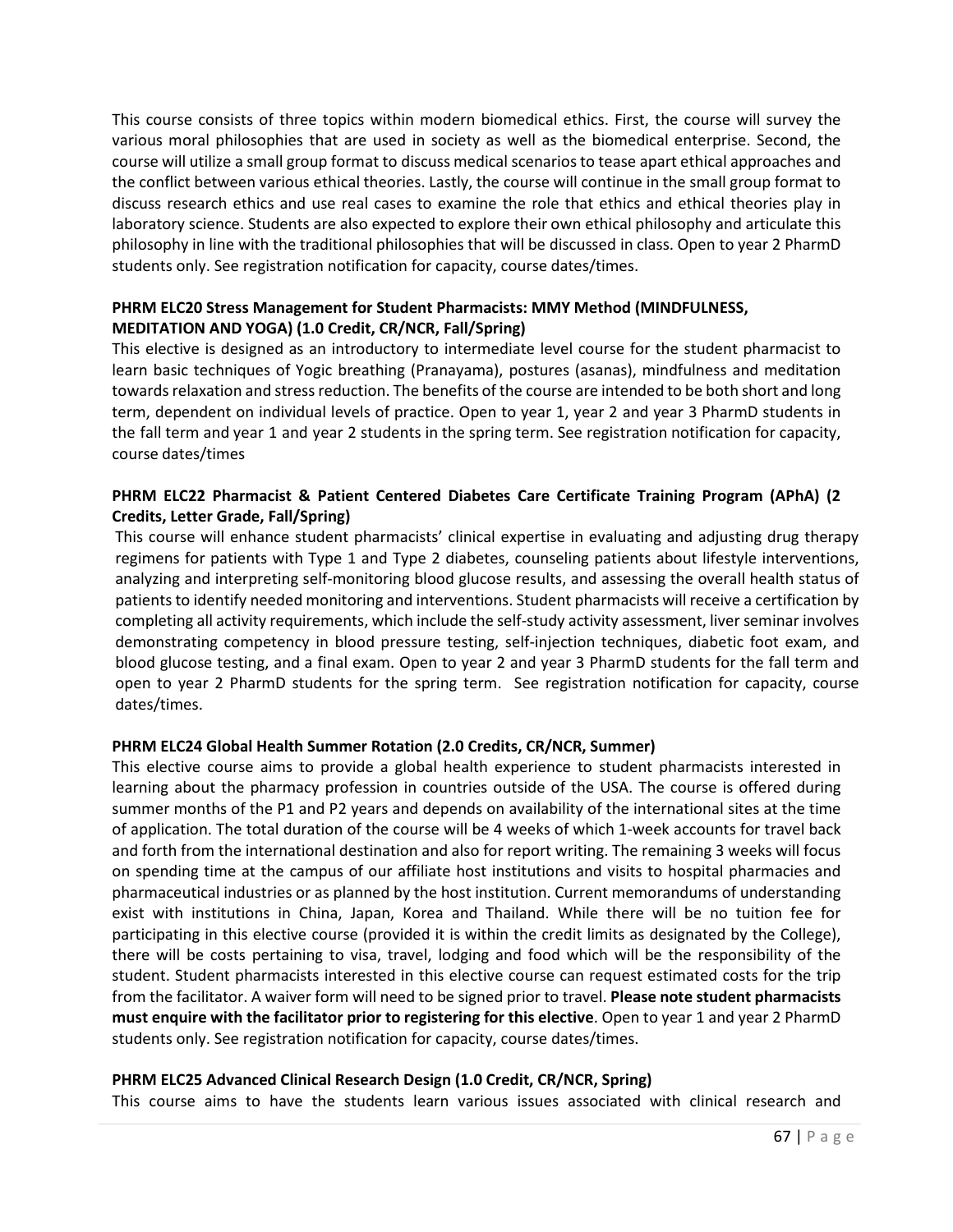experimental designs. This elective helps students to learn the practical aspect of clinical trials and how to develop the study objectives, the research protocol, IRB preparation, study design issues, data analysis, and preparation of abstracts, and publish the findings. This course will help those interested in pursuing research career, i.e., fellowship, industry, or academia. Throughout the elective course we will discuss principles of the study objectives, clinical research/ experimental design, protocol development, managing and monitoring clinical trials, data management and analysis, and regulatory issues with drugs, and the student will have the opportunity to develop his/her own study protocol. Open to year 2 PharmD students only. See registration notification for capacity, course dates/times.

# **PHRM ELC26 History of Pharmacy in the US and Abroad (1.0 Credit, CR/NCR, Spring)**

This course will explore the development of pharmacy as a profession and use historical examples to prepare student pharmacists for opportunities to create unique roles and responsibilities for themselves in various career settings. Special emphasis will be placed on the evolution of pharmacists' relationships with other healthcare providers, our ethical responsibility to patients, and select advocacy initiatives. This course will combine didactic teaching and active learning exercises.

The elective will include two main projects. First, students will participate in a classroom debate regarding a currently relevant advocacy initiative within the field of pharmacy (e.g. Should PGY-1 residency training be required for all pharmacists with direct patient care responsibilities?). Students will be assigned a pro or con position for one of several potential debate topics and be expected to research their position prior to participating in the classroom discussion. For a final project, students will be organized into groups for the purpose of preparing a brief presentation on a notable figure in pharmacy who has had a significant impact on the profession. Open to year 1 and year 2 PharmD students. See registration notification for capacity, course dates/times.

# **PHRM ELC27 Transgender Health (2.0 Credits, Letter Grade, Fall/Spring)**

This course will introduce student pharmacists to the terms, concepts and guidelines related to transgender health. In addition, student pharmacists' will gain insights into cross-sex hormonal therapy (CSHT) specific to transgender health and addressing primary care, preventive, and mental health perspectives of transgender patients. The live seminar incorporates active learning through interactive case studies and group discussions. Open to year 2 and 3 PharmD students in the fall and year 2 PharmD students in the spring. See registration notification for capacity, course dates/times.

# **PHRM ELC28 Advanced Informatics (1.0 Credit, CR/NCR, Fall/Spring)**

This elective will serve as a project-based course in various areas of how health informatics relates to the real world. Students will be partnered in teams to work on specific project as required at the time. Students will have the ability to work together to create presentations on assigned research topics and projects in regard to health technology and the impact on patient care. The elective will be a mixed approach with current papers and topics in informatics as well as project based. Student pharmacists will learn about advanced topics about various aspects of informatics. At the end of the course, a presentation of findings will be given by the student teams. Open to year 2 and 3 PharmD students in the fall and year 2 PharmD students in the spring. See registration notification for capacity, course dates/times.

# **PHRM ELC29 Personal Finances and Investments (1.0 Credit, CR/NCR, Spring)**

Many students find it challenging to manage personal finances and invest when struggling with student loans and living expenses with little-to-modest income during academic training. This course provides an introduction to money management and optimizing practical yet realistic strategies to build their investment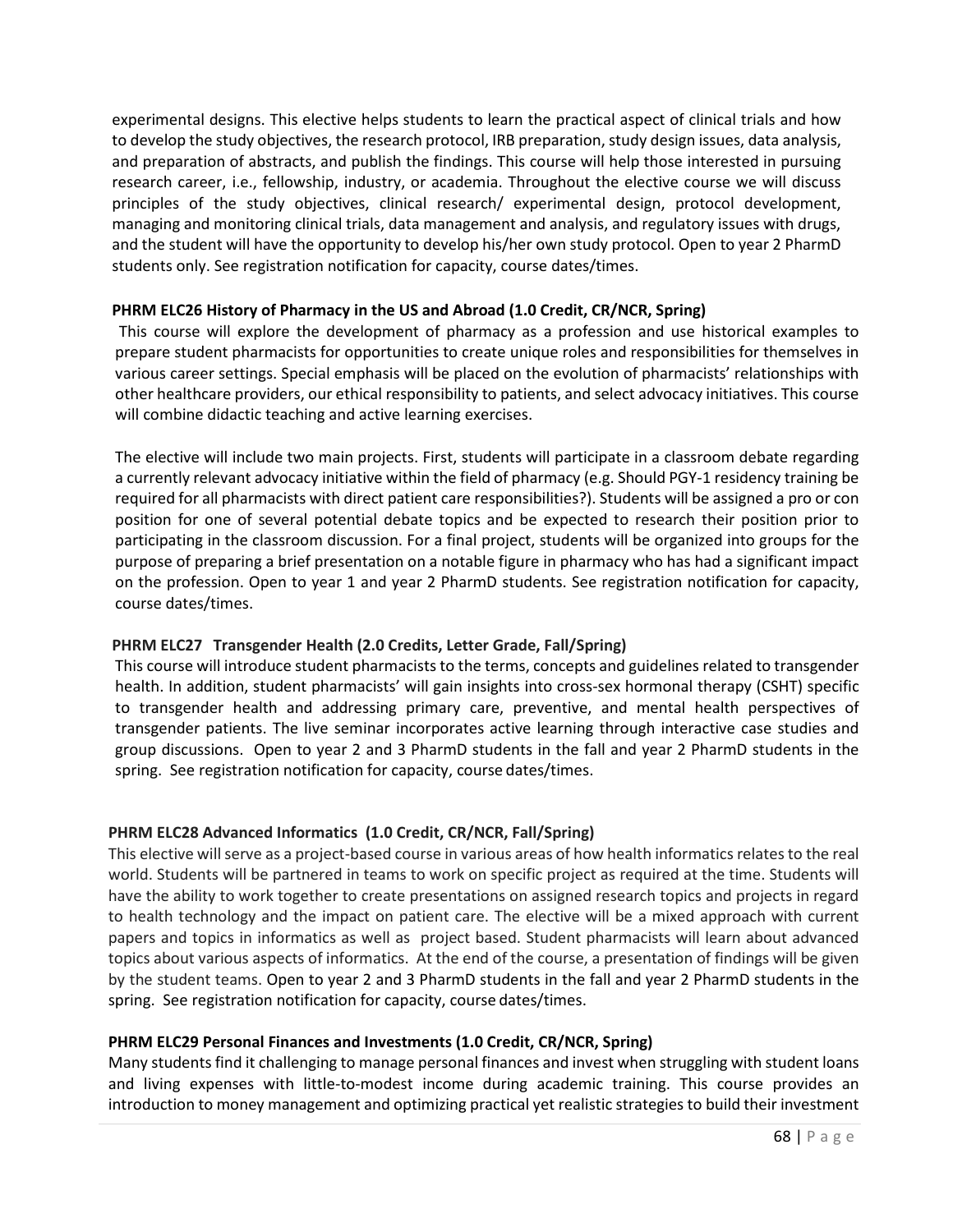portfolio to exceed \$1 million dollars by retirement. The course will identify ways to budget for personal expenses, prioritize select debt repayments, and build additional savings for tax-sheltered investments. Furthermore, approaches to selecting stocks or mutual funds, sector rotation based on economy, and basic stock chart technical analyses will be introduced. Class sessions will be a combination of online modules, interactive discussion, personal budget challenge assignment with reflections, and development of a personal finance investment plan. All meetings will occur through Zoom. Open to year 2 PharmD students only. See registration notification for capacity, course dates/times.

#### **PHRM ELC30 Introduction to Pharmaceutical Research (1.0 Credit, CR/NCR, Fall)**

Pharmaceutical research produces drug products for treating various human diseases. This elective introduces the student pharmacist to the interdisciplinary nature and practice of pharmaceutical research. Throughout the course the student pharmacist will learn the history, science, scope, experimental design, intellectual property, and the skills to critically evaluate pharmaceutical research publications. The emphasis will be placed on pharmaceutical innovation. Open to years 1, 2 and 3 PharmD students. See registration notification for capacity, course dates/times.

# **PHRM ELC33 Oncology Practicum (1.0 Credit, CR/NCR, Fall/Spring)**

The care of patients with cancer is complex, often involving multimodal therapies with high potential for toxicities. The pharmacist must be knowledgeable about cancer disease states and appropriate management of toxicities of cancer therapeutics to educate patients and optimize patient outcomes. This course will be led by a team of oncology pharmacist preceptors who will introduce student pharmacists to topics in oncology through interactive lectures, journal clubs and patient cases. By the end of the course, student pharmacists will be able to develop evidence-based pharmaceutical care plans and provide medication counseling for patients with cancer. Open to year 2 and year 3 PharmD students in the Fall and open to year 2 PharmD students only in the Spring. See registration notification for capacity, course dates/times.

#### **PHRM ELC34 Artificial Intelligence in Pharmacy (1.0 Credit, CR/NCR, Fall)**

This elective is to introduce the application of artificial intelligence in healthcare and in pharmacy. The student pharmacist will learn about where artificial intelligence is already seen in already being applied in pharmacy and how it can evolve in the near future. There are online video modules that will help to understand different concepts. The in-class quizzes and writing assignments will further strengthen different learning outcomes in the block. After the block, student pharmacists will be able to understand how artificial intelligence is applied in pharmacy and how it can change the practice of pharmacy and other healthcare fields. Open to years 1, 2 and 3 PharmD students. See registration notification for capacity, course dates/times.

# **PHRM ELC35 Managed Care (1.0 Credit, CR/NCR, Spring)**

This course is an overview of managed care pharmacy to introduce students to different fields in pharmacy and gain some practical skills. The course will introduce different fields within managed care pharmacy and the roles of pharmacists. The students will also understand the different quality metrics health plans and healthcare providers try to meet. There will be some hands-on work to gain some experience with data analysis, prior authorizations and MTM cases. The class will be a combination of live lectures, online webinars, interactive discussion, and self-study homework. Open to Year 2 PharmD students only. See registration for capacity, course dates/times.

#### **PHRM ELC36 Legislative Advocacy (1.0 Credit, CR/NCR, Fall)**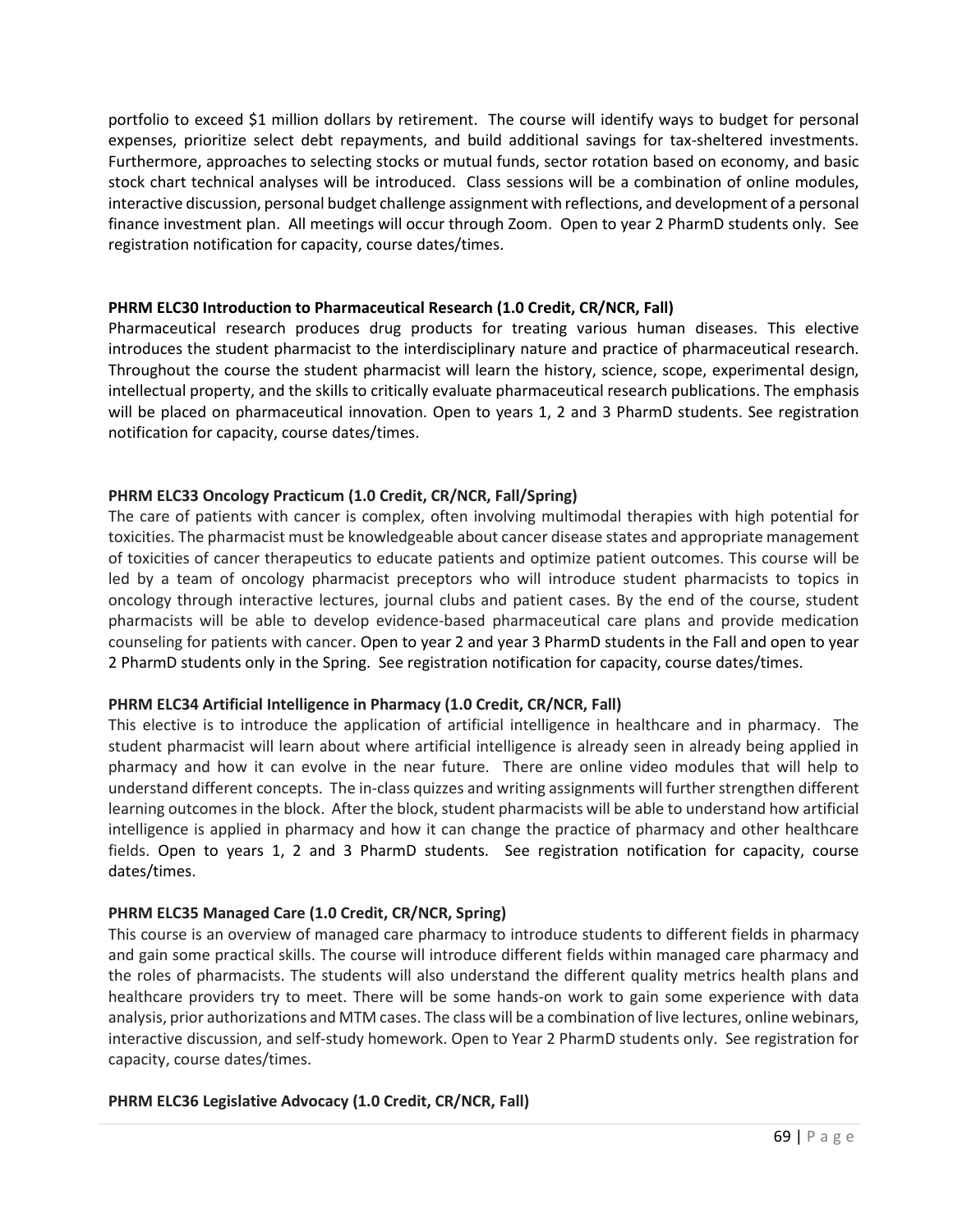This course focuses on teaching students basic knowledge of the legislative process and fundamental advocacy techniques and how they can actively participate in the legislative process. Students will learn about current legislation relevant to pharmacy and how they can influence lobbyists, legislators, and policy professionals. Through this course, students will become aware of local, state, and national healthcare issues that affect pharmacists and their patients. Students will also learn about the role of professional organizations in the legislative process and the policy development process for these organizations. Students will participate in advocacy events such as a mock house of delegates and student legislative day. As part of this course, students will also write a letter to their legislator and schedule a meeting with their legislator's staff to discuss pharmacy-related issues and legislation. Open to years 1, 2 and 3 PharmD students. See registration notification for capacity, course dates/times.

#### **ELC37 Happiness in Pharmacy School (1.0 Credit, CR/NCR, Fall)**

Pharmacy school could have a negative impact on a student's sense of well-being. As the year progresses, students may experience stress and start to feel burned out. This course challenges students to explore and engage in activities that can increase their own happiness and help maintain their sense of well-being in the midst of a busy pharmacy school year. Together, we will dive into what the research says about we think will make us happy versus what actually makes us happy. We will also see what data there is regarding whether or not we can improve our own happiness. Through this course, students will identify evidence-based strategies they can put into practice in order to build healthier habits. Students will experiment with these practices to see if it helps them prevent burnout during the school year and assess what impact this has on their own happiness. Open to years 1, 2 and 3 PharmD students. See registration notification for capacity, course dates/times.

# **PHRM ELC38 Introduction to Scientific Writing and Publication (1.0 Credit, CR/NCR, Fall & Spring)**

This elective is to introduce the basic elements in scientific writing and the publication process. Student pharmacists will learn how to evaluate a research article, a review article, and a book chapter. In addition, Student pharmacists will select a research topic of interest, collect relevant literature, and write a review article. Selection of an appropriate journal to publish the review article will also be discussed. By the end of the course, student pharmacists will have hands-on experience in writing a review article and be familiar with the process of journal selection and manuscript submission. Open to years 1,2 and 3 PharmD students in the fall and years 1 and 2 PharmD students in the spring. See registration notification for capacity, course dates/times.

# **PHRM ELC39 HPLC Practicum: Method Develop and Validation (1.0 Credit, CR/NCR, Fall)**

This elective is to introduce the basic concepts in pharmaceutical and biomedical analysis. Particularly, the student pharmacists will learn the theory and instrumentation of high performance liquid chromatography (HPLC) and its application in pharmaceutical and biomedical analysis. In addition, Student pharmacists will select a drug or an experimental therapeutic, develop and validate according to FDA guidelines an analytical HPLC assay for the selected chemical entity in plasma, and write a lab report. By the end of the course, student pharmacists will have the knowledge and hands-on experience in developing HPLC method for drug analysis in biological samples. Open to years 1,2, and 3 PharmD students. See registration notification for capacity, course dates/times.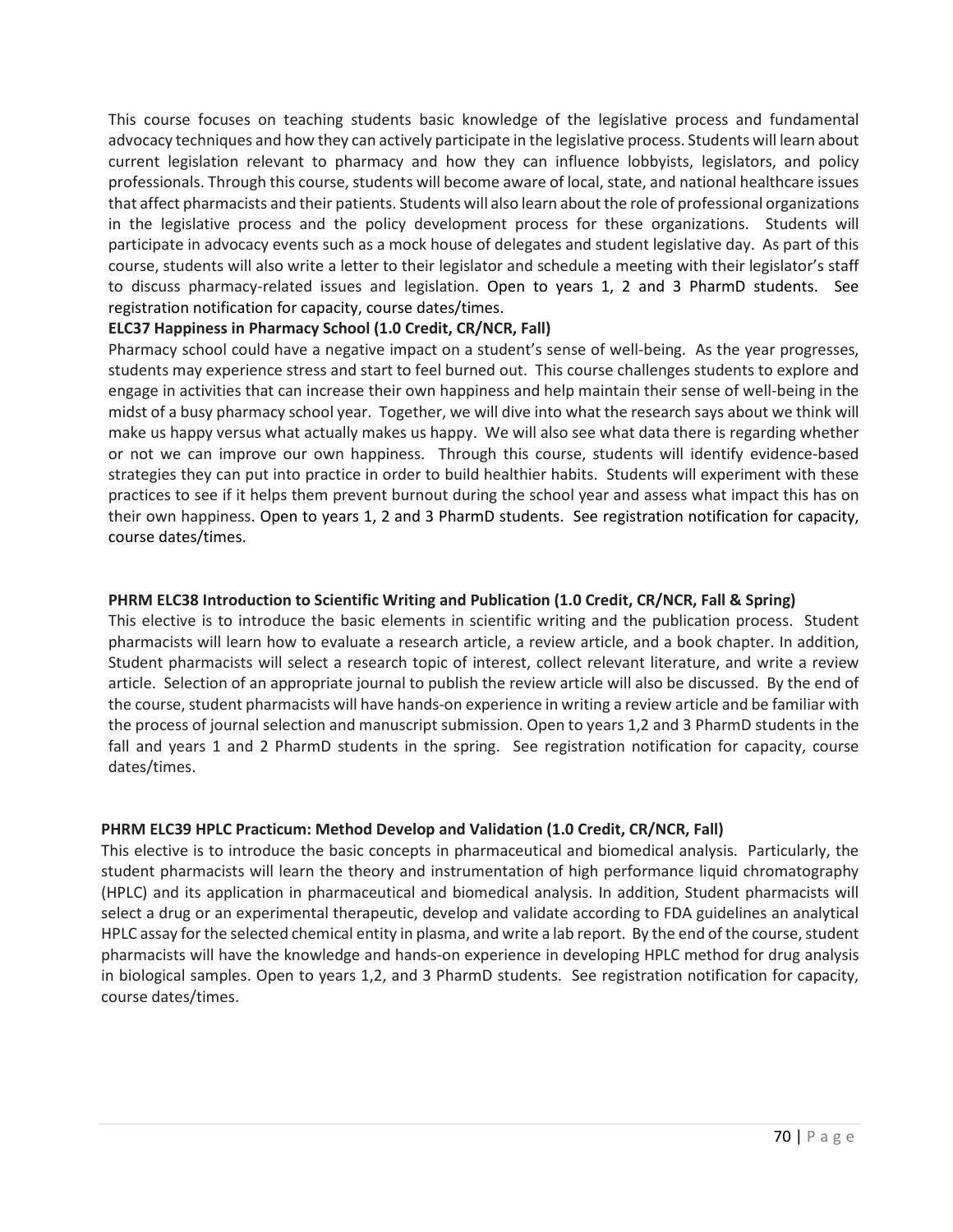# **Honors and Awards**

The following awards for PharmD students are presented annually on Honors Day in April (some awards subject to change).

Albertsons/Sav-on Scholarship The Robert L. and Mrs. Gloria Austin Scholarship California Korean American Pharmacists Association Endowed Scholarship Cardinal Health Pharmacy Scholarship CVS Health Foundation Pharmacy School Grants Program Scholarship Dean's Endowment Scholarship Dean's Merit Scholarship Drs. Sumit & Bhavesh Desai Scholarship Endowment Debbie Robinson Memorial Scholarship East-West Scholarship Good Neighbor Pharmacy/Institute for Community Pharmacy Scholarship Hoffman Family Leadership Endowed Scholarship Indian Pharmacists Association Endowed Scholarship Melanie S. Lim Memorial Scholarship Melinda Mah Memorial Scholarship Sripriya (Priya) Upadhyayula Patel Memorial Endowed Scholarship Ralphs Pharmacy Scholarship Rite Aid Scholarship Robinson Celebrating Diversity Endowment Scholarship Rosenberg Endowed Scholarship RX Prep Scholarship Dr. Sam Shimomura Scholarship Endowment The Thai Family Endowed Scholarship Tribute to Caring Scholarship Dr. Fidel Valenzuela Scholarship Endowment Vietnamese Pharmacists Association (VPhA in the USA) Walgreens Diversity Scholarship Walgreens Diversity & Inclusion Excellence Scholarship Walmart Pharmacy Scholarship

The following awards are presented annually to graduates at the Commencement Dinner Dance: Dean's Award